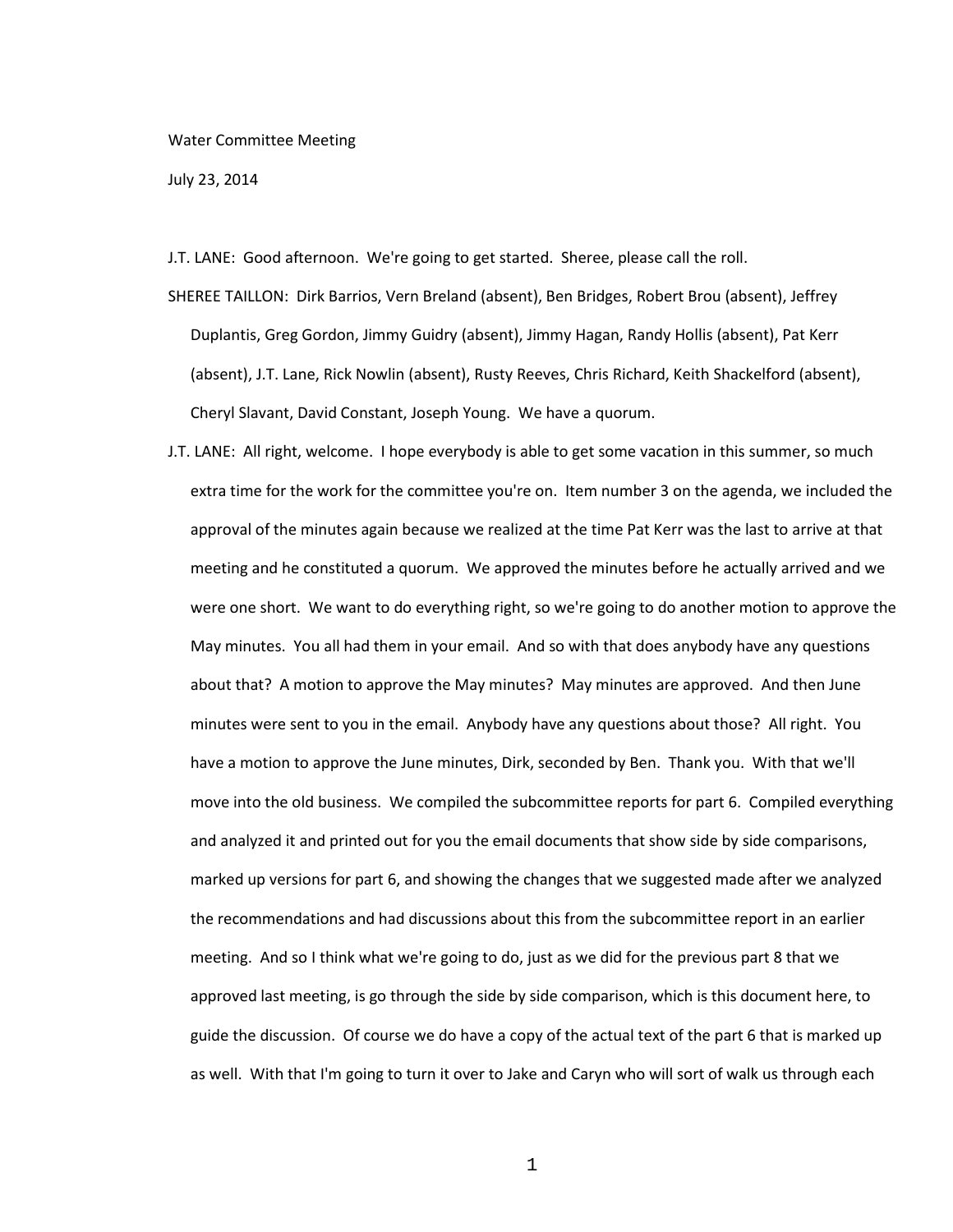one so as we go through each subcommittee recommendation in order let's have some discussion about each one. If you guys have any questions, or concur, or don't concur, have questions you want to make, or some amendments to some of the language let's do that now. With that, if no one has any questions I'll turn it over.

- JAKE CAUSEY: I'll go through we reviewed the subcommittee report comments and had incorporated them, I'll just say we did our best to incorporate them, part 6 language. And so I guess looking at it the document that has the comments on the right hand side, I think it's probably going to be the better document to use for this because some of our comments are there, more of our comments are there. I'll go through them, and frankly it's been quite a while since we put this together. I'm going to try to recall some of the discussion we had then, but I think it's all fairly plainly written in the right hand margin. I think the first comment we had was that under 6.0 general where it said pumping facilities shall be designed to maintain the sanitary quality of water pumped. Subsurface pits or pump rooms and inaccessible installation should be avoided. No pumping station shall be subject to flooding, unless critical components are protected from damage or contamination by inundation. And so our concern with that is we would kind of look at it in full context of we have a pumping station, this essentially says the pumping station, the room, building, area can be completely flooded and inundated that's okay as long as the electrical equipment and the motors effectively are not. I believe that pumping stations need to be accessible during a 100 year flood event and if the room itself is flooded I wouldn't consider that very accessible. If you needed to change out a piece of equipment it's very hard to do that especially if you're working on electrical standing in 2 feet of water. Perhaps there was some misunderstanding as well, but I guess that's our interpretation of that comment. I think that last sentence is very problematic. I can't recall who, may be all had been involved and/or commented on that, but that was the first item.
- DIRK BARRIOS: I have a question. You're qualifying that with a 100 year flood event. In your statement, may be not in writing, Southeast Louisiana, a 100 year flood event. New construction, yea you make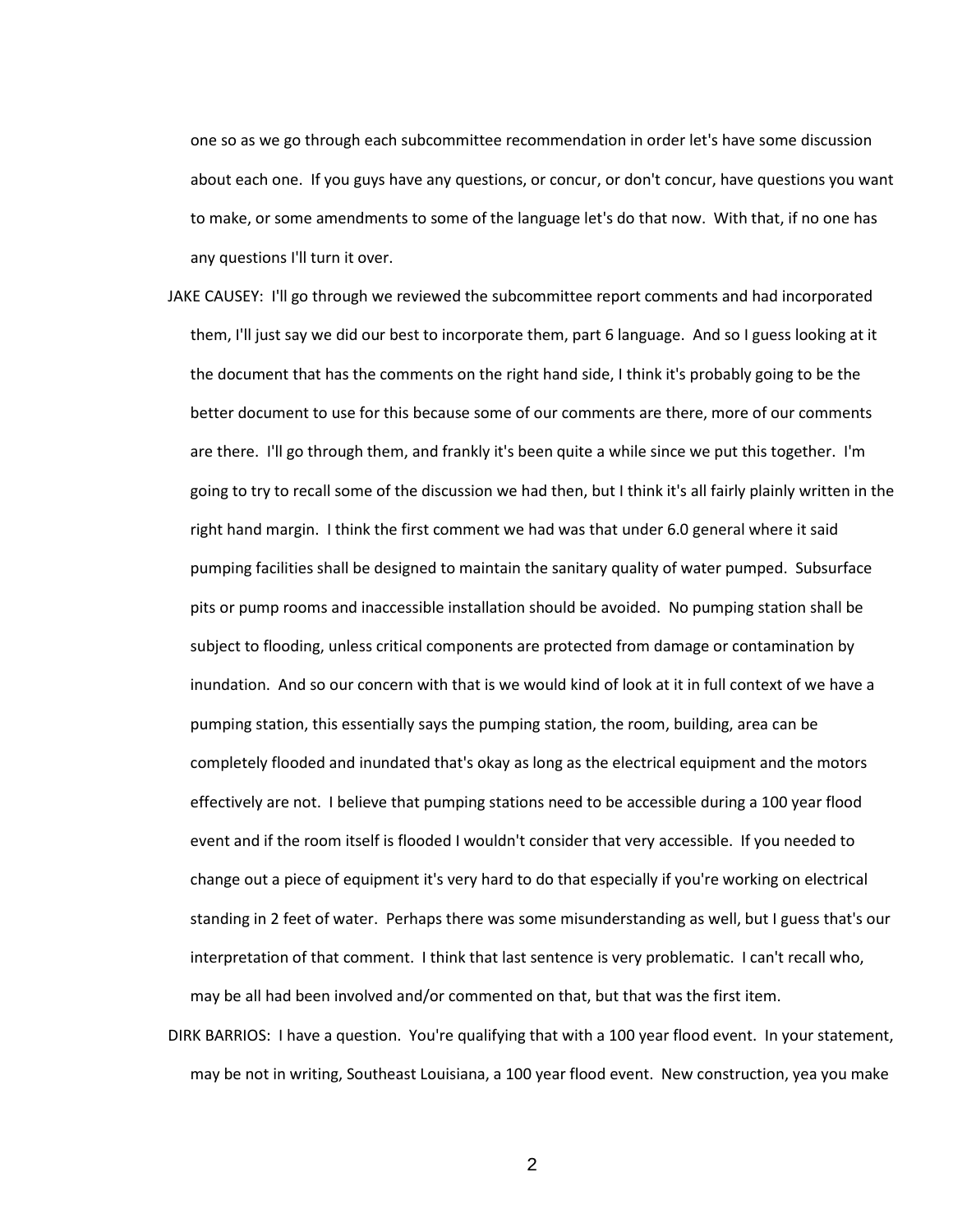sure elevation meets whatever is required. Existing facilities? In some cases you're not going to be able to do that unless you make some kind of a buffer. What you're going to end up doing is limit all these water systems. And even in the northern part of the state a 100 year flood event, come on man. That's an extreme. And so basically you're not going to be able to do any kind of expansion or any kind of changes to your pumping facilities unless you can meet a 100 year flood event. Jake, I live in Southeast Louisiana, extreme Southeast Louisiana, and when you say those types of words I know what you're saying. That means that I have to build stuff plus 11, plus 14 every location. And even that in some cases is not going to be high enough.

- JAKE CAUSEY: It does use the words not subject to flooding from, protected from, I believe there's a lot of ways--
- DIRK BARRIOS: But the thing about it is a general flood from like a rain or normal type of situation is one thing, but when you say a 100 year flood event you're talking about, in a lot of cases, a big storm, a big storm. And to design everything you have in a water system to meet a 100 year flood event and be able to afford it because people are going to live out there regardless. You have to be able to provide them whatever they need to have drinking water. The federal government is putting enough rules as it is. Why do we want to get involved, and I thought it was for the quality of drinking water we're here for. And here we are again back with design and trying to tell them a 100 year flood event, again, I've been arguing about this since day one. I think in some cases it may be warranted, but I think we need to sit down and look where we're at. We're Louisiana. We live on the gulf coast. And I think that you have to keep in mind that this 100 year flood event when you use those types of terms it puts people that live in that part of the country like we do at a disadvantage, makes it not affordable.
- JOSEPH YOUNG: Could a compromise be keeping that statement in there as far as the critical components, part of the controls and motors keeping that above and letting the rest of the station-- DIRK BARRIOS: I don't have a problem when you say flooding. When you had storms in the area we had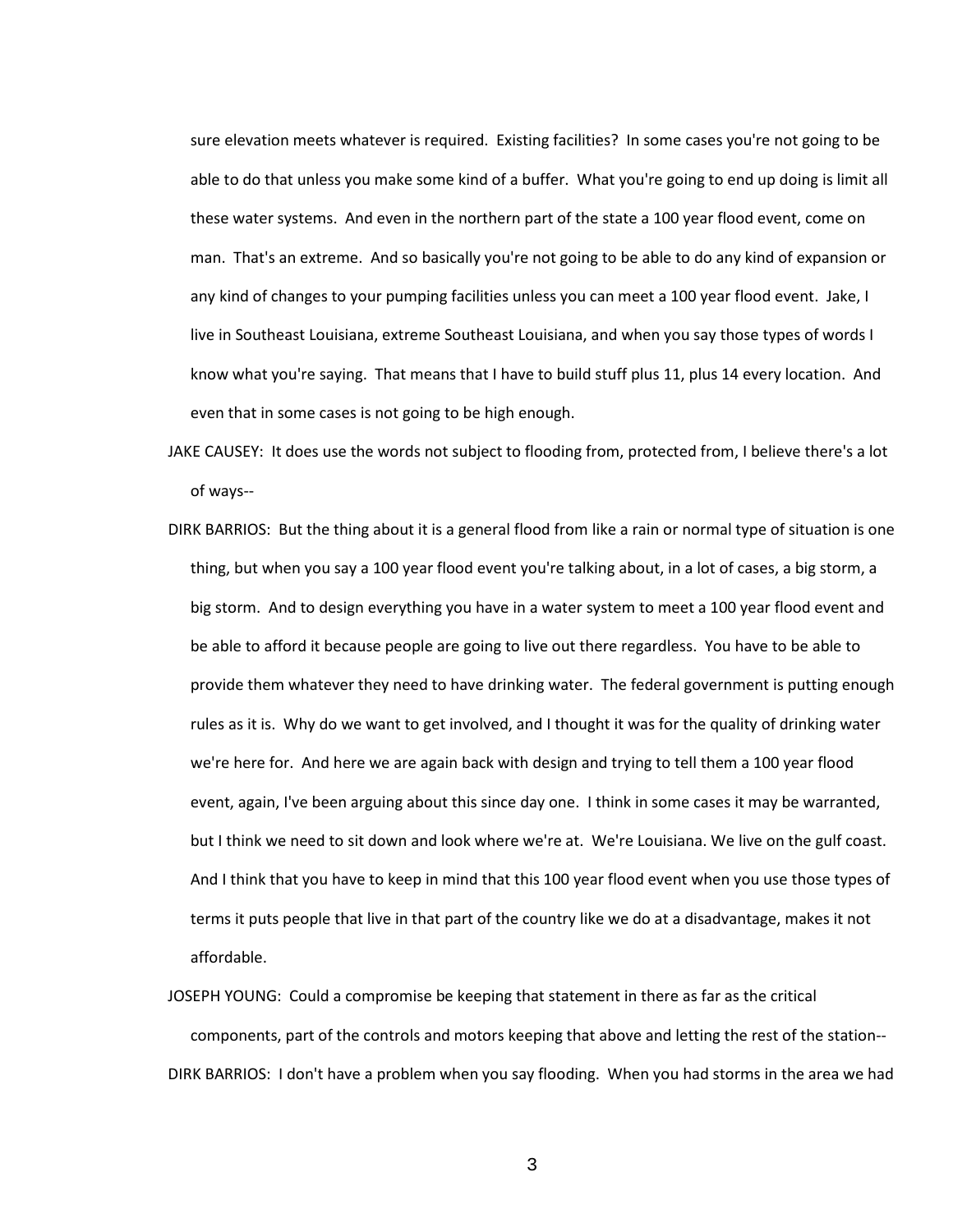to make improvements. We made sure all electrical, all pumps are above what was determined as the high point in that area, any issue at all. And I'm just going to use an example: I live in the 10th ward in Lafourche Parish. We have a 16 foot elevated rain levee all around the area, 16 foot in the southern part, 13 foot in the northern part. Every booster station we have, which is quite a few, is a linear system. Definitely doesn't meet a 100 year flood criteria. Probably not one of them in our parish probably meets a 100 year flood. All I'm trying to say is that flood events, in general, yeah we don't want our pumps to flood, we don't want electric motors or anything electric to be in the water. We want to make sure and we do do that. Again, and I know I am coming back and harping on a 100 year flood event. That is a critical thing for people in Louisiana in general. I don't believe most of the engineers would tell you, and the others even in their areas, a 100 year flood event is pretty high elevation.

- JAKE CAUSEY: Certainly that is a moving target over the years and when something is built to a 100 year flood to date that elevation changes 10 years from now it doesn't mean everybody is going to go raise everything back up. It's based on the time when it was built, so that's always in place. And we are talking about new construction. We're not talking about going and lifting all of the existing facilities. And generally speaking, yes we do build water system facilities, treatment plants, storage tanks, water wells, all these facilities so they are protected from the 100 year flood. They can operate during a 100 year flood event, but again that is new construction and just because a 100 year flood changes at some point in the future doesn't mean you have to go elevate existing facilities.
- DIRK BARRIOS: And I understand what you're saying, but nowhere in here does it say strictly for new design, could be used for the sanitary code. And believe me, you have guys out there if it doesn't say can't be used for the sanitary code they're going to write us up when they do sanitary surveys. The distinction needs to be made with this type of stuff. Everybody is going to get written up.
- JAKE CAUSEY: I believe this needs some work, but I think it needs to say something more indifferent than what specifically was proposed is all.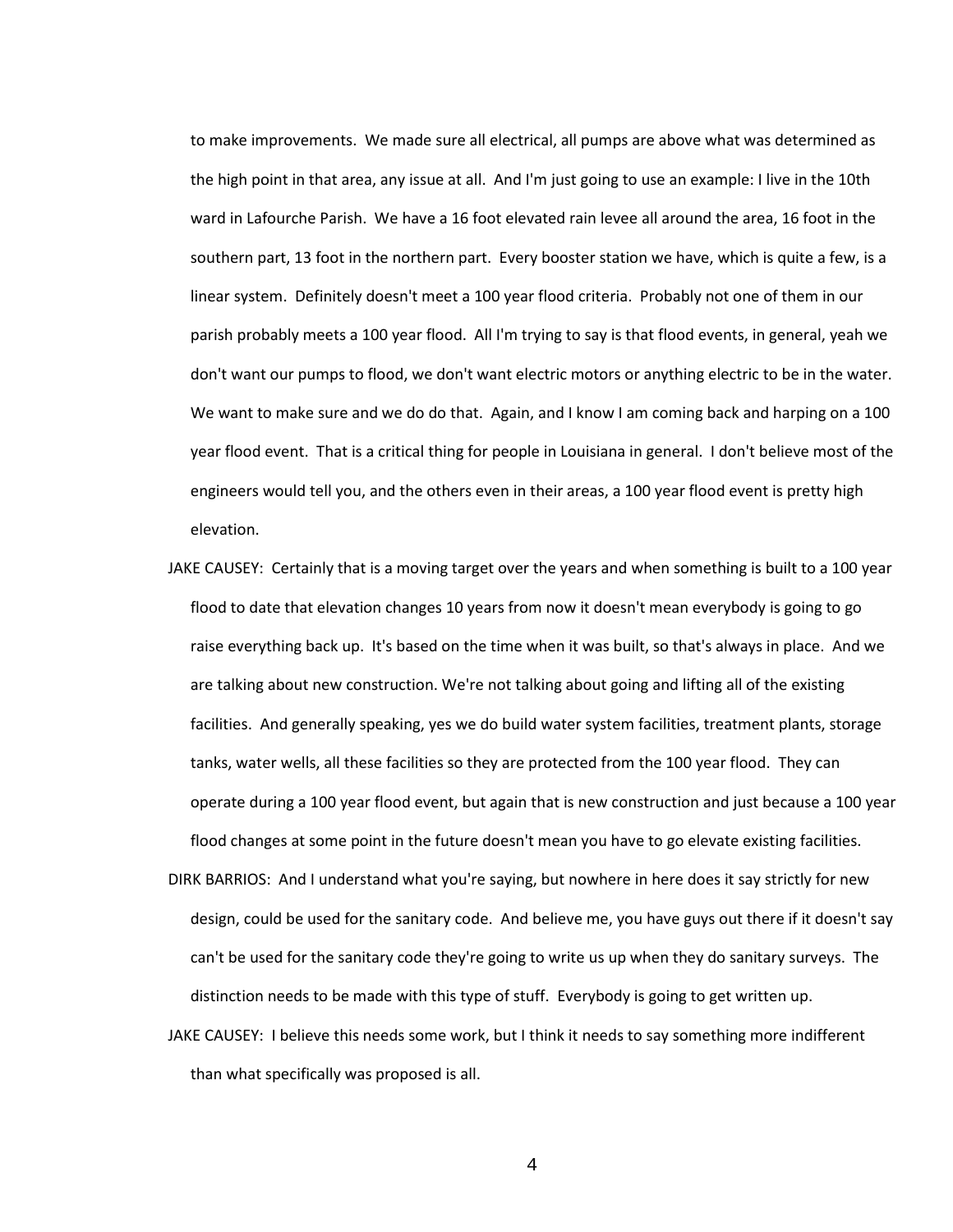- CHRIS RICHARD: It also says shall be designed and the way I take that is that's not going to be used on a sanitary survey on an existing facility. Anywhere in the code when we're dealing with something that says shall be designed for plan review, is that correct? So we have it covered for existing.
- JAKE CAUSEY: Again, like the 100 year flood elevation wasn't specified, a lot of things that weren't specified in the section.

CHRIS RICHARD: On the next section they talk about the 100 year flood.

JAKE CAUSEY: You're right. That's just a general.

J.T. LANE: Are we going to come back with a recommendation to revise the language?

JAKE CAUSEY: We can certainly do that, yeah.

J.T. LANE: Anything specific that you think we should definitely include?

- JAKE CAUSEY: I think Chris' point, the 100 year- that specific language is addressed later in the same document. I guess we were going to really cover that point.
- J.T. LANE: I think this is simpler if we have to reference the rules let's do that because I think the side by side is good and orderly.
- JAKE CAUSEY: For that particular section 6.0 general the last sentence needs to be deleted, no pumping station shall be subject to flooding. That probably needs to be shall be protected from flooding as specified below or something like that.
- DIRK BARRIOS: If you're in a flood protection district like you have levees that can serve as being protected from flood.

JAKE CAUSEY: It's absolutely part of the equation by all means. You can be inside a levee and still flood. You have to evaluate that too. A levee does provide flood protection as part of the equation.

DIRK BARRIOS: Quite a few people that live in those areas.

JAKE CAUSEY: There are many ways that you can protect facilities, absolutely, I would agree with that.

CHRIS RICHARD: We have to decide on that language.

JAKE CAUSEY: That would be helpful.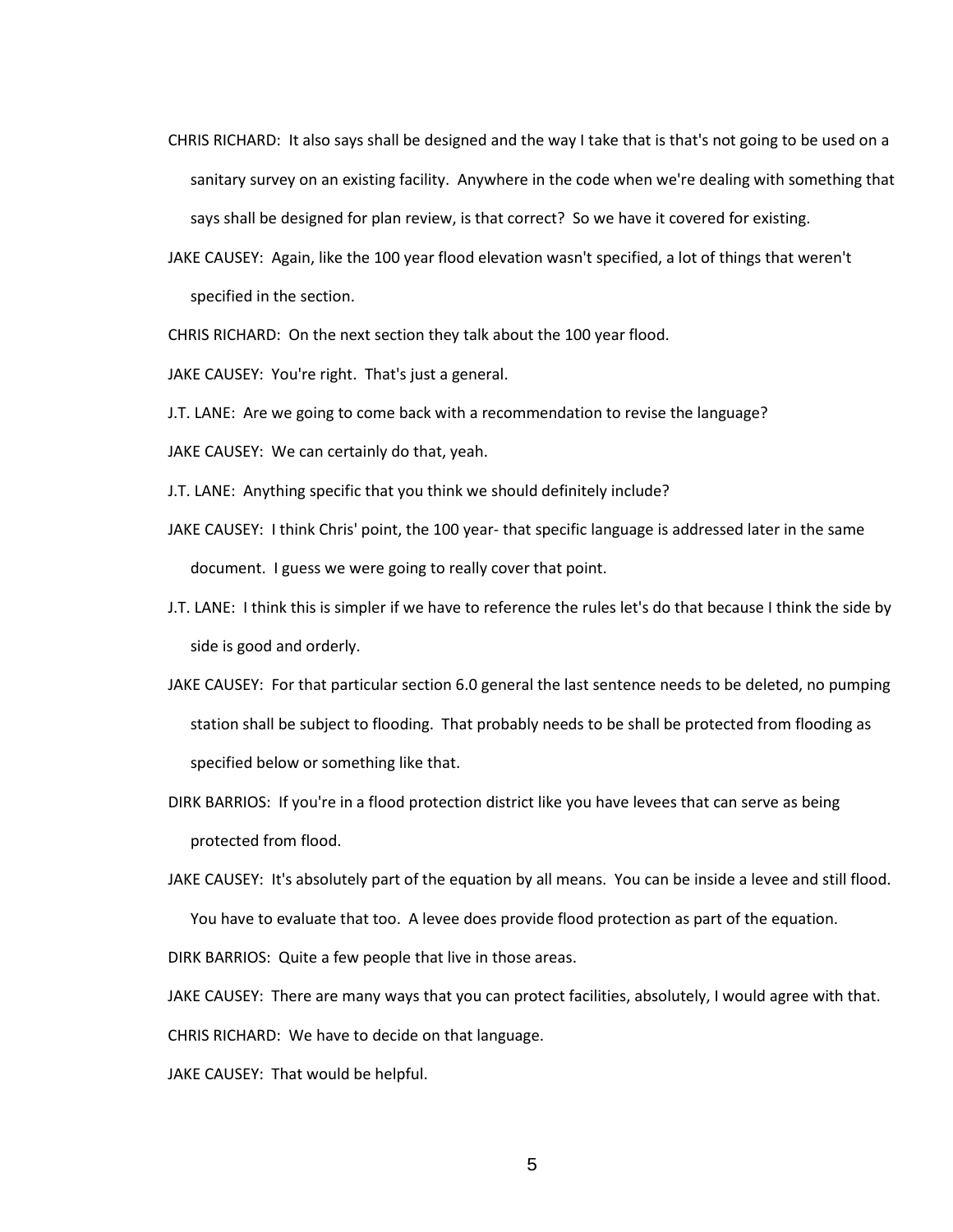- JEFFREY DUPLANTIS: The way this is set up now we're saying the pumping station shall not be subject to flooding and when you get to the site protection that first sentence has been edited to say the station's critical components cause it's getting away from that it's okay for the station to be flooded, it's just not okay for the electrical main components to be under water at any time. So if we're going to modify this one are we going to want to change that first sentence as well?
- JAKE CAUSEY: We have a comment there that says same as above. It's the same issues on both sections. The 6.1 the site protection is more specific. Just to delete that and say the station shall be ABC as provided. Or if there's some alternate language on some of those that's fine, but I think that's the general.
- CHRIS RICHARD: May be part of the problem is pump station is a broad term. A lot of components that can be subject to flooding that have no impact on quality, maintenance, or operation of the pump station, pretty broad. I guess when they added the components as a way to say that some flooring, some other areas, parking, the pump station components cannot go under water, but continue operating sanitary features is what they are trying to specify.
- JEFFREY DUPLANTIS: Some stations can go under water and if your critical components are above it's still going to be working. A 100 year flood I don't see many people running out to the site to go and do maintenance on it.
- JAKE CAUSEY: If it stops working and people don't have water.

DIRK BARRIOS: No one is going to be there.

JAKE CAUSEY: I wouldn't agree with that. In some areas I would agree with that.

DIRK BARRIOS: In the rural areas they are not going to be there, if they are, sitting on top of their roof. JAKE CAUSEY: Not everywhere. This is statewide.

DIRK BARRIOS: I said the majority. You live in Baton Rouge.

JAKE CAUSEY: I don't live in Baton Rouge.

DIRK BARRIOS: Big city environment, Baton Rouge, New Orleans, Shreveport, Lafayette. A lot of us live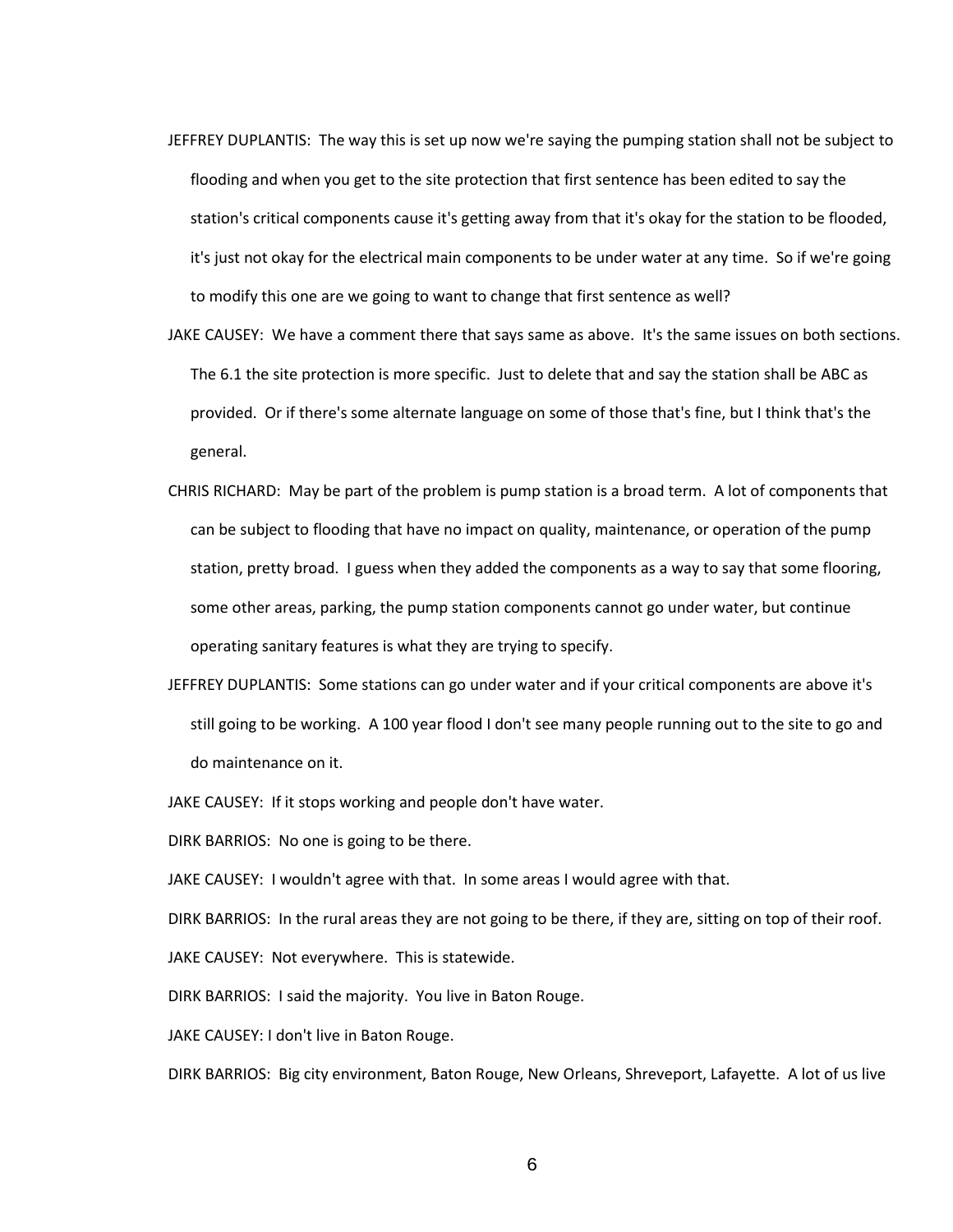in rural America. Rural America doesn't have 50 story buildings. We might have a two, three story. Those are usually hospitals. If they haven't moved they are on their roof, believe me. They are not building any higher than we are. Again, I know I am beating a dead horse, but that 100 year flood elevation and plus 3 on top of that I think you're strapping rural water systems' hands together and saying unless you can come up with 300, 400,000 dollar booster stations rather than a 150,000 booster, I can't build it cause you can't get the elevation. I'm not saying that money ought to trump water quality, it shouldn't, but there's a fine line there. And we don't look at that fine line. We're just looking at we're going through it and it's going to cost you an extra million dollars. I made a comment a while back about you're taking an finite amount of money and instead of us being able to do four or five projects, do one project maybe cause we are not going to be able to afford it because we're putting so much restriction on the construction which a lot of times does not affect water quality and you're killing us. Again, I'm looking from the managerial side. That's my job. I have an engineering degree, but I work for a water system, I'm a manager. I know the money. Y'all do not take this into consideration when y'all make these decisions time and time again. I have to, that's my job. I have to argue with the Chris Richards, with DHH. You're just tying my hands. You're making it to where expansion or improvements in the rural water systems because of where we're at we're being penalized. Again, probably said it a half a dozen times and I'll probably say it at least that many times as we go on. I just think you need to be a little fair when you talk about elevation of certain components in the system. Yes we need to protect, but we're not defining it. You just said you consider the levees and all this other stuff, but we're not defining none of that right here. Basically come back in the next cycle and we say a 100 foot flood, 3 foot above the 100 foot. In Thibodeaux that's probably plus 14, natural ground might be plus 8.

JAKE CAUSEY: My point is that we would need information and data. You can talk and talk and talk, but it's just--

DIRK BARRIOS: But if you don't put it in writing to cover it we need to have something in there that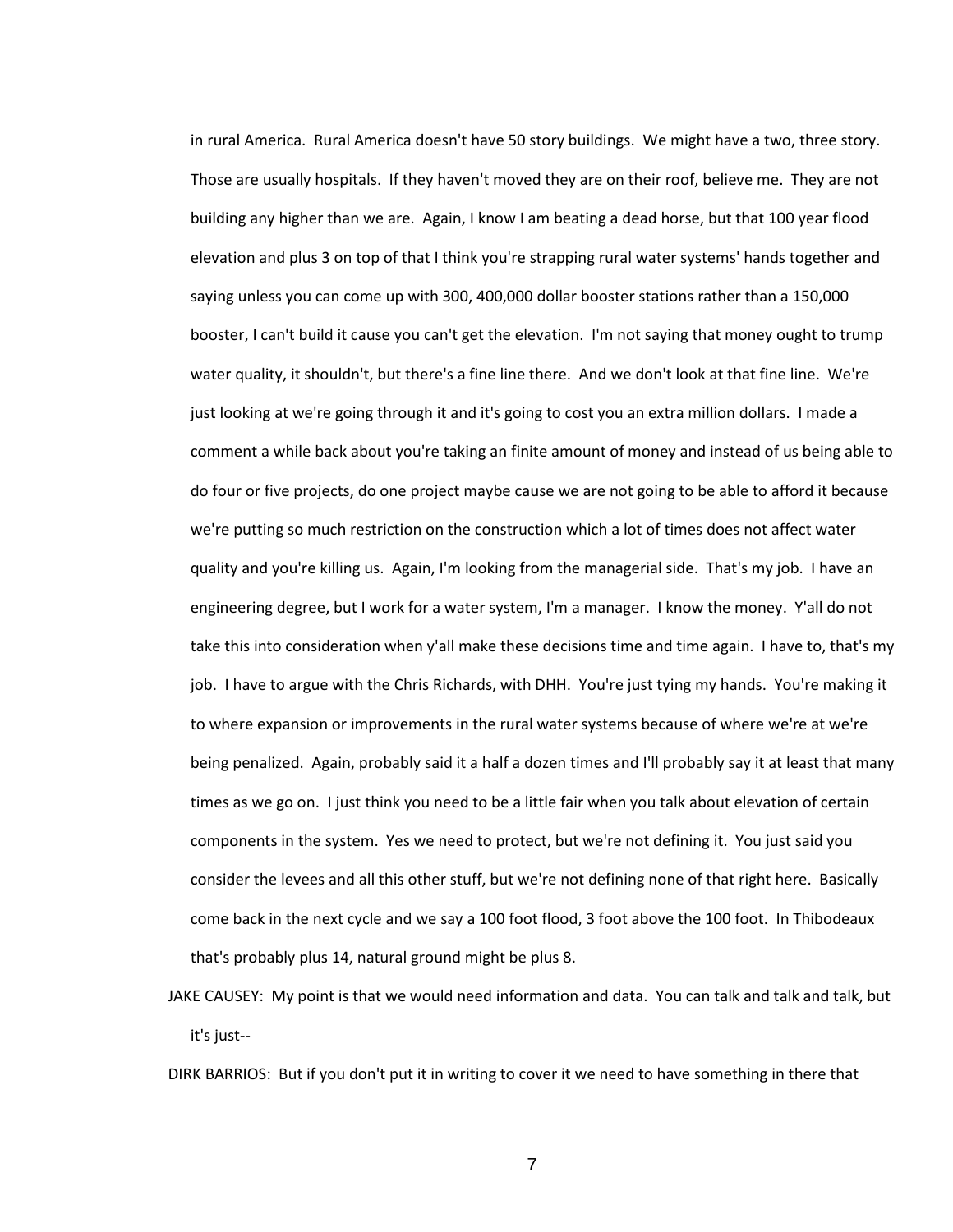gives us-- my design engineer, let's say I hired Chris or Jimmy, any one of them, and it's not in writing so we're trying to build a pump station in Lockport. I put elevation plus 6. I have to be at plus 14 because I have to be 3 foot above. But if it's in a levee system, you follow what I'm saying, would that be considered? If it's not written down in here then it won't be considered.

- JAKE CAUSEY: Depending on what is written, the way things are worded that dictates what's considered. I absolutely agree it should be considered that any flood protection that is in place is absolutely a critical part of the equation.
- DIRK BARRIOS: And I'm going to give you an example. I live in the 10th ward, we don't have Corps approved levees anymore. They changed the design after Katrina and after that we didn't meet the requirements. We're the only levee system in entire South Louisiana that I'm aware of that hasn't flooded in any of the major storms, yet we can't get Corps approval.
- J.T. LANE: Come up with some of the requirements, some of the criteria in there and then say for others some language that would say demonstrated, some of this to get that flexibility will have to be negotiated in the plan review process too.
- DIRK BARRIOS: Am I just taking it too far? May be I am, I have a tendency to do that. You have to have something in writing that at least gives them, Caryn, if it's not written down Caryn says it doesn't say I can use this as a criteria and she can only go by the guidelines that are given to her. If we don't give her any kind of guidelines--
- J.T. LANE: I agree.
- CHRIS RICHARD: To answer Dirk on the FEMA maps for the flood zones, if you are protected by a levee then it doesn't show you in a 100 year flood zone because you're protected. It says this area is protected from 100 year flood.
- DIRK BARRIOS: Not in the 10th ward because they are not recognized. But again, we've never flooded in a major storm. The millions of dollars that are going into the state to make improvements in the levee system they are not in Lafourche and Terrebonne Parish. They're in Orleans and Jefferson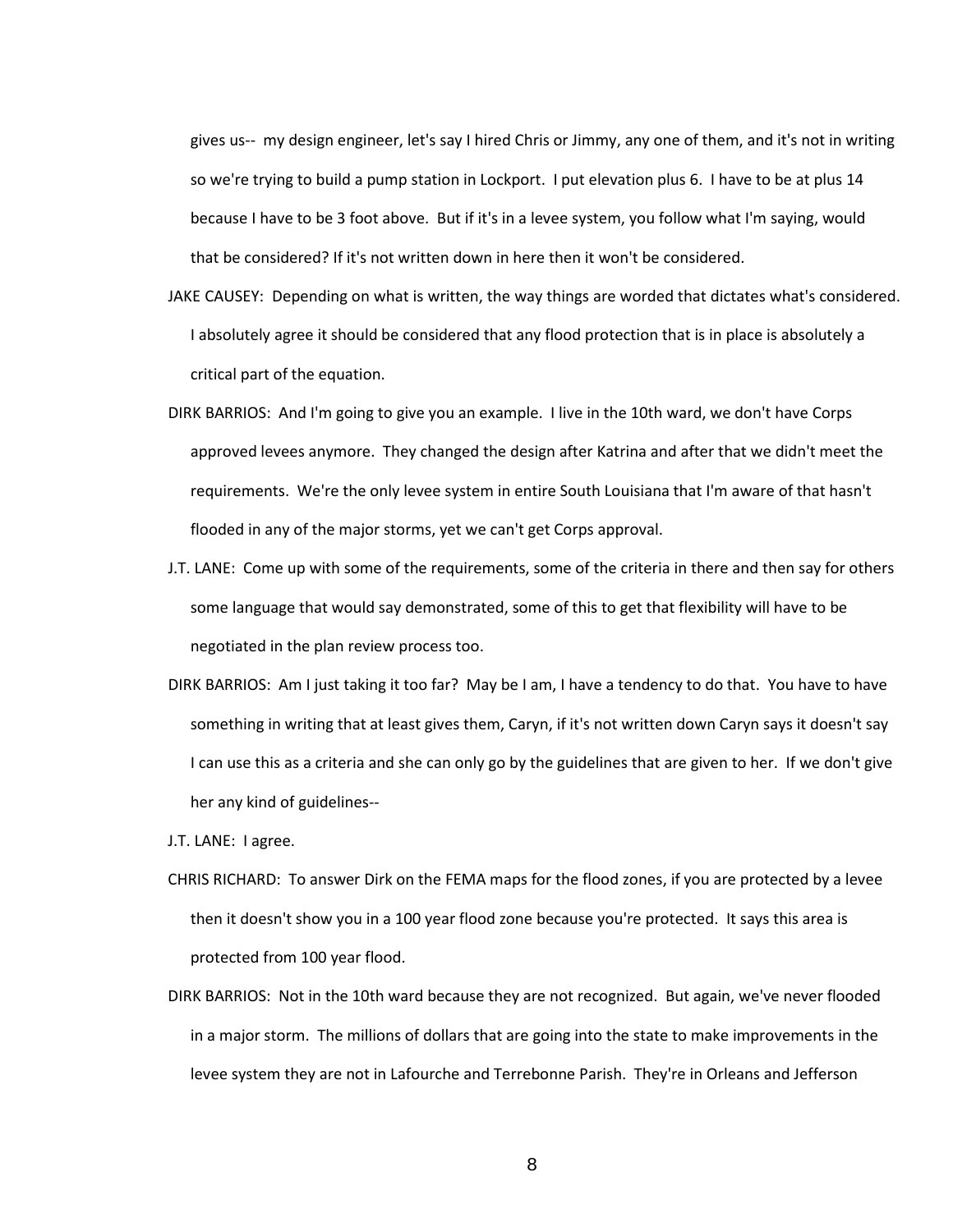Parish. We don't get a penny.

CHRIS RICHARD: Another issue with FEMA that required levee certification and unless they change it no engineer's going to certify levees. There won't be any certified levees unless they change it you'll be in a 100 year flood. Nobody is going to put their stamp on that.

JOSEPH YOUNG: You have a problem with the way it's written right now what's in the language?

- DIRK BARRIOS: The critical component. I don't have a problem with critical component being protected. I have a problem with the rest of the stuff where it goes and says the 100 year flood elevation and 3 foot above right below it.
- JEFFREY DUPLANTIS: Jumping to 6.1.1 site protection that's in 10 state standards. So that's a design requirement per 10 states. So we are looking at again the point of all this was to take what we felt needed to be in the state water code out of the 10 state standards which we feel is the design criteria. And so that's why the board or the committee recommended putting this in there. Now again, we added the critical components. The critical components can be 3 foot above. The critical components need to be accessible. That's why that sentence was put in there and that's why this was left as it is.
- DIRK BARRIOS: Still doesn't take into consideration any kind of additional flood protection, again if you're in a levee system. It doesn't. Use a hypothetical, 10th ward, levees are all built to at least plus 13 and I know that because they're being constructed right now and they have a few little gaps, but once they fix it at least plus 13. Let's just say, for instance, that the elevation of a 100 year flood stage or at part of the parish is plus 13 so if I build a pump station inside it, wouldn't the levees constitute the plus 13? Again, I'm just asking. I am going to build my pump stations at plus 13 and most of that area of the parish you are looking at plus 3, plus 4 elevation which means my pump station is 10 foot in the air or more.

JEFFREY DUPLANTIS: They have ones here in East Baton Rouge that are up on-- DIRK BARRIOS: I have some higher than that, but they're outside of the levee system.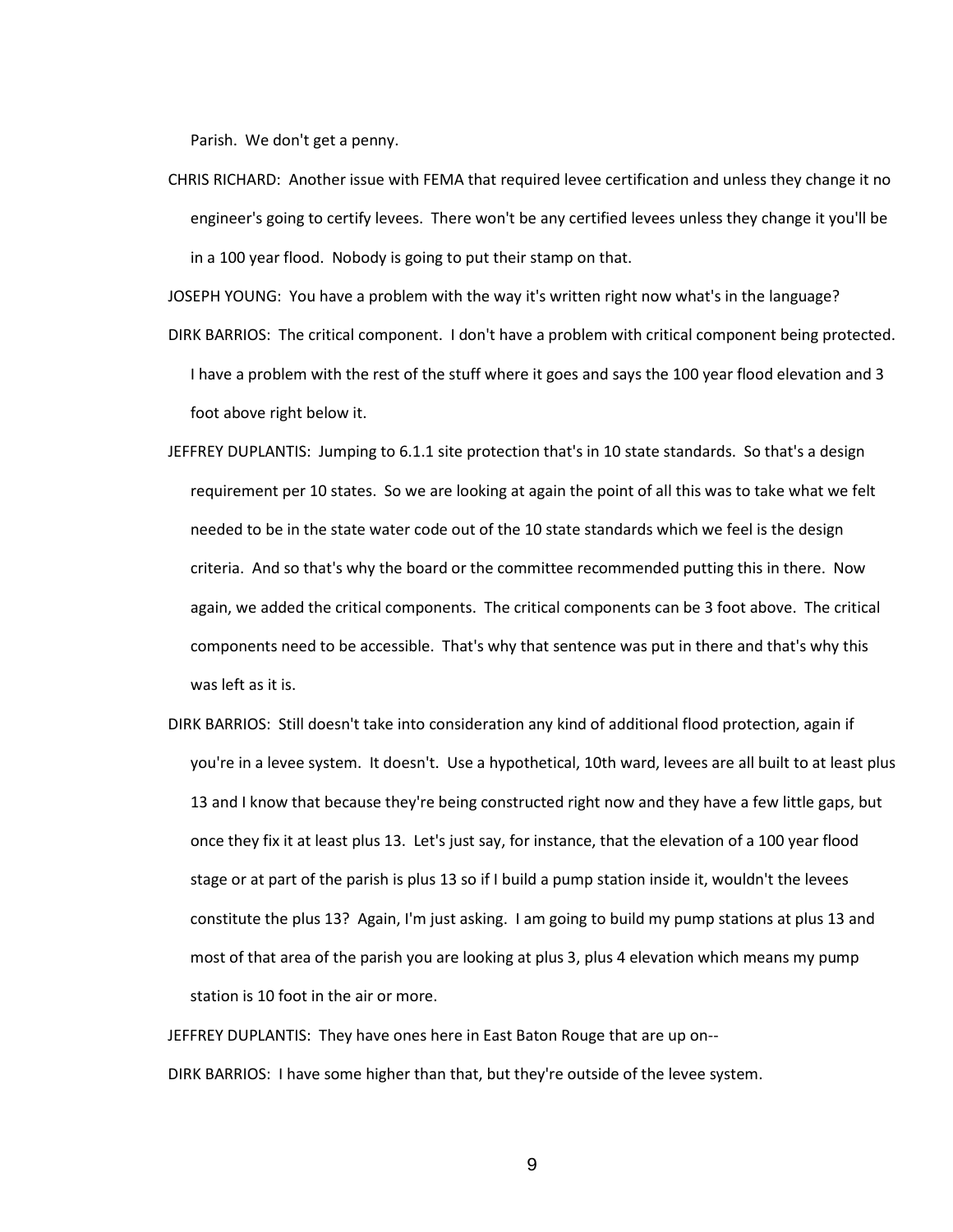JOSEPH YOUNG: Your argument is your levee system, you're saying that would be your protection.

DIRK BARRIOS: The 100 year flood stage, period, because that's a moving target. We've all admitted it's

a moving target.

JOSEPH YOUNG: What if we say the 100 year flood elevation or highest recorded?

DIRK BARRIOS: That could be worse.

JEFFREY DUPLANTIS: That's 6.1.1 A.

DIRK BARRIOS: Like what happened in New Orleans.

- JEFFREY DUPLANTIS: Exactly why this is set up that if one of the levees breaches and that's no longer your 100 year flood, you're not at 13 anymore.
- DIRK BARRIOS: But we're not going to consider anything other than just the station itself is what I'm asking.

JEFFREY DUPLANTIS: I think that's what this implies.

- CHRIS RICHARD: The first section is very broad. We're still talking on the general section, it is very broad. My interpretation if it says protected from flooding it doesn't say how. If you're within a levee system then you're protecting that levee from flooding. That's part of protecting your station. If you are behind a levee you don't have to build it higher, you're relying on that levee. And everybody that's in it if your levee fails then you don't have to provide water anyway.
- DAVID CONSTANT: Is it understood then to assume the levee is going to hold and build the station based on that reference because if the levee fails all bets are off anyway.

CHRIS RICHARD: You're not providing water to anybody anyway because they're under water.

JEFFREY DUPLANTIS: 6.1.1 A that's not exactly what it says.

CHRIS RICHARD: You have to say protected by the 100 year flood.

DIRK BARRIOS: I believe the only levees in the whole state that's protected except for maybe the Mississippi River around New Orleans, Jefferson and maybe St. Charles. Most of the others they don't have the money.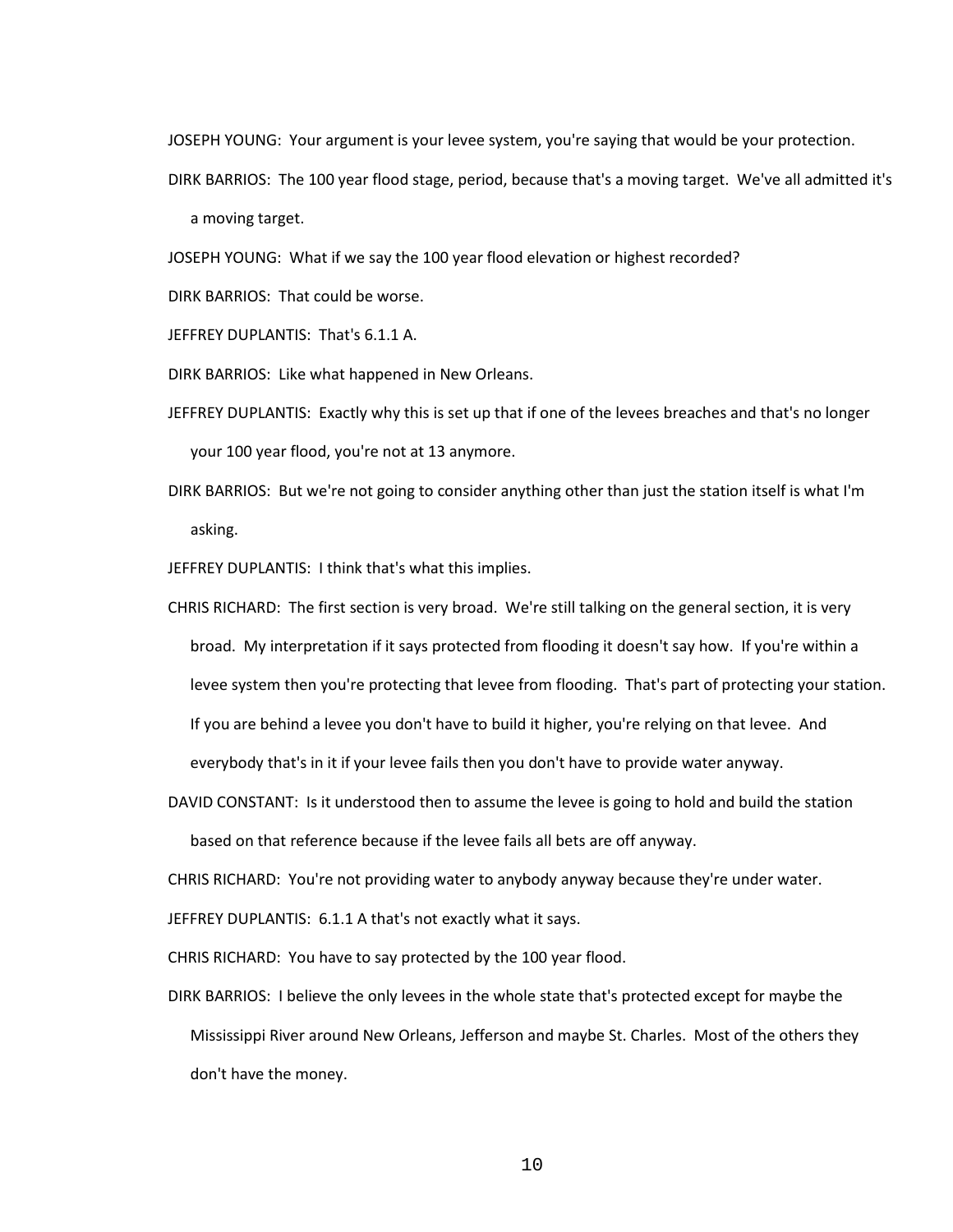CHRIS RICHARD: Before like Martin City we had it all to a 100 year flood, but they added storm surge.

- DAVID CONSTANT: On 6.0 probably not the right word, but no pumping station shall be subject to open flooding or, I don't know the right word, unless blah, blah, blah. Trying to put the levee component in this, levees closed, no levee it's open, I don't know what the right word is.
- JAKE CAUSEY: I'd say I think we got the gist of it. I guess in 6.1.1 A I think where the levee protection would come into play, the language. 6.0 general just has to be reworded to accommodate what's provided in 6.1.1 A. And what I think is implied by no station shall be subject to flooding is again you can install a pump station in an area that will never ever flood in a 100 year flood event, but if you build a bowl around it it doesn't matter how high it is. The point is the site is graded away from and doesn't retain water within and effectively flood the station, I think is the general meaning. 6.1.1 A is talking about protection from 100 year flood elevations. We can make it to clearly say that. So 6.1.1 A says elevated to a minimum of 3 foot above 100 year flood elevation or 3 feet above the highest recorded flood elevation, whichever is higher, or protected to such elevations. I think protected to such elevations would be a levee system.
- CHRIS RICHARD: The 3 foot in 10 states that's kind of higher than almost everything else that we design to. It's usually 1 foot, I think 3 foot is a bit excessive. A rare event you want to put something 3 feet higher than that. And also the highest flood event when you get into a storm surge strike that. If you have a once in a lifetime flood it's recorded you have to build it above that. I think it's safe at the 100 year and leave it alone. My recommendation is 1 foot above the 100 year flood elevation.

JAKE CAUSEY: And that's only for the electrical equipment and the pumps?

- JEFFREY DUPLANTIS: We didn't want to specify, just say the critical components. Depends on what's critical and didn't want to specify here as to what those critical ones necessarily were.
- J.T. LANE: Run into issues on survey. Either there's some definition or we revise the process to state what those are.
- JAKE CAUSEY: I'm good with the 1 foot and I think generally speaking, and probably what will typically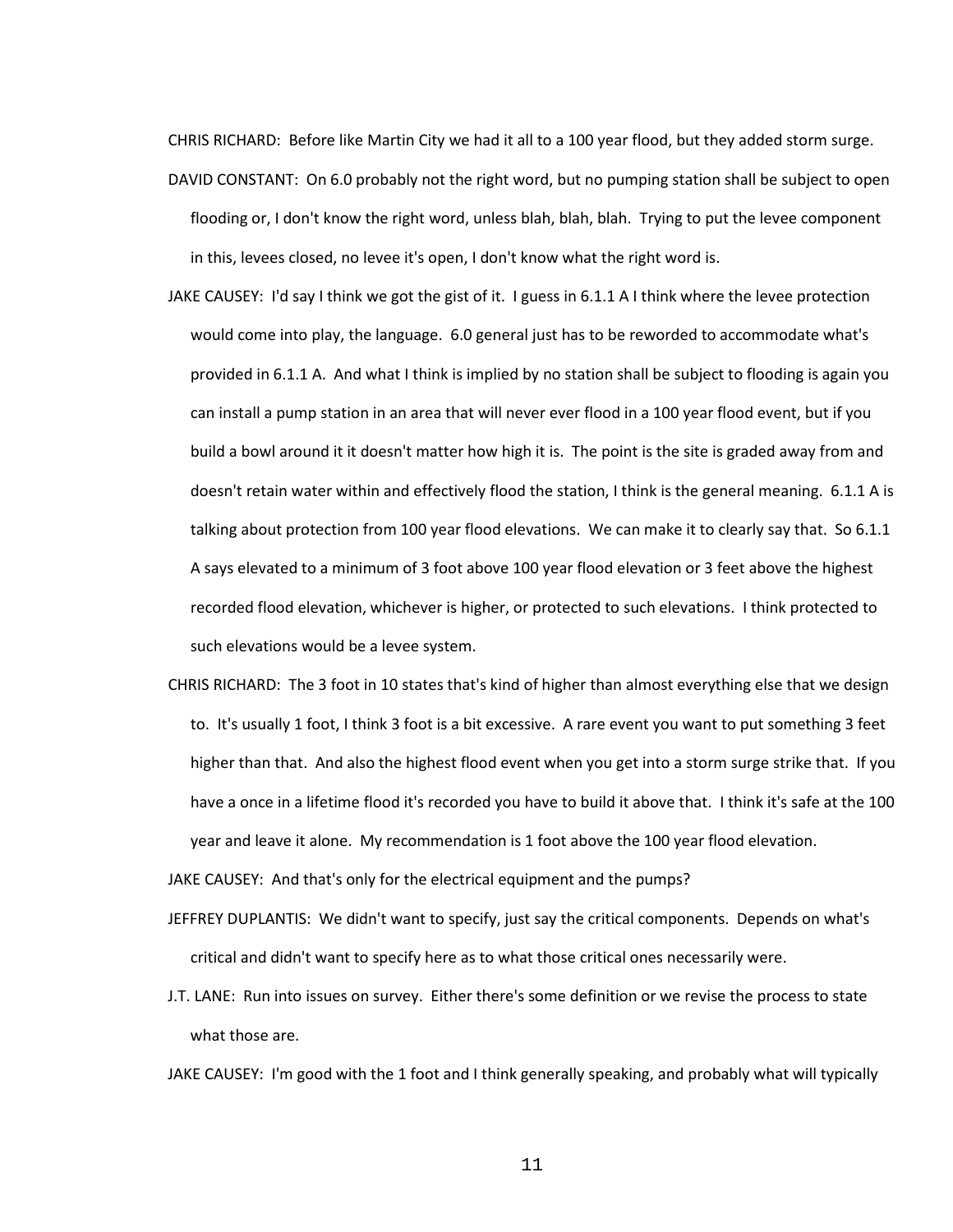happen, maybe not necessarily in Lafourche, a lot of other places the slab of the pump station will be built to 1 foot above the 100 year flood elevation and everything just goes up from there. It may be situations where those extra 2 or 3 feet become expensive for some reason and would require consideration. Generally what I think we would be seeing from designs and that's why we were talking about the station and probably, basically means the slab, everything is built up on such that during a 100 year flood event you need to get into the station, you need to reset a switch, change a fuse, change a pump, do some kind of maintenance work that you're actually able to do it. Critical components is there.

JEFFREY DUPLANTIS: And that was the point of critical components. They need to be accessible so that if you do have to go in there you're not going to go during a 100 year flood and swapping out a pump during a 100 year flood.

JAKE CAUSEY: They do. We've had major, major responses occur during major flooding events.

- JEFFREY DUPLANTIS: You can't take into account that, I mean Hurricane Katrina you're not running out and starting to change out pumps and stuff. It's understood you're in an emergency situation and you're not going to be going and doing routine maintenance during that type of event. Outside of that event, yeah you want it to be accessible, but during a storm event you want the control panels and things to work that normally should work. That's what was the intent of this. Yeah, a water pump can go underwater and still operate as long as control panels and stuff are not under water.
- JAKE CAUSEY: Depending on what kind of pump you have. Most of them are electrical, not submersible pumps. They would not operate underwater.
- JOSEPH YOUNG: Changing it from 3 foot to 1 foot and leaving the critical components in there and put it at 1 foot above.
- CHRIS RICHARD: Now there is a variance waiver in certain situations, a process that we're going to have as well if you have a situation where yours is prohibitive or doesn't make any sense to do that because of your levees or what not that you have to go through that process. Nothing that's in here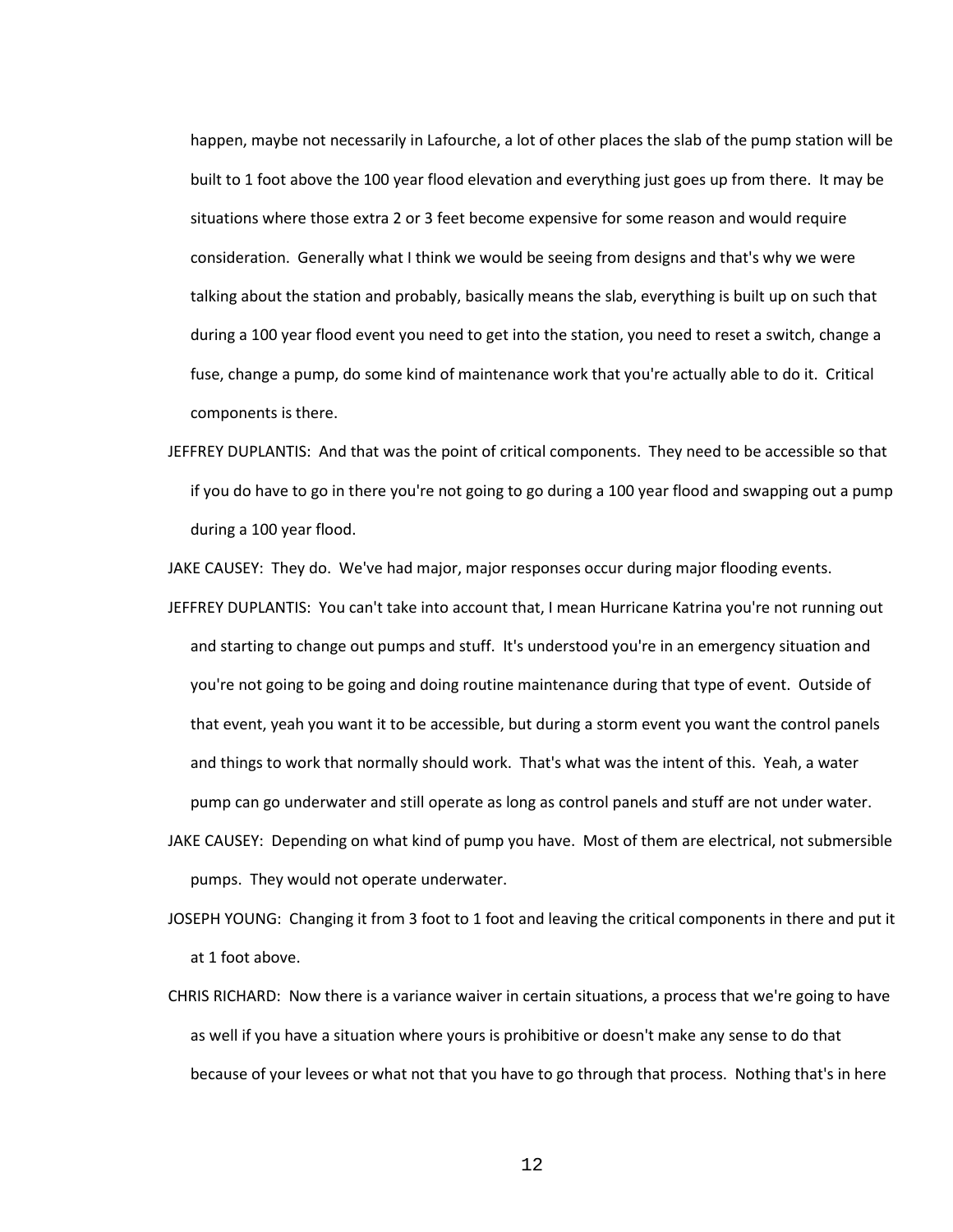can't be requested for.

JAKE CAUSEY: Frankly in part 1 of the sanitary code there's general variances.

- DIRK BARRIOS: A lot of the rural areas don't have control in construction like we have a lot of control as a parish, Terrebonne does, you have to get permits to do everything. Part of the permit process you have to have a flood elevation. You have to meet certain requirements. If you can get that permit shouldn't that be part of it, if you can't get the permit to meet the requirements. If they can't give you a permit they're subjecting the parish to losing FEMA monies or whatever, any kind of federal funds due to flooding issues. They have to meet certain requirements. Where applicable, I understand. I realize a lot of places they are not governed that tightly. In areas where there are couldn't we make an exception, not really an exception, you have to meet the local requirements?
- JEFFREY DUPLANTIS: Looking at 6.1.1 A if we revise the language to say elevated to a minimum 1 foot above the 100 year flood elevation or protected to such elevations. Going back to what Dirk is talking about let's say the 100 year elevation is 12 and his levee is at 13. That's covered by that second part of that sentence, or protected by such elevations. So the critical components or pump stations could be at elevation 1 inside the levee system because I'm protected up to 1 foot above because of my levees, correct?
- JAKE CAUSEY: I'll say generally speaking except that there is rainfall within the levee system. It may not be 1, it's going to have to be something that's protected from the flooding that occurs within the levee system. It may be 2 or 3, but that's another factor.

JEFFREY DUPLANTIS: It won't have to be built to 13 because it's protected by 13 so it could be wherever. JAKE CAUSEY: Exactly.

JEFFREY DUPLANTIS: Dirk, are you okay with that? If your levees are protected?

DIRK BARRIOS: Am I the only one from South Louisiana?

JAKE CAUSEY: The next question was, and I think that's what Chris was getting to, who says what the levee is protected to? And maybe that's where Dirk was getting at, not certified by FEMA so the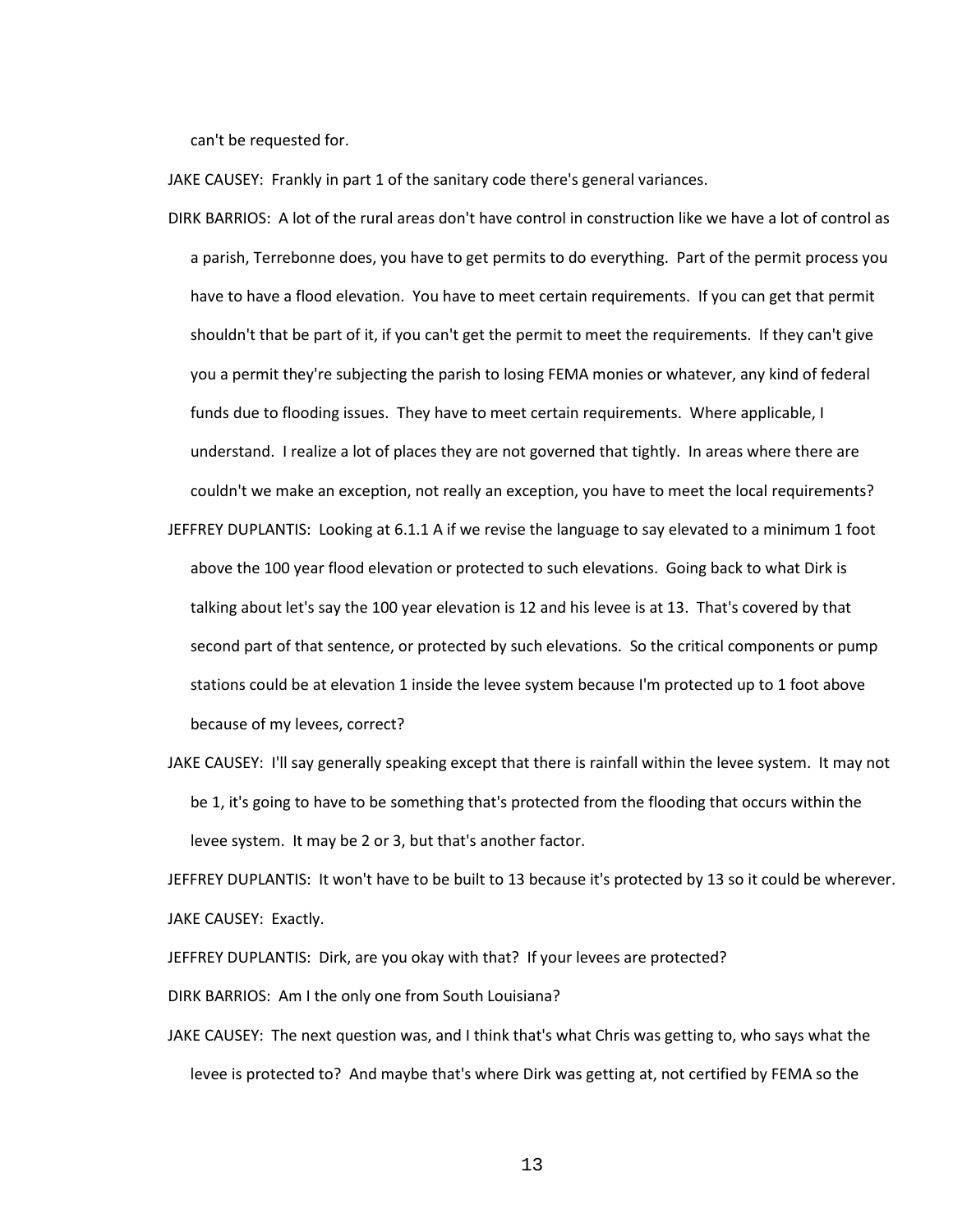project comes in and says that levee system protects to 13 feet, that's great, where is that documented, demonstrated, or recorded that that's what it is? And maybe in a lot of cases that exists.

- CHRIS RICHARD: There's Corps levees and then a lot of the levees aren't certified by the Corps. There is no certification process. FEMA is relying on the levee systems to have engineers certify and that's not happening until they change their wording. Once they do they'll be able to certify the levee is designed to protect to elevation X and everything within pumping stations will also have to be certified to get the water out of the levee system.
- JAKE CAUSEY: In Dirk's case make sure you can certify your levee protects it to 13 feet if you can get somebody to do that.

JEFFREY DUPLANTIS: Who's going to tell if you have a 105 year flood?

J.T. LANE: Let's not go there. Why don't we take that language, and probably Dirk since you have a special situation, we can maybe have a conversation. I jotted down maybe some other criteria we could include, expand upon the process and sort of qualify a little bit as something that we would consider formally. Is that cool?

DIRK BARRIOS: Sounds good.

- RUSTY REEVES: We may ought to consult with the designers and the engineers and contractors of the Atlanta Falcons new football stadium. Did y'all see it on the news yesterday morning? Parking lot flooded and it's not even complete. I'm trying to take the heat off my padna here. It's not just Southeast Louisiana that's going to flood. Something we need to look at across the whole state as well. As our areas grow and develop unfortunately some of our developers don't look at what they're doing downstream from us and put some of our existing systems into a flood bowl.
- J.T. LANE: Yes my neighbors had (inaudible) backyard, now it's coming into mine. I get it. We'll take a look at that and bring some language to talk about that next time. So that pretty much covers 6.0 to 6.1.1. I think we're on subcommittee recommendation.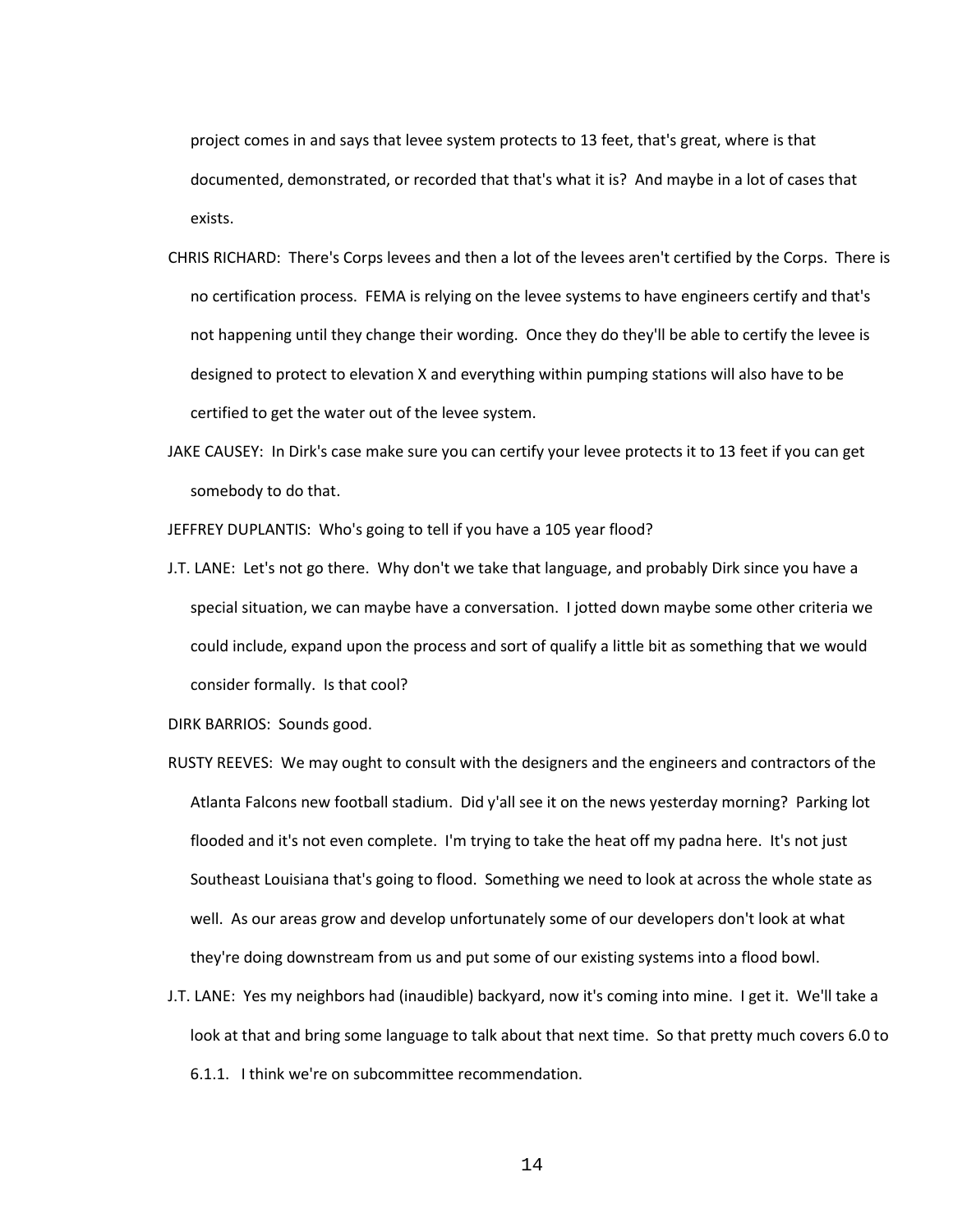- JAKE CAUSEY: So 6.2, again we have separate comments on some of the alphabetical items therein. And I don't know if some of this was concern or confusion about what constituted a pumping station, but generally these requirements are in place to insure the reliabilities, sustainability of pumping stations. For example, B durable construction, fire and weather resistant, outward opening doors. The door part I don't think is the most critical, but durable construction, fire and weather resistant I would say fairly important.
- JEFFREY DUPLANTIS: The way this was evaluated and looked at was if it was a shall we looked at it and said is that a design criteria, or is that a water quality criteria. And only the things we felt were water quality were the ones that we didn't delete out of here to be brought into the water code. We looked at that and said that's all design, all design criteria so when I'm designing I'm looking at 10 state standards and I'm going through the design and I need to have durable construction, I need to have fire and weather resistant, etc. etc., but that doesn't necessarily need to be in the water code. JAKE CAUSEY: I would disagree with that. I don't know if that's what we're trying to accomplish.
- J.T. LANE: This is what we want to put in the code so we don't have to refer to 10 state standards unless you want to for recommendations. The point of this, once we do this, the language we adopted last time would be assumed into the code so A it's going to be streamlined for everyone. You're going to have it in the code there, one place to go, so we're not saying in the code refer to 10 state standards. Again, as we have discussed were recommendations. If you choose to exceed that, that's great. The language is going to go into the sanitary code.
- CHRIS RICHARD: There will be no more reference to 10 state standards as a review. This is going to be used to review plans from now on. They're not going to look at 10 state standards so when you look at 10 state standards if you think it's important in design as a shall it needs to be in the code because although you can use 10 state standards, it's not going to be enforceable in the plan review process by DHH.

JEFFREY DUPLANTIS: I apologize, you're correct. That if it was a shall and we felt that it needed to be a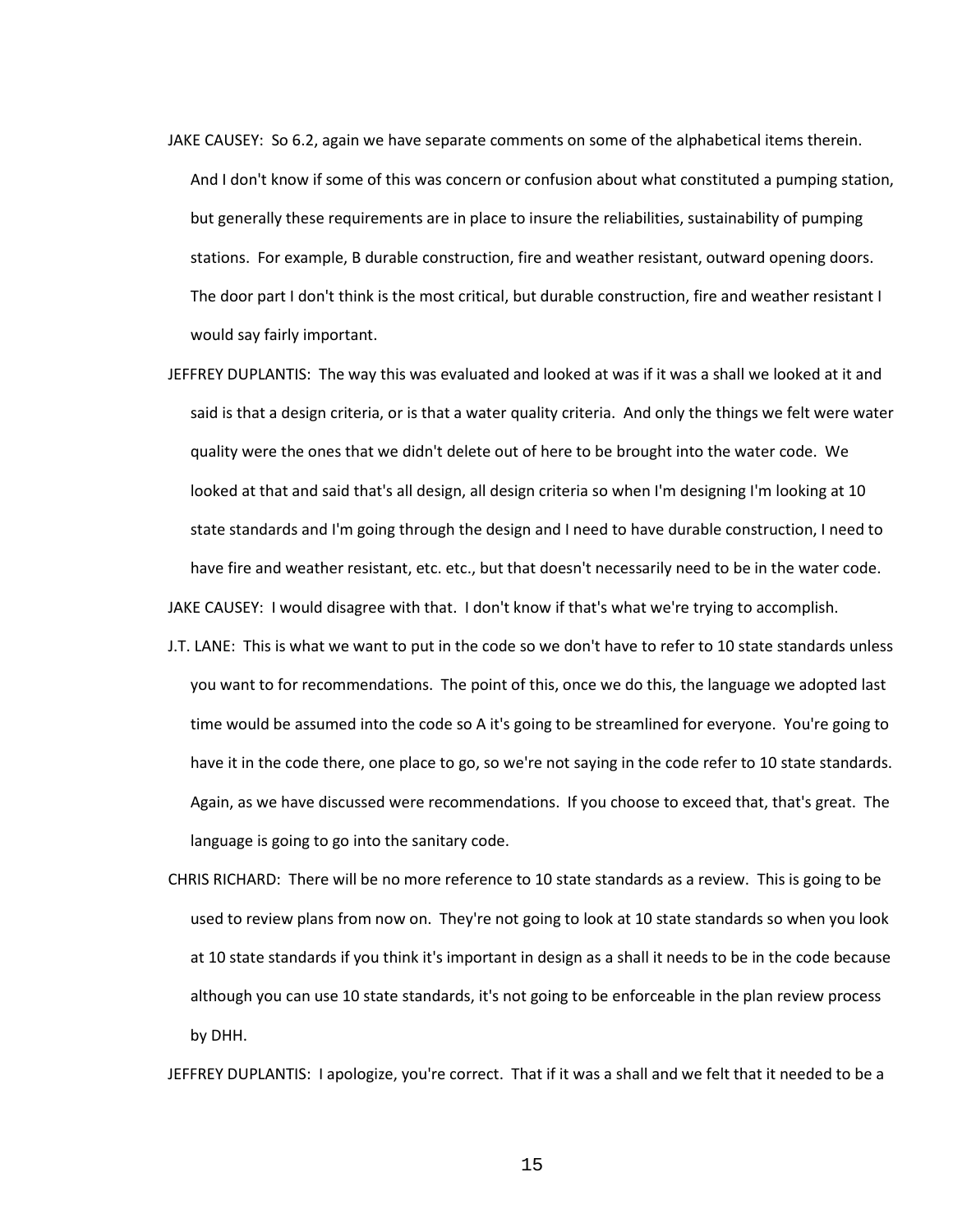requirement in the sanitary code we brought it in. This we didn't feel it needed to be a shall, if you think it needs to be a shall...

J.T. LANE: Let's talk about that.

JAKE CAUSEY: I think we only highlighted certain numbers. It was B, D, E, and F. So B was just the general construction of the building. It's not going to fall over tomorrow, very general statements. D was have underground structure waterproofed. That prevents seepage of basically saturated groundwater into the pumping station. I think that's pretty straightforward. E have all floors drained in such a manner that the quality of potable water will not be endangered. F was provide a suitable outlet for drainage without allowing discharge across the floor, including pumping glands, vacuum, air relief valves, etc. It was just about maintaining that. 6.2.1, I guess a lot of this 6.2.1, 6.2.2, 6.2.3...

J.T. LANE: Do we want to take the first part first or are they interrelated?

- JAKE CAUSEY: I have different comments so we'll do them one at a time. 6.2.1 is the suction well and basically that is the pipe if you will that the pump is typically located within for say an intake pump, or perhaps even a high service pump pumping out of a clear well. The pipe itself would be considered a suction well. That's what these things pertain to. I think they're generally critical.
- J.T. LANE: So let's say 6.2 first of the first section. You guys recommended B, D, E, and F to remain. So why don't we start there.
- DIRK BARRIOS: On B it says during construction fire and weather resistant and with outward opening doors. Outward opening doors I understand needs to be in a building, but a lot of pumping stations are not in buildings. Not always in buildings.
- JAKE CAUSEY: So my comment was that I don't have the greatest concern in the world about how the doors open. I think that's typically a general escape thing. We can delete that, but you're talking about...
- DIRK BARRIOS: Our water pumps are on reservoirs at both of our plants are completely out in the open. We don't have any problems.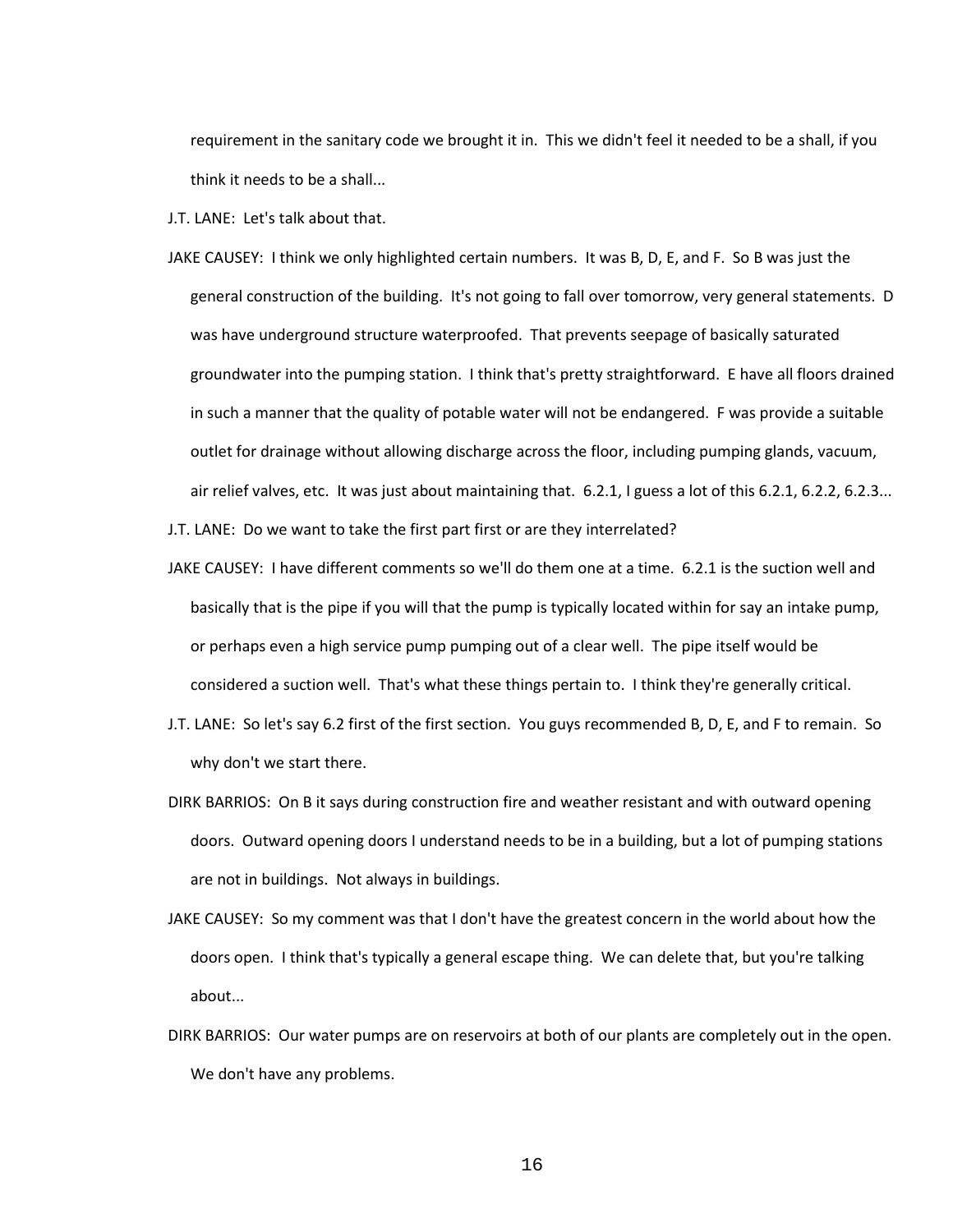JAKE CAUSEY: This is not saying they have to be.

DIRK BARRIOS: I can only assume.

JAKE CAUSEY: If you have a building this is how it would be. Doesn't say you have to build a building to put this in there.

JOSEPH YOUNG: So y'all recommend keeping B, D, E and F and deleting A and C.

DIRK BARRIOS: If a building is being constructed or if a building is used you should have outward opening doors.

CHRIS RICHARD: Just scratch outward opening doors.

- JAKE CAUSEY: Yeah, just scratch doors. 6.2.1 it's specific to the suction well which is I would say fairly a very specific thing. I don't know if there were any real concerns about the specific requirements, seems like pretty standard. Those make sense. Like you have two intake pumps, each pump has its own suction well. The redundancy in all that is satisfied.
- CHRIS RICHARD: If you have a ground storage tank where you have ten pumps that pull water out the ground storage tank and it's a steel tank, very difficult to slope a floor to clean a steel ground storage tank. Is that a suction well?
- JAKE CAUSEY: That's not what I envisioned. The only two scenarios that I can see is intake pumps and like pumping out of a clear well. Pumping out of ground storage it's above not below.

CHRIS RICHARD: Yeah, but we use them for high service pumps in some situations.

- JAKE CAUSEY: Yeah, some of the service plants, the high service pumps when they're pumping from below.
- DIRK BARRIOS: If you're going to allow that, cause again we're going to be putting it in the code, almost have to have an exception or something where you can grant someone that is reviewing the plans to allow them to have an exception. I'm only looking at it from both sides. Again, someone sitting on DHH's side without having the ability to make that exception may come back and say Chris you have to do this.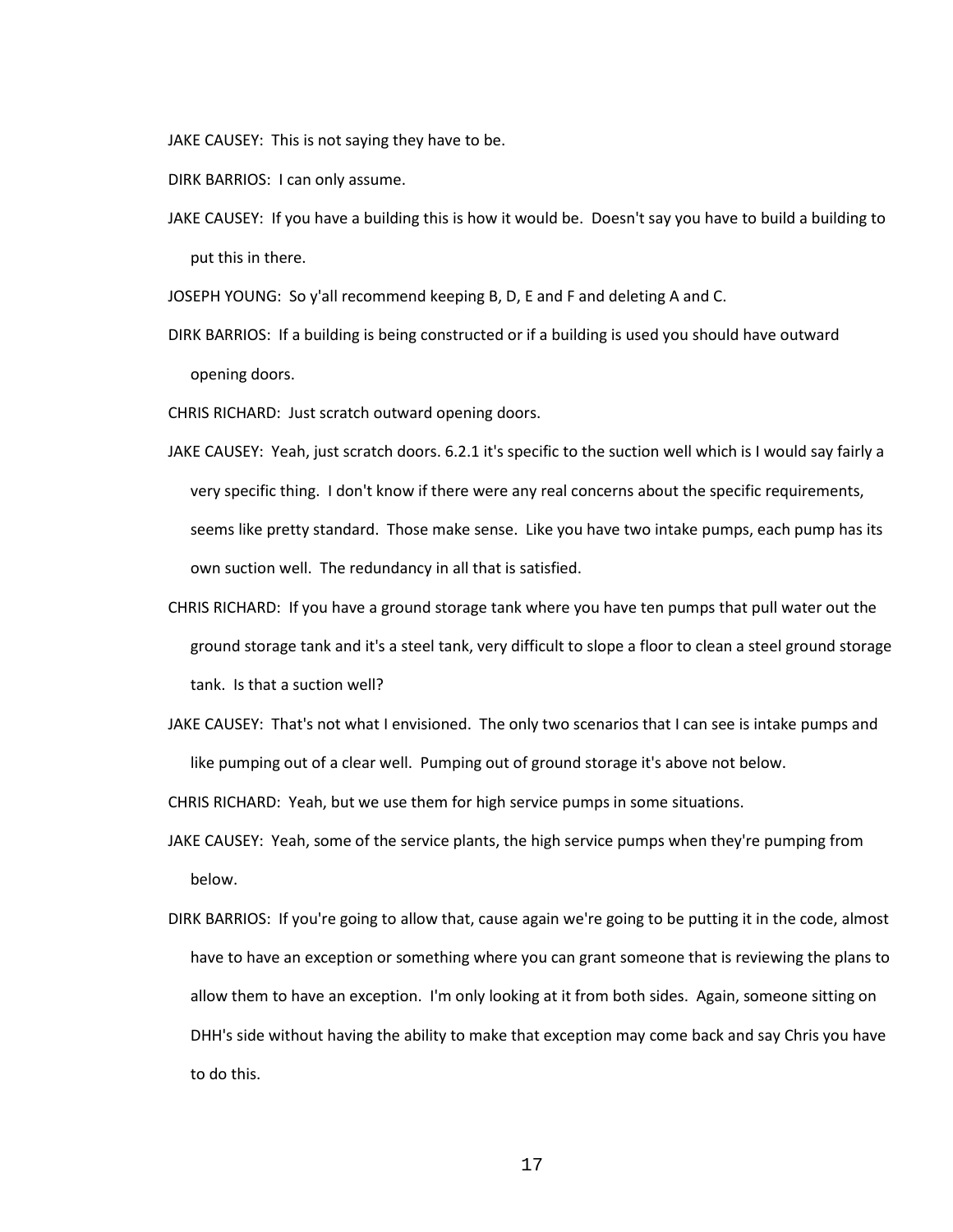JAKE CAUSEY: I don't think we're talking about exceptions, just talking about what a suction well is. A suction well is basically where you're pumping from.

DIRK BARRIOS: Then define that.

CHRIS RICHARD: Define suction well up front.

J.T. LANE: We will define suction well and keep the section, keep 6.2.1 and define what a suction well is.

- JAKE CAUSEY: 6.2.2 equipment servicing. Pump station shall be provided with certain facilities for equipment servicing and certainly not as important and necessary that those types of facilities be in place. Change pumps, motors, things that are needed to keep the water flowing. Doesn't make any specific recommendations here, just that I think what they have is good, but if it needs to be modified in some way we can look at that. I think wholesale deletion is a lot. Like A says crane ways, hoist beams, eyebolts, or other adequate facilities for servicing or removal of pumps, motors, or other heavy equipment. Openings in floors, roofs, or whatever else needed for removal of heavy or bulky equipment. Convenient tool board or other facilities as needed for proper maintenance of equipment. I think A and B are pretty straight forward. Leaves it open-ended on how you do it, just the fact that you have to have some ability to do that.
- CHRIS RICHARD: They had a lot of people contract out with small systems so they won't own any of the cranes or anything like that.
- JOSEPH YOUNG: Should A be rewritten like Chris said, you don't actually have equipment there, but you have the ability to bring somebody in and have access. This is written where you have to have the equipment there on site.
- JAKE CAUSEY: I guess my thought was there's some scenarios where, and may be there's not, but that equipment is located in places where you can't get equipment in to move them. You have to actually build something in that can move it out. If you have a pump motor at a well site you don't have to have a crane hoist over it. You're obviously going to drop a truck in and pull it. Got to get back in the section we're talking about a pump station specifically. We're not talking about wells or other things.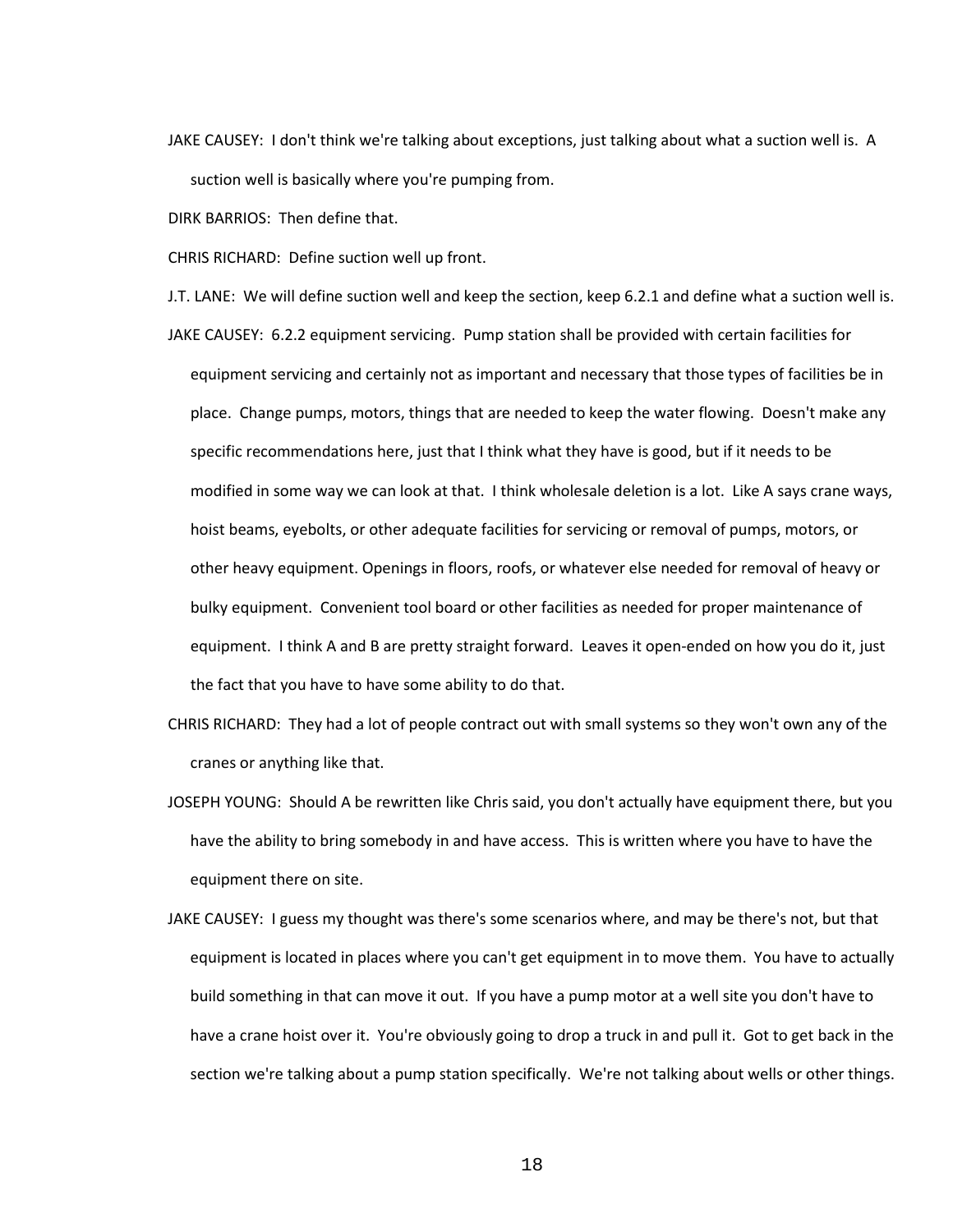I agree, I think some of these pump stations you can't drop equipment in so you might have to have something built. Either way is fine with me as long as it can be moved is the whole point in service.

- RUSTY REEVES: A lot of small ones have a motor lift where they lift the motor out of the car that they just roll off to the side to get it out the door or some of them even have a roof that lifts off the building where they can access it with a crane from the outside.
- JAKE CAUSEY: I think it's very generic because even it says eyebolts, crane ways, hoist beams, or just some way to connect to this thing. It doesn't say you have to have this or we have to have this, it just says you have to have something and here's some examples. We can certainly extend it to say or contracts with equipment companies or something like that. Again, it doesn't say you have to have any one of these specifically. Just says you have to have something.

JEFFREY DUPLANTIS: Start A with adequate facilities.

CHRIS RICHARD: Or means. That way means covers contracts.

JAKE CAUSEY: Adequate facilities or means for servicing or removal of pumps, meters, or other heavy equipment.

JEFFREY DUPLANTIS: And then take out B.

- JAKE CAUSEY: You could, but I'll say this, it helps to have examples. Cause B doesn't require anything additional, I agree, but what happens when you read it it makes you think about certain aspects. It doesn't require anything additional. It helps to say those things.
- J.T. LANE: So why don't we say as part of A, for example, some of these things and then where applicable. Theoretically it should be caught in plan review and inspection on what was approved.
- DIRK BARRIOS: Is this going to be design only or design and sanitary survey. Everything you're talking about?
- CHRIS RICHARD: Most of them say shall be design and this is servicing so it's really design for servicing I think is the intent, but it's not what it says.

JAKE CAUSEY: I think C is general. C, I'm good if we need to delete C that's fine, just says facilities as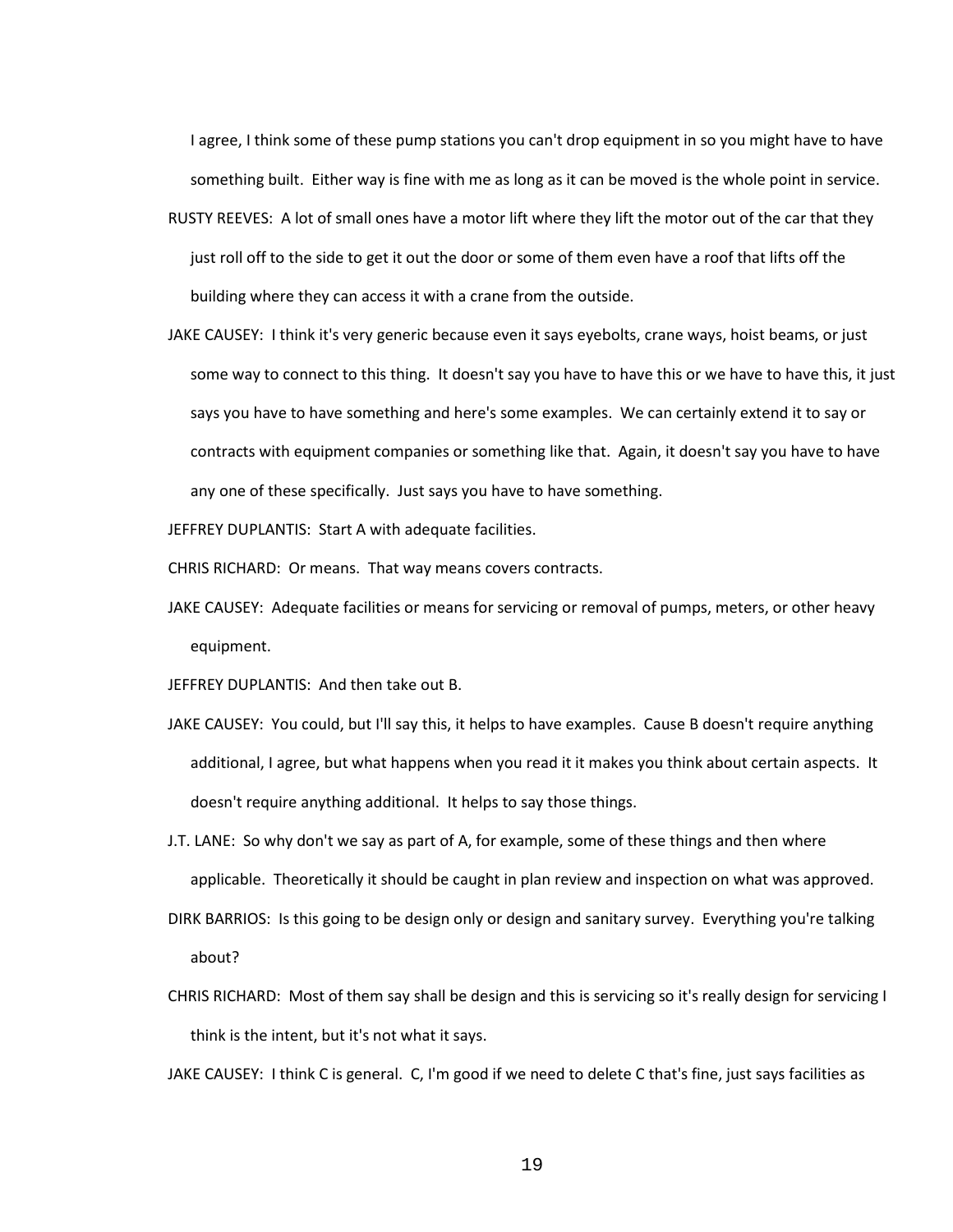needed for proper maintenance equipment which is very, very general. Be hard to figure out what that even means. But I think if we just do A and B. A like we rewrote it and B as is and delete C.

J.T. LANE: Any other comments?

- DIRK BARRIOS: The only comment I had was the question I asked is it going to be used for strictly design or design and sanitary survey. And the reason is because it's not specifying existing facilities. Come back and a lot of these existing facilities may not meet requirements. I'm only bringing that up because the way I handle mine. I think that's the way I handle mine, I say design and/or sanitary or not sanitary survey. And the question that I always thought, correct me if I'm wrong Chris, we were supposed to determine if it was going to be strictly design and if it was going to be sanitary survey or not.
- J.T. LANE: That's getting into the timing of it and grandfathering I'm assuming. Again, the way it's supposed to work, plan review once approved by the department should then, once that's done, then we should base the sanitary survey based on what the department itself approved.
- DIRK BARRIOS: The reason why we're here today is because of sanitary surveys and I just want to make sure we keep that part of it as a very focal part of what we're doing because if it wouldn't be for sanitary surveys none of us would be here today.
- J.T. LANE: This is designed to help ameliorate that concern because that's exactly what was happening in the feedback I got. Am I off track?
- CHRIS RICHARD: And I think most of them they are prefaced by saying design. If you read design as a heading for a section then it's not part of sanitary survey, it's plan review.

DIRK BARRIOS: That's your interpretation.

CHRIS RICHARD: It says design.

DIRK BARRIOS: My whole part is general design. Why should we worry about sanitary survey, but we have. I'm just asking the question to make sure we keep this as part of what we need to keep in mind.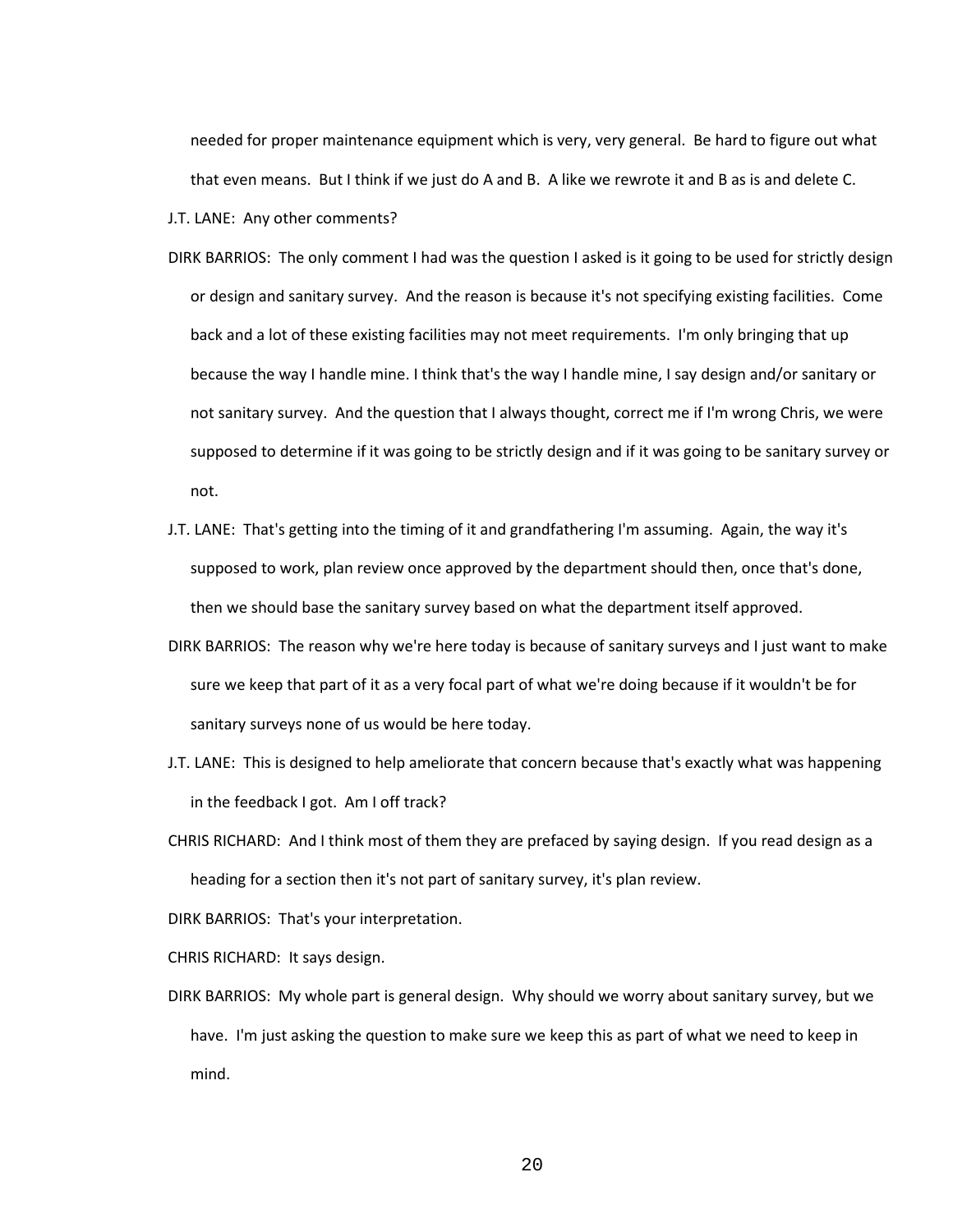- CHRIS RICHARD: To your initial question it just says equipment servicing where as the other thing said pump stations shall be designed above this, shall be designed this way. This just says equipment servicing.
- JEFFREY DUPLANTIS: Can you change that intro sentence instead of saying pump stations shall be provided with, can you say pump stations shall be designed with?
- JAKE CAUSEY: My general appreciation had been that so we're just looking at this like writing for new construction and then this grandfathering subcommittee was going to look at what's going to apply to existing and what's going to apply to new. Every sentence in here isn't trying to be written to say if it's going to apply to design, or survey, or existing, or you get two years, or whatever the case might be at the end of the day. I think generally from what we've seen everybody's writing this as new construction and then grandfathering committee etc. will have some discussion and talk about what is going to apply to existing or what have you.
- CHRIS RICHARD: Some of the ones in treatment, I didn't finish the report yet, but there were certain things like filters should be designed with (inaudible) to prevent water from (inaudible) into the filter. That would be a design, but that's something that should be done regardless of when the plant was built. It's not hard to do and it's not expensive to do, but it protects the water quality. That wasn't specified as being part of design. The approach I was going to if it says design it's plan review and if it doesn't specify it in that section then it's a general requirement for water plants to protect the sanitary quality of the water. Grandfathering is going to get really hard to do if you have to do every little thing, every option that could possibly exist in the state.

J.T LANE: For 6.2.2 we're going to rewrite A and keep B. 6.2.3.

JAKE CAUSEY: 6.2.3 talks about stairways and ladders shall be provided between all floors, and in pits, or compartments which must be entered shall conform to the requirements of the building codes, shall be provided with adequate safety equipment. I'll just say our general comment is that you certainly need to have proper access to all the components within a pumping station, safety related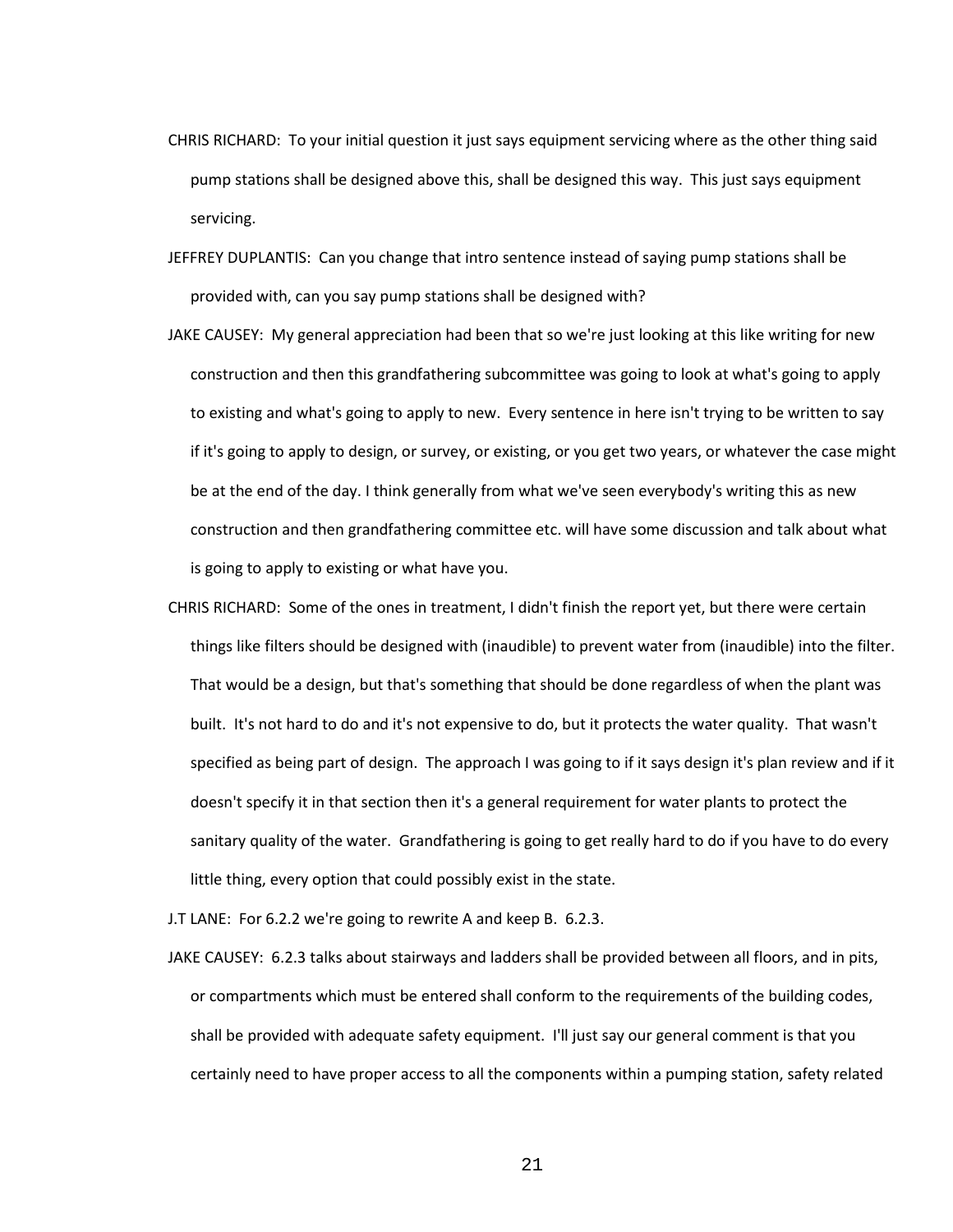requirements for buildings codes, whatever is applicable. I don't think we need anything specific to that. Probably just A where it says stairways and ladders shall be provided between all floors and in pits and compartments which must be entered may be just constructed in accordance with state code. I think stairways and ladders between different floors.

- CHRIS RICHARD: We made a practice years ago of not putting stairs or ladders in vessels because it's more of a safety hazard and the owner agreed and so if they need to get in something they bring a means to get in there. You're going to put ladders in there and lime softening, a clarifier, and you go back later and that clarifier is covered with lime. Or algae, sedimentation base, he's going to fall and hurt himself because the ladder has been sitting in that water and has growth on it or lime. Just have a clean ladder that you insert on an as needed basis.
- JAKE CAUSEY: The context right here is a pumping station only and so we get pumping stations where they have the pumps are, I don't know if you call it a pit, it's not full of water. It's dry, there's drainage. Frankly needs to be a stairwell down there. We're not talking about inside clarifiers, inside water filled vessels or any of that kind of stuff.
- CHRIS RICHARD: It says between all floors and in pits or compartments which must be entered. We have an area where we're talking about cleaning clear wells or cleaning pumping station suctions. DIRK BARRIOS: Pumping stations.
- CHRIS RICHARD: But we did talk earlier about having sloped floors with the suction well for instance. We're talking about cleaning a suction well, you're going to get in it to clean it. I'm saying don't require a ladder in that suction well.
- JAKE CAUSEY: I agree. I didn't read that as the intent here, but certainly the language could be revised. Hey, we're going to go look at the pumps oh, there's no way to get down there except some rusty ladder on the back of a guy's truck.
- JEFFREY DUPLANTIS: We've changed the thing on manholes, sewer manholes, you don't put steps because of access kids can pop the top and climb down in there. And they don't last. The same thing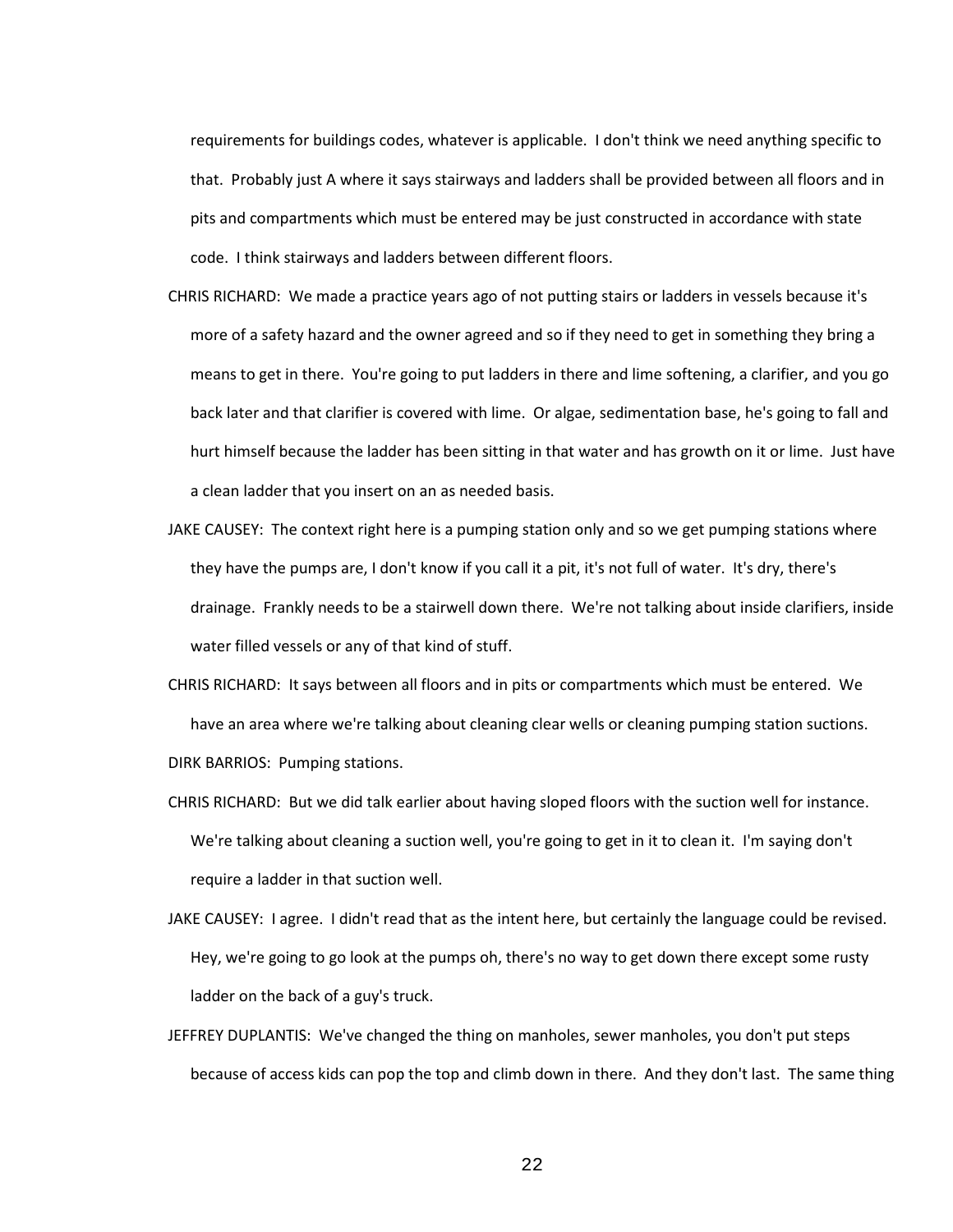with this, you want somebody to be able to get in and climb down if they're not toting a ladder on the back of a truck?

- JAKE CAUSEY: I guess pumping stations exist at treatment plants and absolutely need stairwells, some permanent structure to get from floor A to floor B for surveys as well as any other thing. You shouldn't have to go find something to get there. Some of the pumping stations there's a lot of ways to construct pumping stations. Some of them the pumps could be down in a dry pit that you should have access to. That's all I read into this is talking about pumping stations only.
- CHRIS RICHARD: The suction side of the pumping station that we talked about earlier about maintenance I wouldn't put one there. That's not something you routinely go in or at a sanitary survey, but they do need to access it for maintenance. And when they do then they can bring other means instead of having something sitting in the water that's slippery.
- JAKE CAUSEY: I guess when I read which must be entered I guess we could say that for routine maintenance or something.
- RUSTY REEVES: I think that Jake's talking about something that's accessible on a daily basis, but what you're talking about is on an as needed basis.
- JAKE CAUSEY: Right. So what we would do is keep A and I guess maybe B rewrite B shall conform to state building code requirements period. But A we could add something on the end that says ladders are not required.
- JOSEPH YOUNG: Something to where the ladders stay wet than you don't put a ladder. To kind of go back to what Chris and what Jeff was saying a recommendation on 6.2 where it says pump stations may be added in the design of pump stations. And I know it says it in the 6.0 general paragraph, but it's repeating it to where when we have this grandfather clause if we have that then we know it's in design we don't have to go back and retrofit your stations.
- JAKE CAUSEY: I think the issue is when you start getting into individual A, B, C, D, E for example E all floors drained in a manner the quality of potable water will not be in danger so what happens is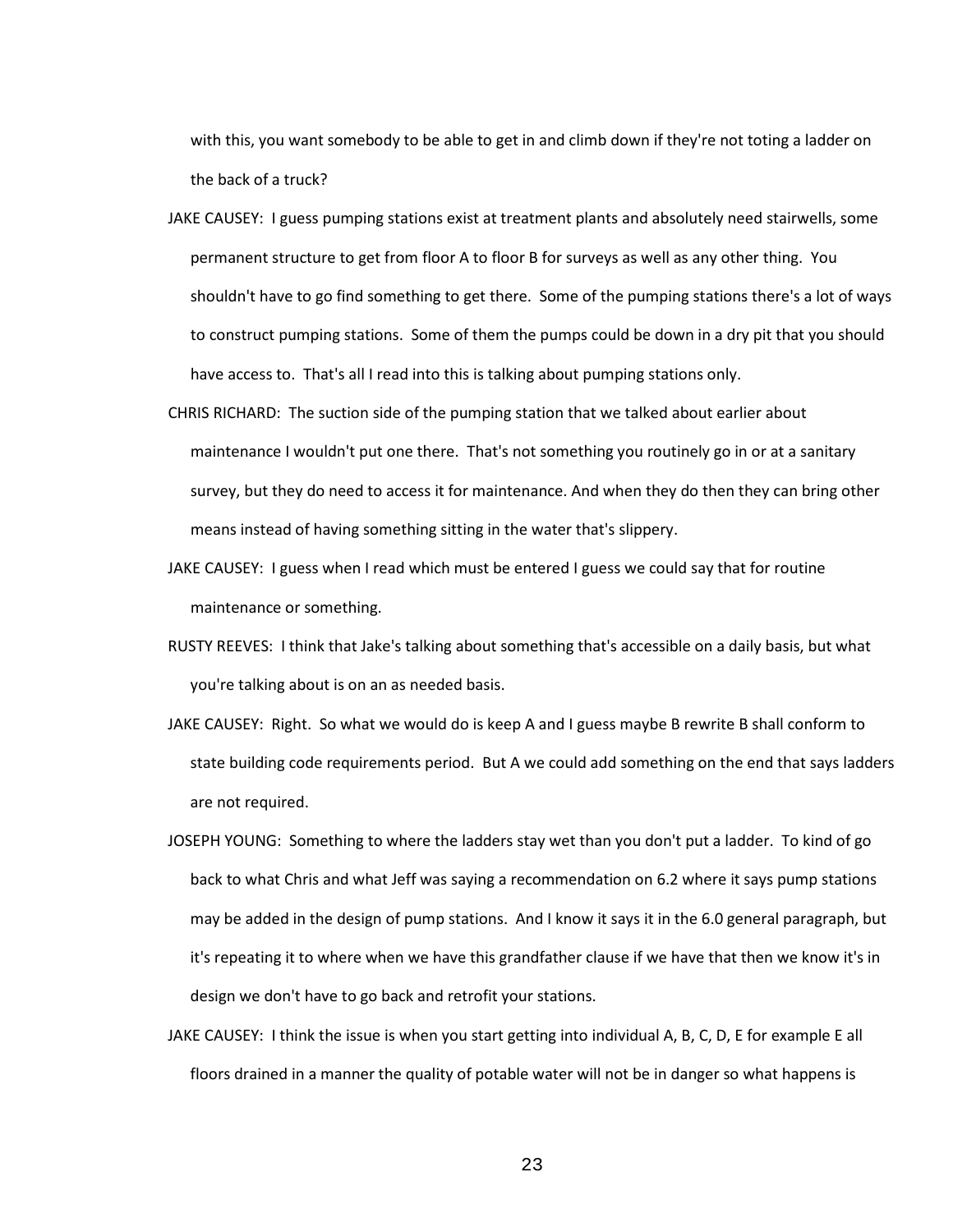people modify their designs and then it's like that's a sanitary survey issue. Especially when you start doing however many pages it's going to be equally confusing what's done, what's surveyed, what was permitted this way except slightly modified and not in original condition, not a survey. I guess that's all going to get very mixed up very quickly.

JOSEPH YOUNG: Isn't this for design of pump stations?

CARYN BENJAMIN: Design, operation, and maintenance.

JAKE CAUSEY: That was the original conversation about the grandfather clause was this like what's new, what's needed, and then this grandfather committee talk about (inaudible). That's the general appreciation that I've had, subject to change.

CHRIS RICHARD: What are you going to put for B?

JAKE CAUSEY: I was just going to say shall conform to state building code requirements.

- CHRIS RICHARD: Could you say applicable codes because some states have some, local jurisdictions have some, OSHA as well.
- JAKE CAUSEY: Yeah, that's fine. 6.3 was the next section. At least two pumping units shall be provided with any pump out of service remaining pump or pumps. And then I guess it was inserted or the distribution system shall be capable of supplying the maximum demand of the system. I think the more we read it the more it seemed to be contradictory in a sense cause the first sentence says at least two pumping units shall be provided.
- JEFFREY DUPLANTIS: The point of that was that, forget about the first sentence, at least two pumping units shall be provided for pumps, but then it talks about with any pump out of service the remaining pump or the pump or distribution system so if you have a pump out either that one pump has to keep up, or the distribution system within that area can keep up maintaining the flow. That you have an above ground storage tank that provides enough pressure to maintain the adequate pressures through the system that was what the committee came back is that I may have one pump working, or I may have no pumps working, but the distribution system itself keeps that flow appropriate.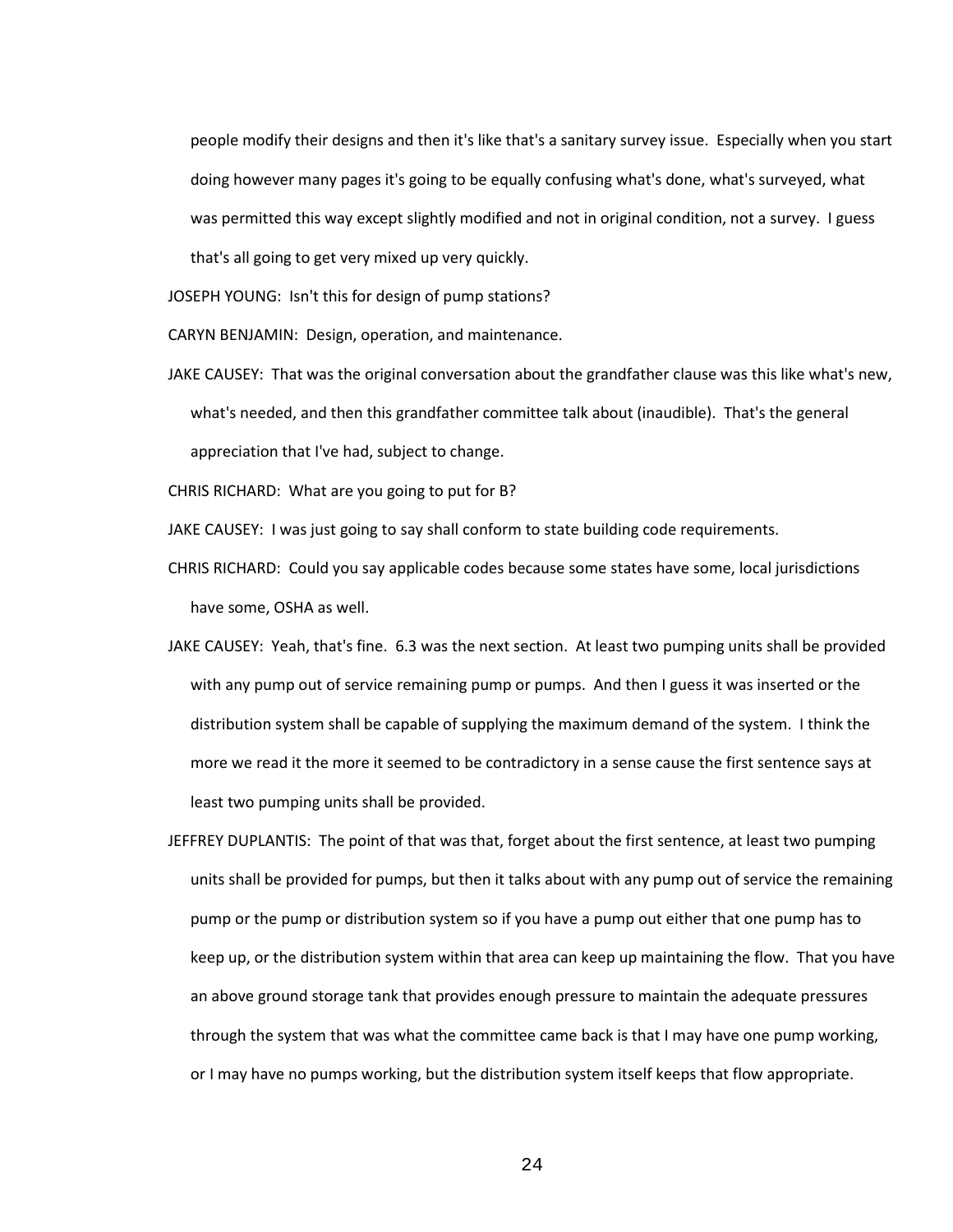That's why we added or distribution system cause apparently in some systems that is applicable. JAKE CAUSEY: For how long?

- JEFFREY DUPLANTIS: We're not talking about for how long. Well, actually where did we talk about for how long?
- CHRIS RICHARD: If you elevate a tank you're counting on that to provide your distribution pressure, may be a day. To Jake's question if you rely on an elevated tank to supply that pressure you have a finite amount of time to get that pump back in service.
- JEFFREY DUPLANTIS: I wish Randy was here, because he was the one who brought this up. The point of this was that in some situations they have you've got this one pump working or it's on a manifold system and you have booster pumps and those other pumps within the distribution area, let's say you're trying to maintain a minimum of 20, but normally you got like 60 so 1 booster station goes down, a pump station goes down may drop down to 40, but you still maintain the minimum because of the other pumps in the distribution system. You could have zero pumps in this particular station, but because of the other pumps in the system you're maintaining the minimum flows and pressures. JAKE CAUSEY: I'm following what you're saying, I'm trying to understand how that's relevant or applies here when you're designing these pumps. It says at least two pumping units shall be provided so you build a pumping station no matter what you have to include two. And so the pumps have to be designed such that with any pump out of service the remaining pump or pumps, if there's more than

two, or the distribution system.

JEFFREY DUPLANTIS: If you're going to model and you're putting in this and the model shows that you have a certain pressure within the distribution system and then if you pull one of these pumps out and that pump can't keep up with the rest the distribution system, helps it keep up, then you're fine. Or if two pumps go out and you've maybe three pumps and two of them go out, but your distribution system still can maintain the pressure that you need that's adequate.

JAKE CAUSEY: I guess the contradicting part for me, require two pumps, but we're saying we don't have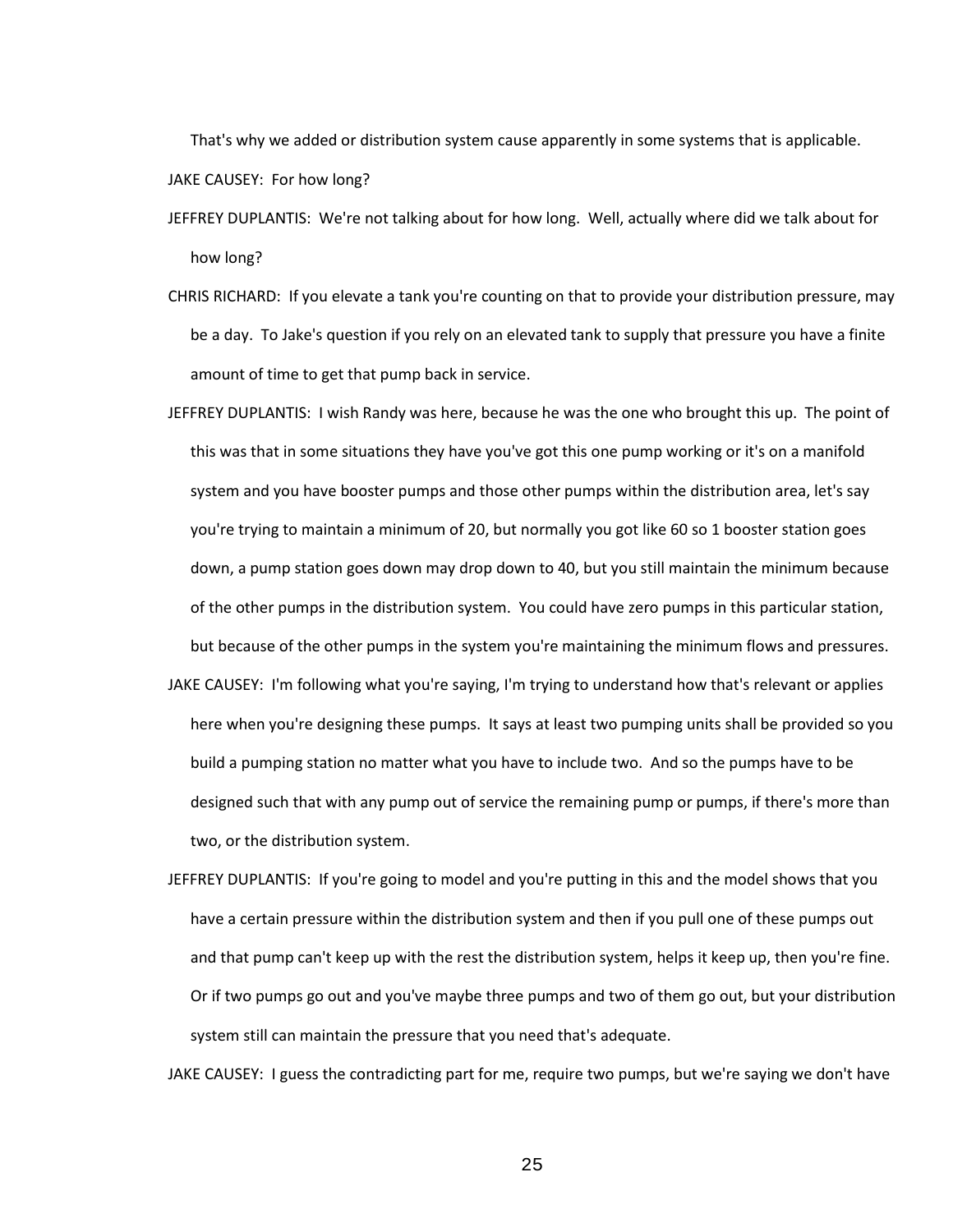to have any if the distribution system, the language is very...

- CHRIS RICHARD: I guess the only situation I can see that happening normally put a pump station in have two pumps and each one can handle the service on their own. The only time that what Jeff's saying would happen is when you design your lift station, or pumping station you design it to where in order to meet peak flow you need more than one pump. That's the only time it's going to happen. You got two pumps and each one can handle peak flow by itself. If you're designing it to where both of them have to operate then you have that situation.
- JEFFREY DUPLANTIS: If one happens to go down during that period the distribution system could maintain.
- JAKE CAUSEY: And in that scenario the distribution can maintain indefinitely, cause I know that some people have said well I got 48 hours of storage. Is that what they mean, or they mean as in A have ample capacity supply to peak demand against the required distribution pressure without dangerous overloading. There's a lot of different conditions when they say can meet, can meet what for how long? The distribution system.

JEFFREY DUPLANTIS: Again, I think this first paragraph with that scenario has to meet A, B, C, and D.

- JAKE CAUSEY: All right. I'll just say I'm not really following the scenario like we're talking about two pumps, but the pumps--
- JEFFREY DUPLANTIS: Well, in a pump station, pumps, you don't want to design a pump station with one pump. So you're saying you want at least two pumping units. You could have three, you could have four, you could have five. You want to have at least two so that's the standard thing. The next sentence which has nothing to do with the first sentence in the second sentence with any pump out of service the remaining pump or pumps, if you had two it's a pump, if it's three it's pumps, or the distribution system can be capable of A, B, C, D.
- JAKE CAUSEY: I guess I'm trying to figure out why is the distribution system relevant if we're just talking about pumps?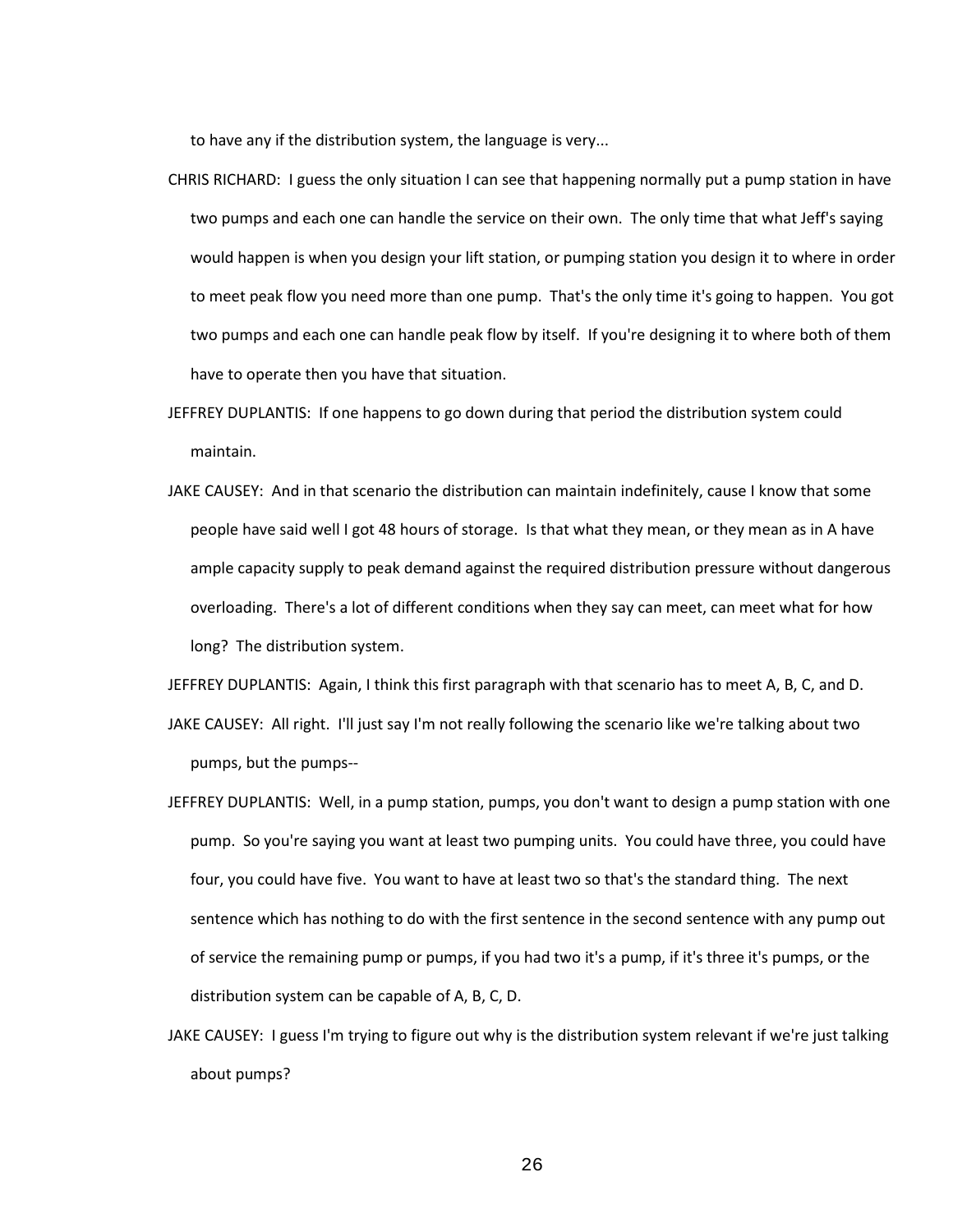- JEFFREY DUPLANTIS: I think this was because of the whole thing trying to maintain that if I had a certain demand that one of them couldn't keep up with peak for whatever reason that distribution system would serve to help the other pumps within the system.
- JAKE CAUSEY: Only when they failed or just, I guess that's what I'm kind of getting at. You wouldn't put the pumps in there if they're not needed. You want two pumps so you always have a backup. And so we're saying or the distribution system so meaning you could just stop using the pump station all together.

JEFFREY DUPLANTIS: No, that's not the intent.

- CHRIS RICHARD: I think the intent of the statement originally is that two pumps is basically giving you guidance on designing the size of the pump. And so if you have ten pumps on the capacity, if you only have two typically that one pump handles your design flow and the other is redundant. If you have a redundant system if you take a pump out of service you meet the demand with one. If you take that sentence out what you're saying is you're taking that guidance away on the size of the pump. You could say I meet peak flow with both pumps running together, that's the only way I can meet it so if I lose one than I can't meet it without help from outside.
- CARYN BENJAMIN: By adding that in you are actually allowing them to not have to put in two pumps that meet peak.

CHRIS RICHARD: Individually. That's what I'm understanding.

- JEFFREY DUPLANTIS: Randy had a scenario that they had a situation where you have this system that's a pump system that's maintaining the pressures and if this pump station goes down, I don't know if it was meant the size of the pumps, that definitely wasn't the intent to size them down, but that if a station lost power and it's completely out may be that needs to be changed, not the remaining pumps with a station out of service, something like that.
- JAKE CAUSEY: I think that would get back to backup power, not how many pumps you have. I think that's why we said I think it's good like it was originally written. If the concern is more about power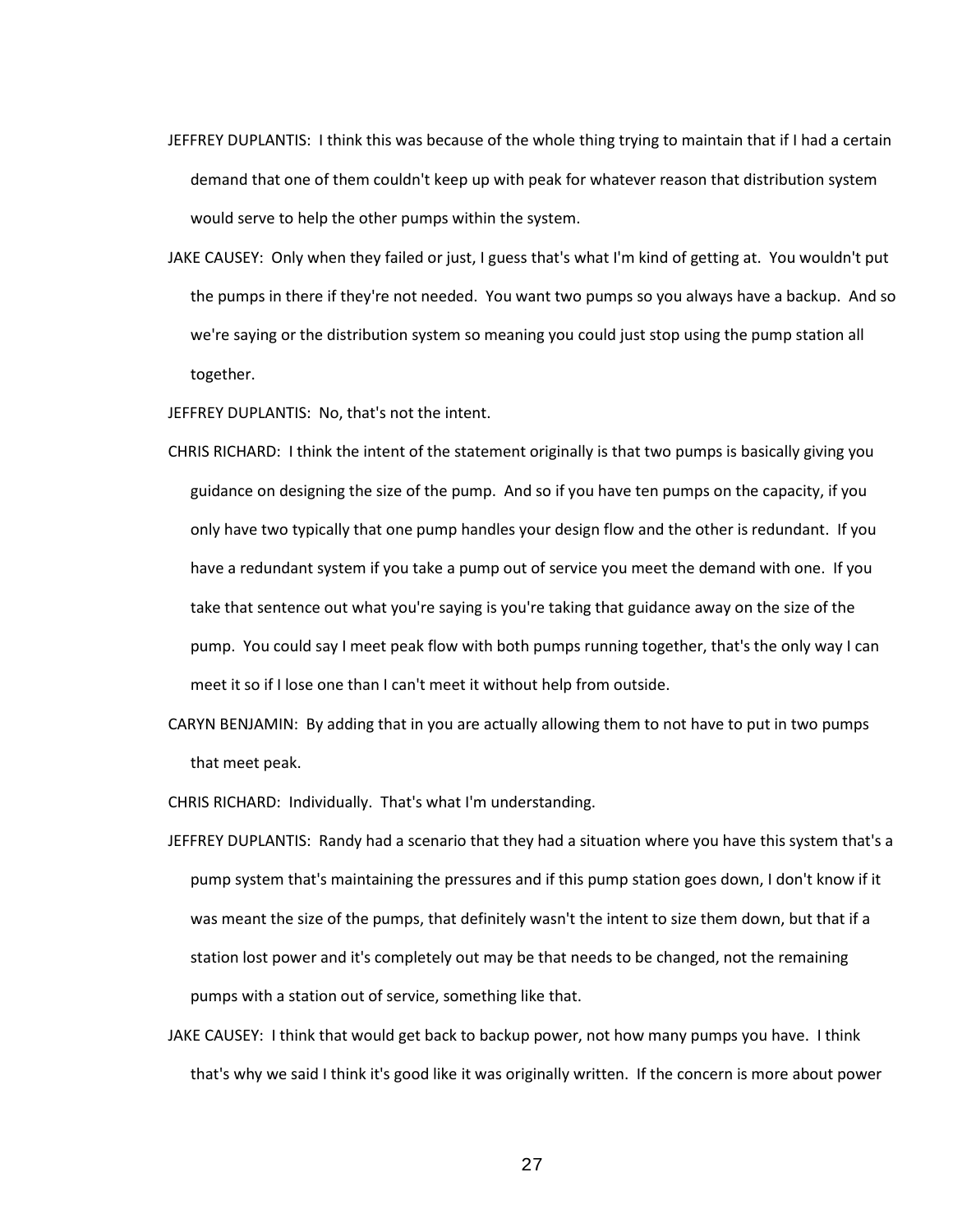loss or something else and we rely on the distribution system rather than a generator, or something like that then maybe that's what we're trying to get at.

JEFFREY DUPLANTIS: No, I think what this was trying to do if a station went down you were still able to maintain services to the customers. That you weren't having to wait for somebody to go and bring a portable generator out there, that by stating this you still maintain that minimum level of demand for the system- if you needed it.

CARYN BENJAMIN: This is for the design of the pump size, not for backup power.

JEFFREY DUPLANTIS: It may be more appropriate somewhere else.

J.T. LANE: We may need to revisit this until we get Randy's situation, scenario.

JEFFREY DUPLANTIS: Can we just table this one for now?

DIRK BARRIOS: You can definitely have a pump station go out and still be able, I'm going to use our particular situation, a linear system, and the only thing we do is we might take a 40 pound pressure increase to 65, 70 pounds. But if that pump station goes out, and I think that might be what Jeff is trying to say, I can still maintain my 40 pounds, at least 30 pounds in the area and I can prove that then the station goes down I don't have to immediately take care of that situation now. I do know that if it goes on and on for days and days it may become a problem. Now if it's strictly for design it just depends upon how you look at it. That might be what Randy was talking about.

JEFFREY DUPLANTIS: Move from design over to the emergency power.

(council speaking simultaneously)

CHRIS RICHARD: This is talking about the design of the individual pump station, not the distribution system. You use your whole system to determine what that pump station needs to provide and you're providing it based on these other pump stations being there. Once you determine what that pump station needs to be designed for then you do your pumps to where one can handle the service by itself so you can do exactly what you're saying if you're counting on other pump stations cause that came in the early design of your pump station what its capabilities were. Now you're into the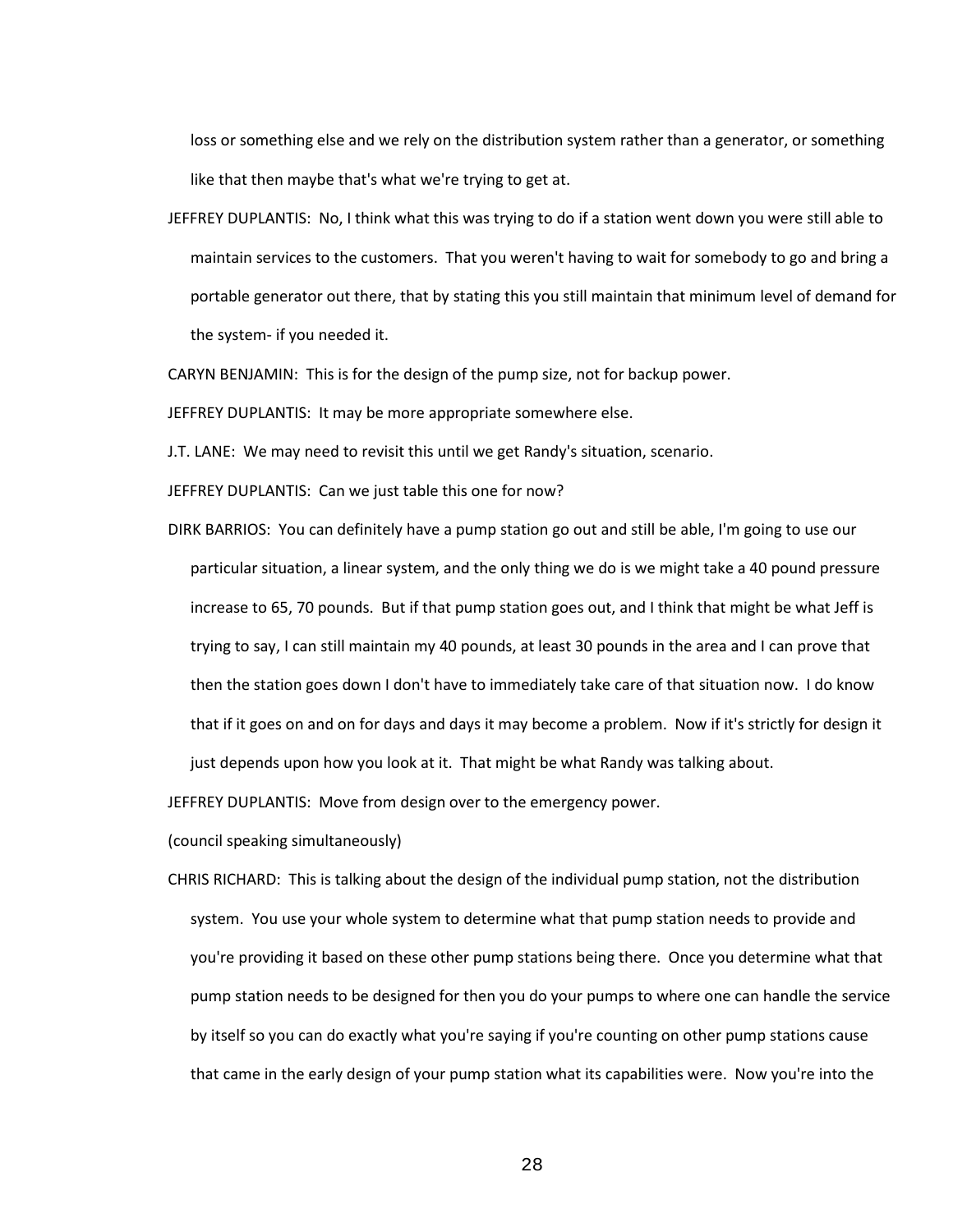nuts of we have this pump station itself and so now we have a pump station each pump needs to be able to handle the load on its own.

JAKE CAUSEY: The distribution system language inserted in there just seems to jumble it all up.

J.T. LANE: So what we'll do is maybe follow with Randy and see if there's something else we should bring back up. Otherwise if everyone seems comfortable with the way it was, absent that, if we get something important back we will.

RUSTY REEVES: I'm good, I think it can wait.

- JAKE CAUSEY: The next section was 6.3.2 pump priming. Prime water must not be of lesser sanitary quality than that of the water main pump. Means shall be provided preventing backpressure, back siphonage, backflow when an air operated ejector is used the screened intake shall draw clean air from a point at least 10 feet above the ground or other source of possible contamination unless the air is filtered by an apparatus approved by the reviewing authority. Vacuum priming may be used. That whole section was struck.
- J.T. LANE: This is number 11. For 6.3.2 we recommend putting in the sanitary code. Any comments on that?
- JAKE CAUSEY: 6.4.3 is the next section, inline booster pumps. It just says in addition to the other requirements of this section inline booster pumps shall be accessible for servicing and repairs. Let me back up. So this comment that we have is on 6.4. It's 6.4, 6.4.1, 6.4.2, 6.4.3. Booster pumps shall be located or controlled such that they will not produce negative pressure, so this is just all these design elements associated with the booster pumps themselves. Duplicate pumps, metering, accessibility, shutoffs. I think all pretty standard.

DIRK BARRIOS: Meter, why do we want to put meters on all booster pumps?

JAKE CAUSEY: To measure the amount of water.

DIRK BARRIOS: I can do the same thing by reading the meters that the customers have on the system. JAKE CAUSEY: Minus the leaks?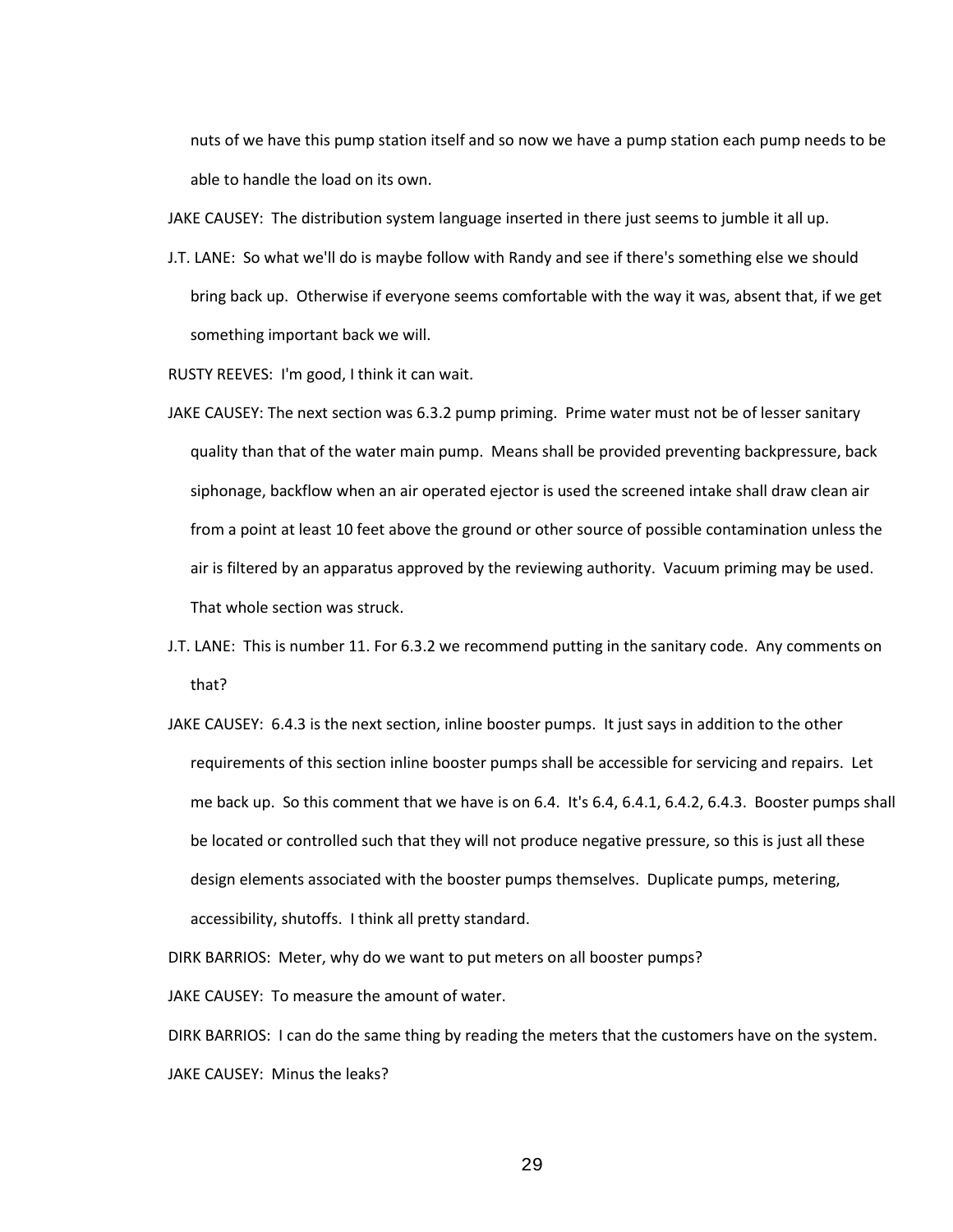DIRK BARRIOS: I can take care of that.

JAKE CAUSEY: I'm just saying that's the purpose is that you measure the water pumps.

DIRK BARRIOS: But it has nothing to do with water quality to begin with.

JAKE CAUSEY: No, it does. Say you have a flow rate indicator and a totalizer. And you know if your pump is pumping the same capacity.

DIRK BARRIOS: My customer's going to tell me that, the pressure's going to tell me that.

JAKE CAUSEY: You don't want to wait for that.

- DIRK BARRIOS: If I can't keep the water in the tanks I know I'm not getting, I mean there's a lot of different ways, you're just increasing the cost of construction again. That's all you're doing. You're talking about 10 inch, 12 inch, some people have 36 inch waterlines, I have to put a meter for a 36 inch waterline?
- JAKE CAUSEY: Talking on a booster pump, not the main.
- DIRK BARRIOS: Still talking about big meters.
- J.T. LANE: There's a cost of doing--
- DIRK BARRIOS: We're here about water quality. He's talking about other things. This is not water quality, it's a meter. I have other ways of metering my water in my system.
- J.T. LANE: Can you explain this first and then we continue?
- JAKE CAUSEY: Yeah, so we measure water pump, measure water build, you look at water lost, help detect leaks and obviously you have excessive leakage that's a water quality issue. Flow meters, totalizer meters (inaudible) is typically most all of your pumps in a water system.
- CHRIS RICHARD: First of all booster pump stations are typically inside the system so you already have a meter when it leaves the plant and where you sell the water. You can use that for leak detection. Some booster pump stations aren't online all the time. There's a bypass that they only come online when water pressure is needed. So you have a meter that is going to be used occasionally, not even going through that area because sometimes it's going to pass by the tank and booster pump station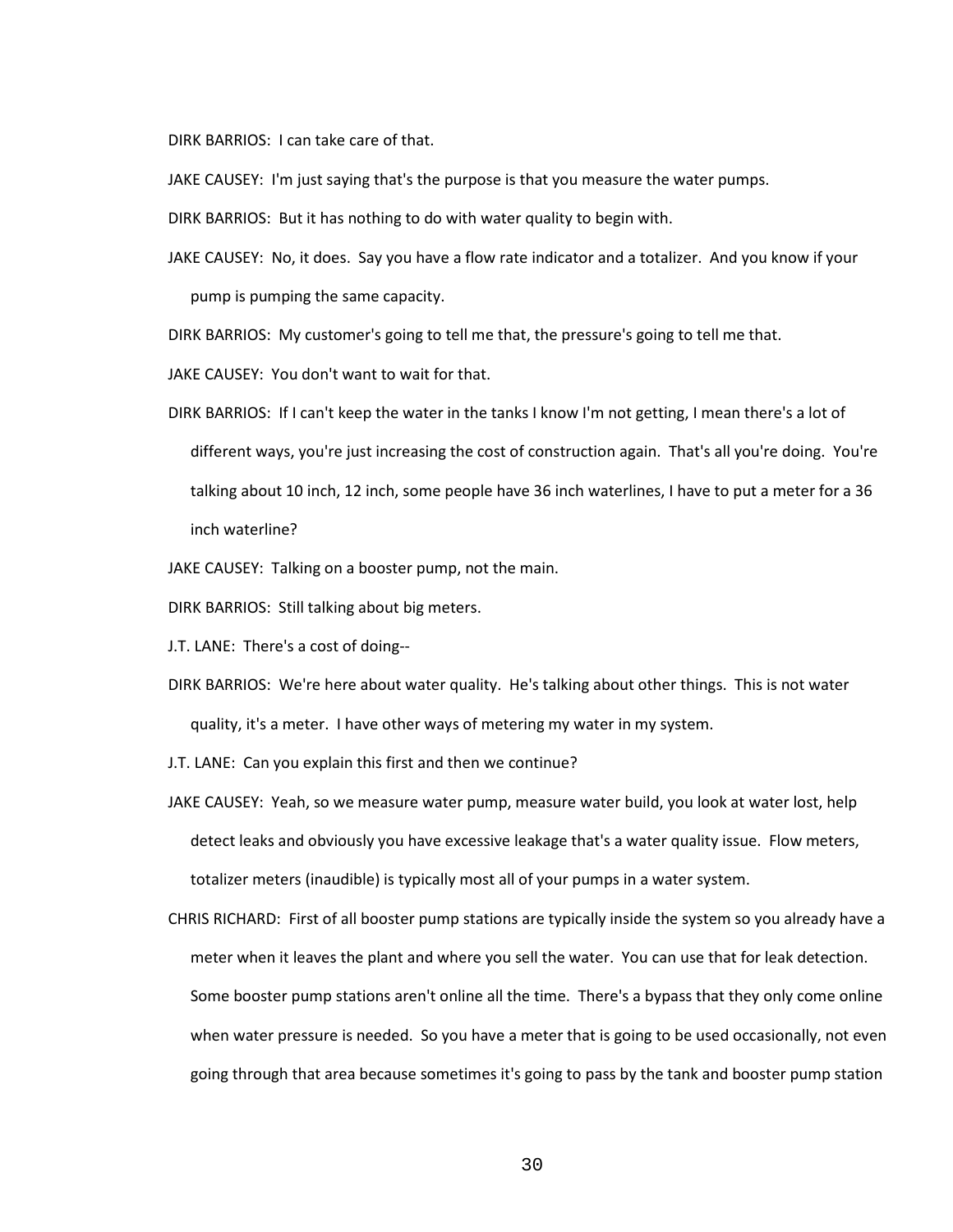unmetered. I don't see the point of having a meter on a pump station that you're not metering all the water flowing through it anyway.

- JAKE CAUSEY: That may be the case at times if that pump station is out of service for some particular reason. I'm assuming that would be an exception and not the rule, but I know that again, the meter's flow rates and totalizers are used for maintenance of the equipment so that you don't wait until it fails, you actually look at it, you log it, graph it, those sorts of things, as well as measuring water loss.
- CHRIS RICHARD: What I'm talking about is you have a pump station where you have a line and you have a check valve and when the pressure drops it's automated to boost the pressure on an as needed basis. And so the pump station it's just not running because the pressure is being able to provide the same. Certain times during the summer, during a fire, the pressure drops, pump station comes on, it's not back fed, point being a lot of times you're passing water through the area unmetered. It's not going to help you with losses. On a booster pump station you have meters on each end.
- J.T. LANE: So the point was we have other mechanisms to detect the leaks. Anything you want to add to that?
- JAKE CAUSEY: Again, frankly my view is that we're pumping water in a water system we're metering it. We're knowing what's going on.
- JEFFREY DUPLANTIS: But you're not necessarily doing it through a booster. You're still flowing here and then it's not going through that booster station. Like Chris is saying, at some point in time it's going to go and it will shut off and then may be a couple days all of a sudden it comes back on so what's the point of metering it at that point when you may have meters at some other points that are actually measuring continuous flow?
- JAKE CAUSEY: I'll be happy to further investigate those things and bring back additional information if there's any relevant. Frankly, I just viewed it as a fundamental basic requirement associated with pumping water in a water system, but certainly we can go research it further based on feedback that we got here. Present more information if it seems relevant or necessary to do so.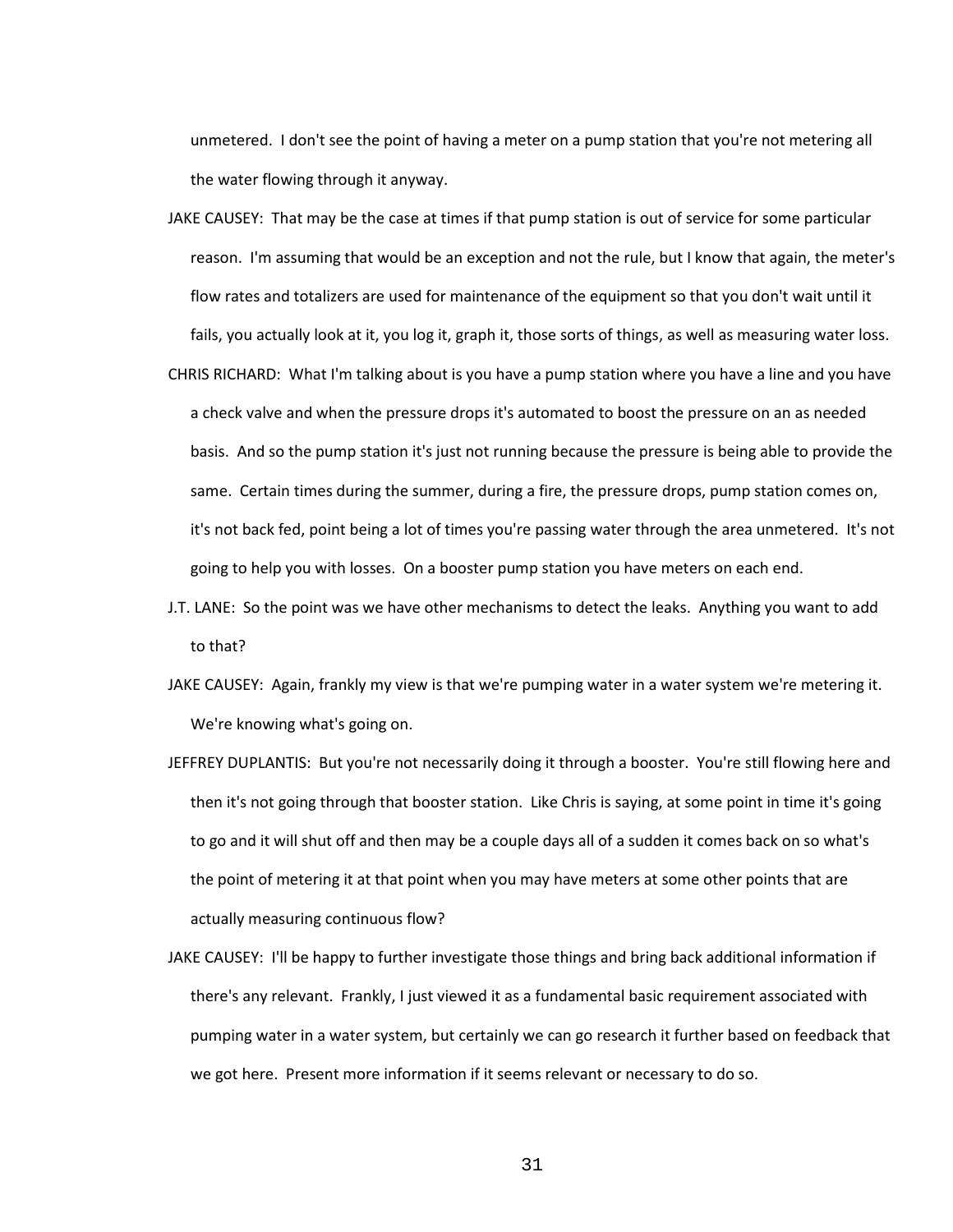- J.T. LANE: So when we come back we'll either have more to talk about or concur basically. So for the others we've included another thing we thought the section was needed. May or may not come out. Were there any other concerns with adding anything else back? So then we'll add back 6.4 A, B, C, D, E. 6.4.1 and then for 6.4 metering we'll come back with more information to discuss or concur if we find in our research it's not necessary and 6.4.3 we're good with that.
- JAKE CAUSEY: 6.4.4 we just had the note that the individual residential booster stations were addressed in part 8 so this just seemed redundant. It probably makes more sense in part 8 distribution system than here so we'll just leave it in part 8 and strike it here. 6.5 automatic remote control stations.
- J.T. LANE: So everybody is good with 6.4.4? Okay.
- JAKE CAUSEY: I think the concern was the second sentence in 6.5 all remote control stations shall be electrically operated and controlled and shall have signaling apparatus of proven performance. Again, I presume that most of these are designed so that if there is a pump failure or something there's a signal sent. Different signals can be sent different ways, doesn't matter which, just something.
- CHRIS RICHARD: That's just a remote control station and that means controlled by some central part not acting alone as a remote station that's totally independent with its own PLC. This is something that is controlled from a central location.
- JAKE CAUSEY: Right. I think that's not talking about like at a treatment plant, or something that's manned. Would be something effectively unmanned, not manually operated.
- CHRIS RICHARD: You have automatic pump stations that can have their own PLC or own controller that are not remote controlled. They are operated in the building based on those local conditions and monitor the pressure of the tank level, but not remote controlled by some other location.

JAKE CAUSEY: They're automatic though. Automatic and remote controlled.

CHRIS RICHARD: But the sentence just says all remote controlled stations.

JEFFREY DUPLANTIS: Delete the first sentence and modify the second sentence. Talking about two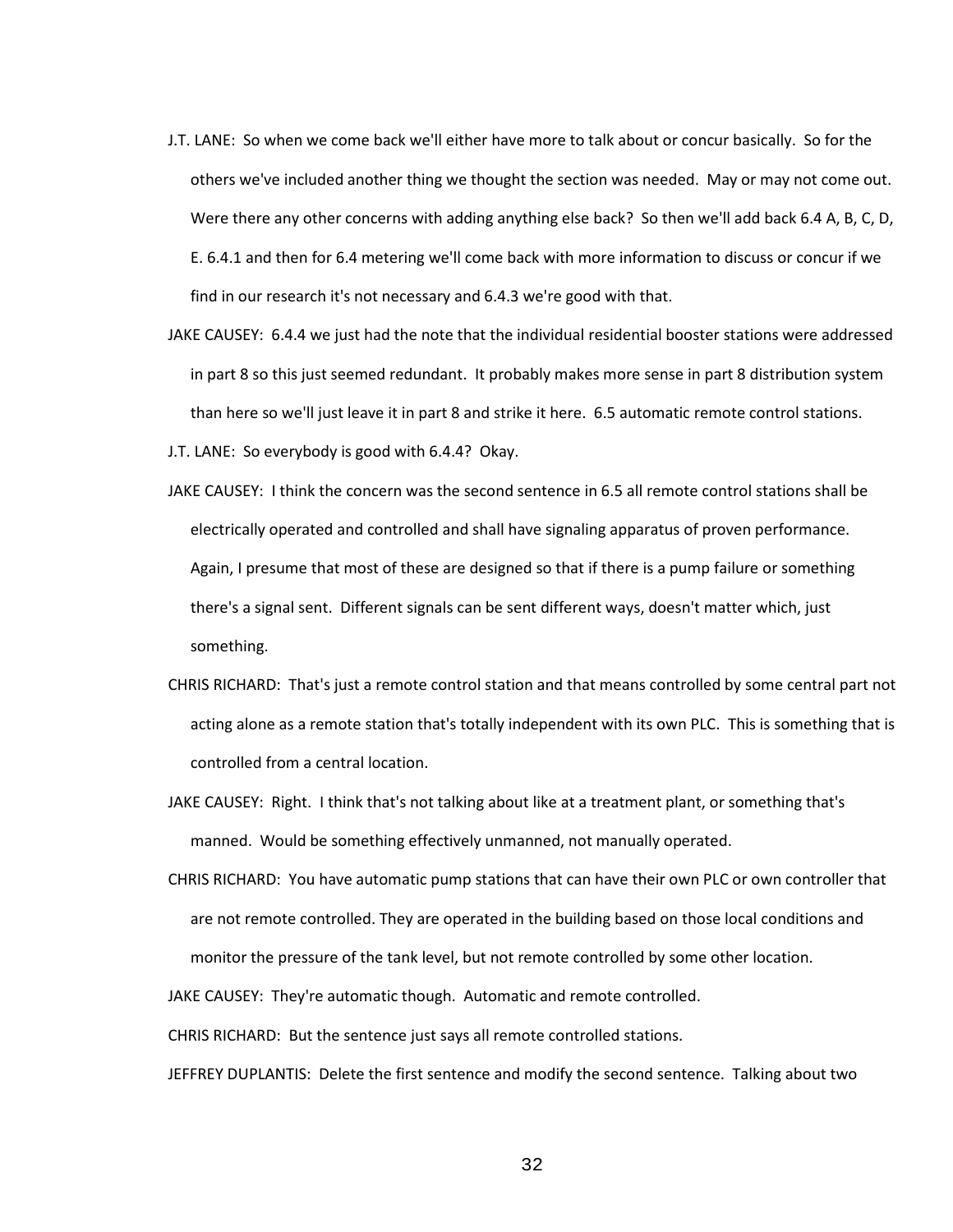different types of stations.

- JAKE CAUSEY: Would it make sense to keep the first sentence and make it a shall? Just say automatic stations shall be provided with an automatic signaling apparatus which will report when the station is out of service. All remote controlled stations shall be electrically operated and controlled and shall have a signaling apparatus. Seems like we can almost put it in one sentence.
- JEFFREY DUPLANTIS: It's slightly different. Just change the should to shall. The second sentence move to whatever the recommended.
- JAKE CAUSEY: The second sentence we're just going to leave as is.
- JIMMY HAGAN: We're talking about automatic pump stations going forward does that mean that every new booster pump station that's installed in the system should essentially have a SCADA system even if the rest of the system has no SCADA?
- JAKE CAUSEY: I don't think SCADA, it says automatic signaling apparatus and so I don't equate that to only SCADA. I think there are other mechanisms that can send a page or text message.

JEFFREY DUPLANTIS: Automatic signaling. That could be a light that's flashing.

CHRIS RICHARD: It could be an auto-dialer at a pump station, you don't have to communicate with the plant. Somehow let somebody know.

JEFFREY DUPLANTIS: An automatic signal if it stops a light starts flashing, that's a signal.

JAKE CAUSEY: Well it does say which will report when the station is out of service. It says will report when the station is out of service, I don't know if a light will report.

JEFFREY DUPLANTIS: Define report.

JAKE CAUSEY: It's well defined. I think most people are just going to put in the least expensive auto-dialer. I don't know how much those cost, pretty cheap. We have telemetry on sewer lift stations, all the same technology. Doesn't have to be a SCADA system.

JAKE CAUSEY: The second sentence stays as is.

JEFFREY DUPLANTIS: The only thing in the first is change the shall.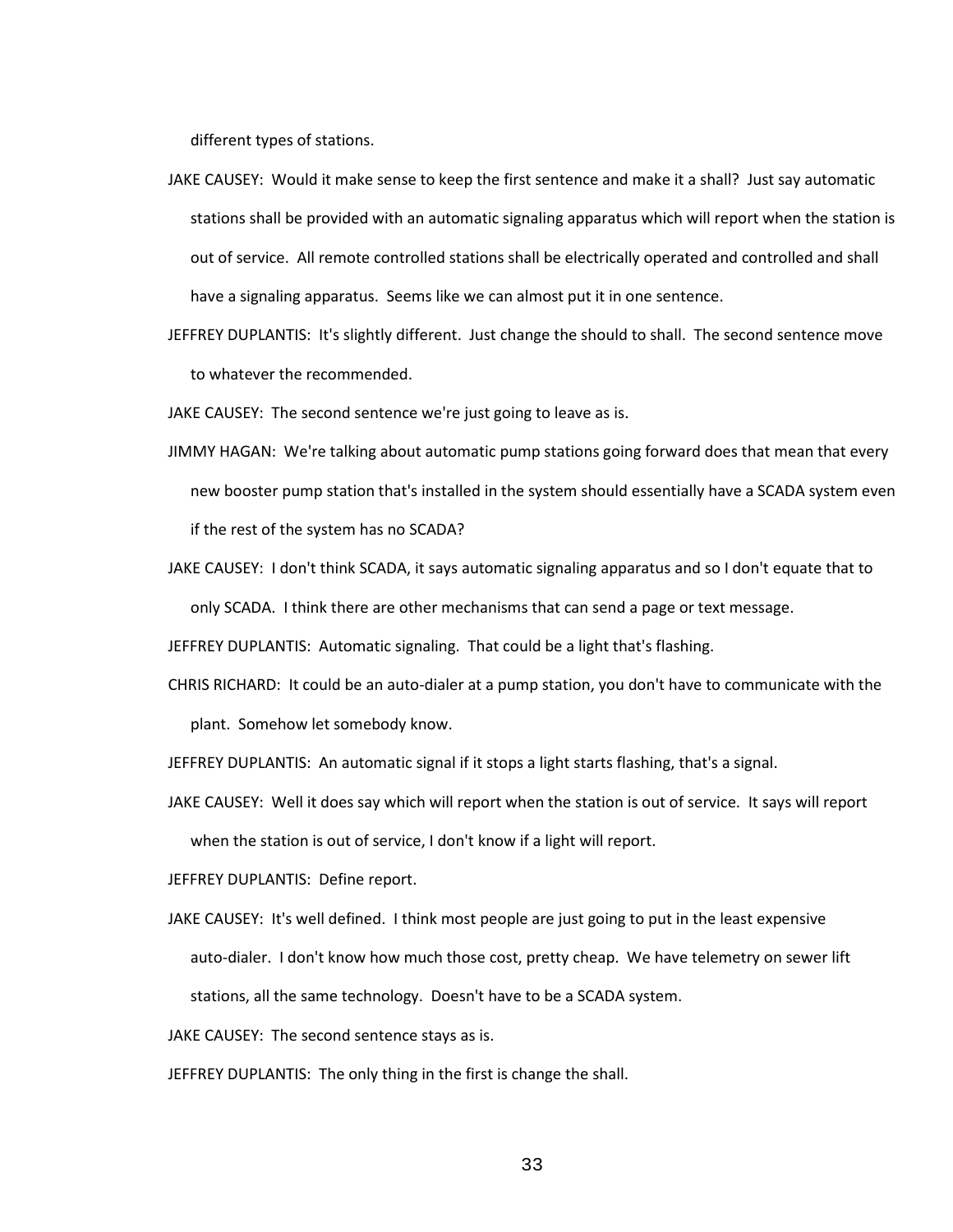- JAKE CAUSEY: The next section was 6.6, 6.6.1, 6.6.2. Talking about valves and piping, isolation valves, check valves, I think it's very straight forward.
- J.T. LANE: So we recommended to add 6.6.1 and 6.6.2 to the sanitary code. Does anyone want to comment on that, any objections?
- JEFFREY DUPLANTIS: I did three months ago, but I don't remember why now. I'll have to go back and look at notes.
- JAKE CAUSEY: 6.6.4 is the water seals. Water seals shall not be supplied with water of lesser sanitary quality than water being pumped. Where pumps are sealed with potable water and are pumping water with lesser quality then the seal shall be provided with a backflow preventer or an air gap basically. And then where they use air gap just specifies the size of the air gap. Yeah, you could just put in a backflow preventer. That's where you're putting potable water that's pumping water that's not potable so that's cross connection. If you're putting water in a pump that's pumping potable water you have to use at least potable water.

JOSEPH YOUNG: 6.6.3 C says shall have recording gauges in the larger station.

- JAKE CAUSEY: Well I guess in here the station itself would have a flow meter, a totalizing meter, but each pump itself would not have to have individual flow meters. I didn't realize 6.6.3 was still there. But to your question- understand recording gauges, but trying to understand larger station.
- CHRIS RICHARD: It's also under each pump. A recording gauge at larger station, a recording gauge at each pump.

DIRK BARRIOS: I can see the gauges but, (inaudible).

JAKE CAUSEY: That's for the station. I would agree that having it on the station and on each pump individually may be a little bit of an overkill. I guess frankly talking earlier I was thinking the station as a whole, not individual pumps. I didn't realize the station as a whole was addressed here. When it says in the larger station, frankly I don't know what the distinction is there. I understand recording gauges, but I don't understand what's larger station.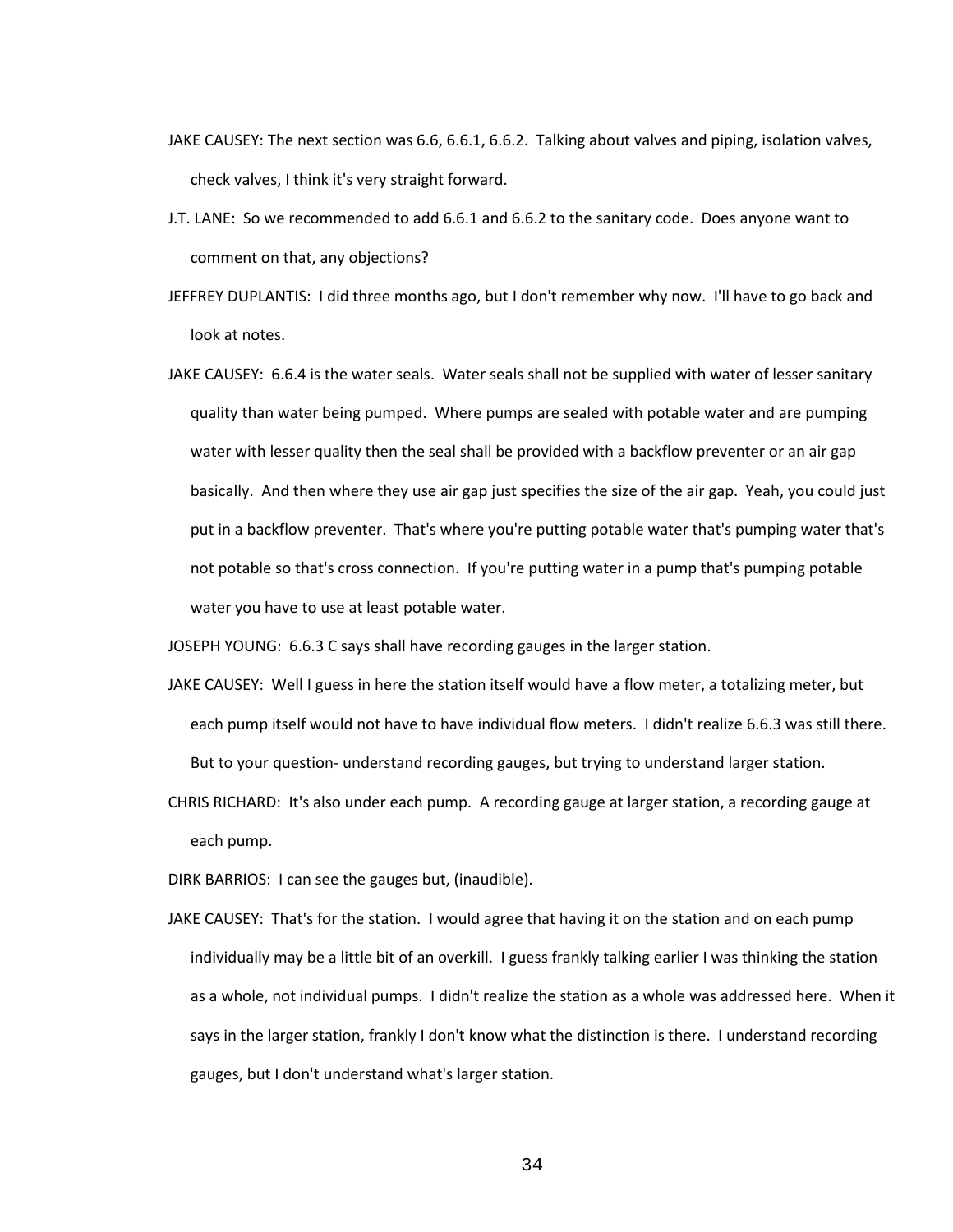DIRK BARRIOS: What about the meters?

JAKE CAUSEY: I guess that's one we'll come back to. I thought C was more related to pressure than flow. When it said recording gauges is that pressure, I was reading that thinking about recording pressure. CHRIS RICHARD: Each pump, that's what it says.

BEN BRIDGES: Why would you want to record pressure on each pump?

JAKE CAUSEY: That's what the compound gauge and pressure gauge is for so you can observe that and I guess you would record it so that if an event happens you know what transpired. I think for the stations--

BEN BRIDGES: We lost pressure.

JAKE CAUSEY: Frankly I think pressure monitoring recording generally in distribution systems is a fantastic thing. Each pump verses the station as a whole, I think the station as a whole is perfectly fine as far as recording, but observing pressure you would definitely want a compound gauge and pressure gauge at each pump. Just recording the pressure at the station itself would make sense.

CHRIS RICHARD: Scratch C and D, it doesn't affect all of that. It has to do with recording.

- JAKE CAUSEY: D on the flow meters is part of the whole, we'll look into this whole flow meter discussion.
- CHRIS RICHARD: The next sentence talks about the station, but this is under each pump. Scratch C and D.
- JAKE CAUSEY: Oh, yeah. I'm sorry, I follow you now. Those other items talk about in context of the station, not each pump. Alright 6.6.7.

CHRIS RICHARD: 6.6.5.

JAKE CAUSEY: I guess we didn't have any comments on that. I think we made changes based on what was in the subcommittee report, but we certainly had some discussion I think on the same topic today.

CHRIS RICHARD: Provision shall be made to prevent energizing the motor in the event of a backspin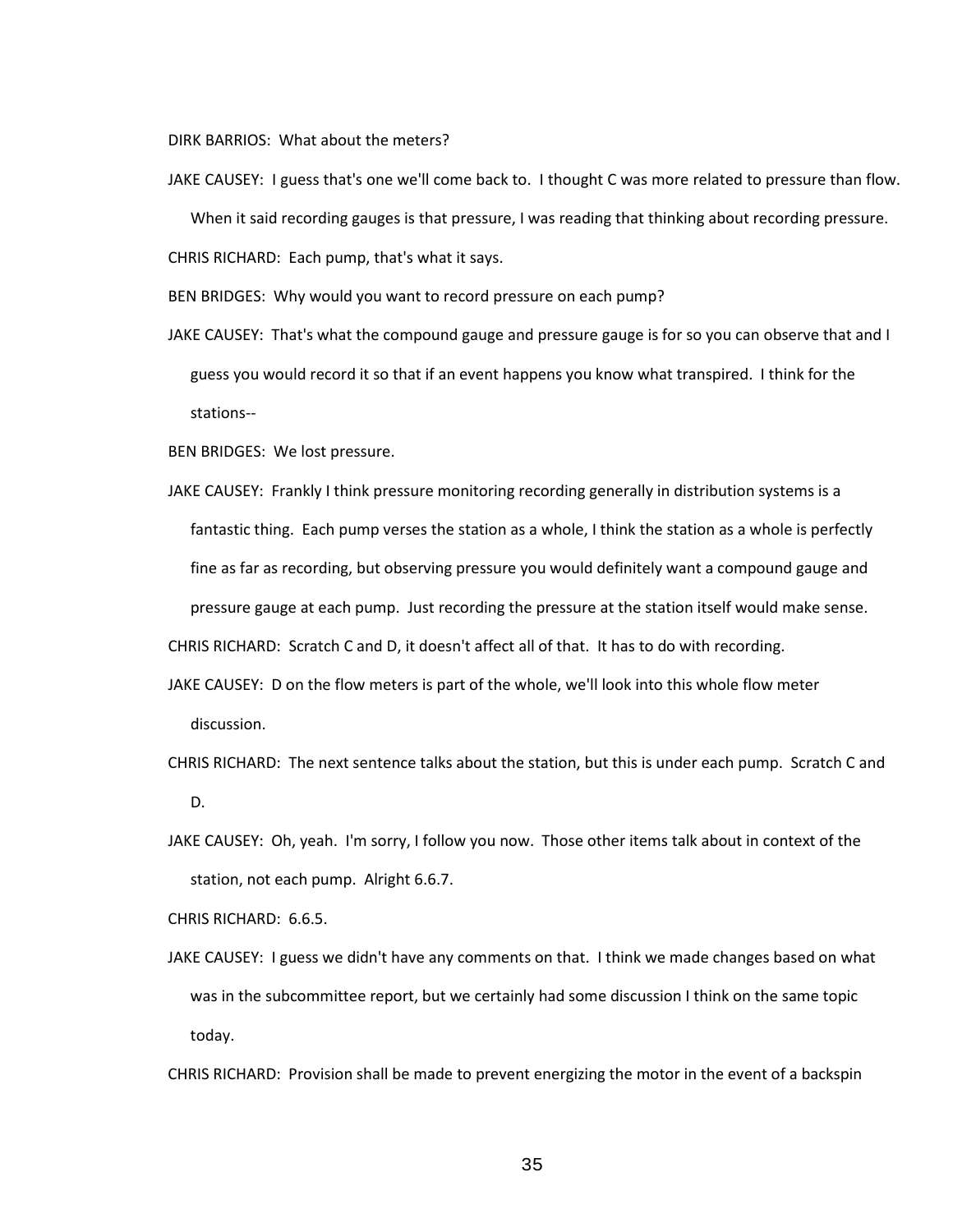cycle. We put in a reverse ratchet on motors so we don't have to worry about backspin. I don't need to provide any electrical provisions to permit energizing the motor in case of a backspin cause I can't have a backspin.

- JAKE CAUSEY: A mechanical provision that prevents energizing the motor, okay, you're saying in the event of backspin what you're doing is preventing a backspin. I'm following you.
- BEN BRIDGES: We put electric timers once they trip out they won't come back on until one minute, two minutes, whatever, but you put a ratchet.

JAKE CAUSEY: Can you write that sentence to include that and email it to us.

CHRIS RICHARD: Ratchets that fit on the motor when it stops it can't spin backwards.

- JAKE CAUSEY: We can definitely include that. Chris is going to email that. 6.6.7 water pre-lubrication. When automatic pre-lubrication of pump bearings is necessary and an auxiliary power supply is provided design shall assure that pre-lubrication is provided when auxiliary power is in use or that bearings can be lubricated manually before the pump is started. Backup power pre-lube or have some mechanism to I guess sort of manually do it. To look at the standby power in the subcommittee report, to insure continuous service when the primary power has been interrupted, a power supply shall be provided from a standby or auxiliary source. And then this was what was added by the subcommittee, to maintain minimum 20 PSI pressure throughout the system based on system average hourly demand during peak annual day. That was a healthy discussion we had in the full committee two months ago. I think that was also added back to the point if you can meet the 20 PSI average demand peak day criteria without a backup generator, without that pump station being in service. And then the last 6.6.8 says all lubricants have to meet NSF. We added 6.6.7 and 6.6.8.
- J.T. LANE: Any other questions about part 6? Anything that wasn't provided that you had an issue that you wanted to discuss that was outside of subcommittee recommendations, anything else in part 6 y'all want to talk about? All right, so what we'll do is do our homework, make the edits we all discussed today, and bring back something on metering and if not otherwise we'll go with that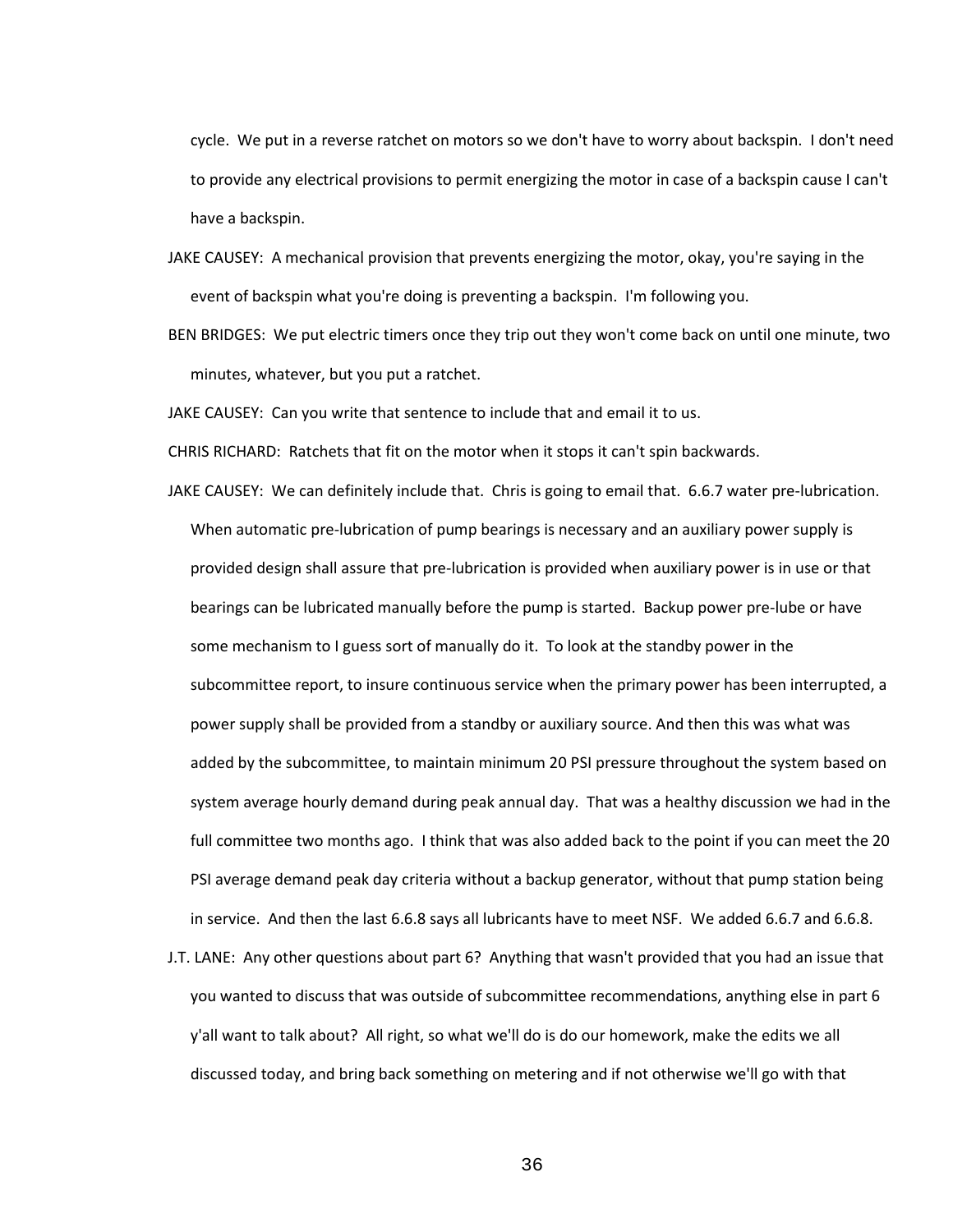change. Hopefully we'll be bringing back actual text that we can sign off on at the next meeting. Alright, on to new business. Keith wasn't able to make the meeting today so we're going to move on to part 2 for the subcommittee report. Turn it over to Dirk.

DIRK BARRIOS: We had our subcommittee back in April and Chris and Keith were both members. Sidney Becnel, Don Denova, Craig Gautreaux, Mike Sobert and Steven Davis were there. The overview of the meeting discussion remained discussion points whether or not the standard applied to the sanitary survey or design, and whether or not shoulds are to be put into code. What occupied a lot of the time was whether or not DHH should get involved in areas where there are other agencies that have jurisdiction over a product, construction, etc. Standby power. Laboratory facilities and testing equipment. Piping color code. And whether or not systems should be allowed to follow AWWA standards for disinfection new and/or existing systems for construction and/or repairs. Top 10 recommendations were building layout. Design shall provide for adequate ventilation, adequate lighting, adequate heating, adequate drainage, dehumidification equipment if necessary, accessibility of equipment for operation, servicing, and removal, flexibility of operation, operator safety, convenience of operation, chemical storage of the feed equipment in a separate room to reduce hazards and dust problems. Committee said use as a design standard for a new system and not for the sanitary code and there are other areas where regulating/governing authorities should have jurisdiction over like safety, chemical storage, and feed equipment in separate rooms. You want to have comments as we go? Y'all want to stop at each one and make comments, no just go through it? 2.5 electrical controls, main switch gear electrical controls shall be located above grade in areas not subject to flooding. All electrical work shall conform to the requirements of the National Electrical Code or to relevant state and/are local codes. Again, committee said to use a design standard for a new system and not for sanitary survey. To be handled by regulating authority in permitting of construction. Standby power. Dedicated standby power shall be required and we scratched out the reviewing authority and included state health officer so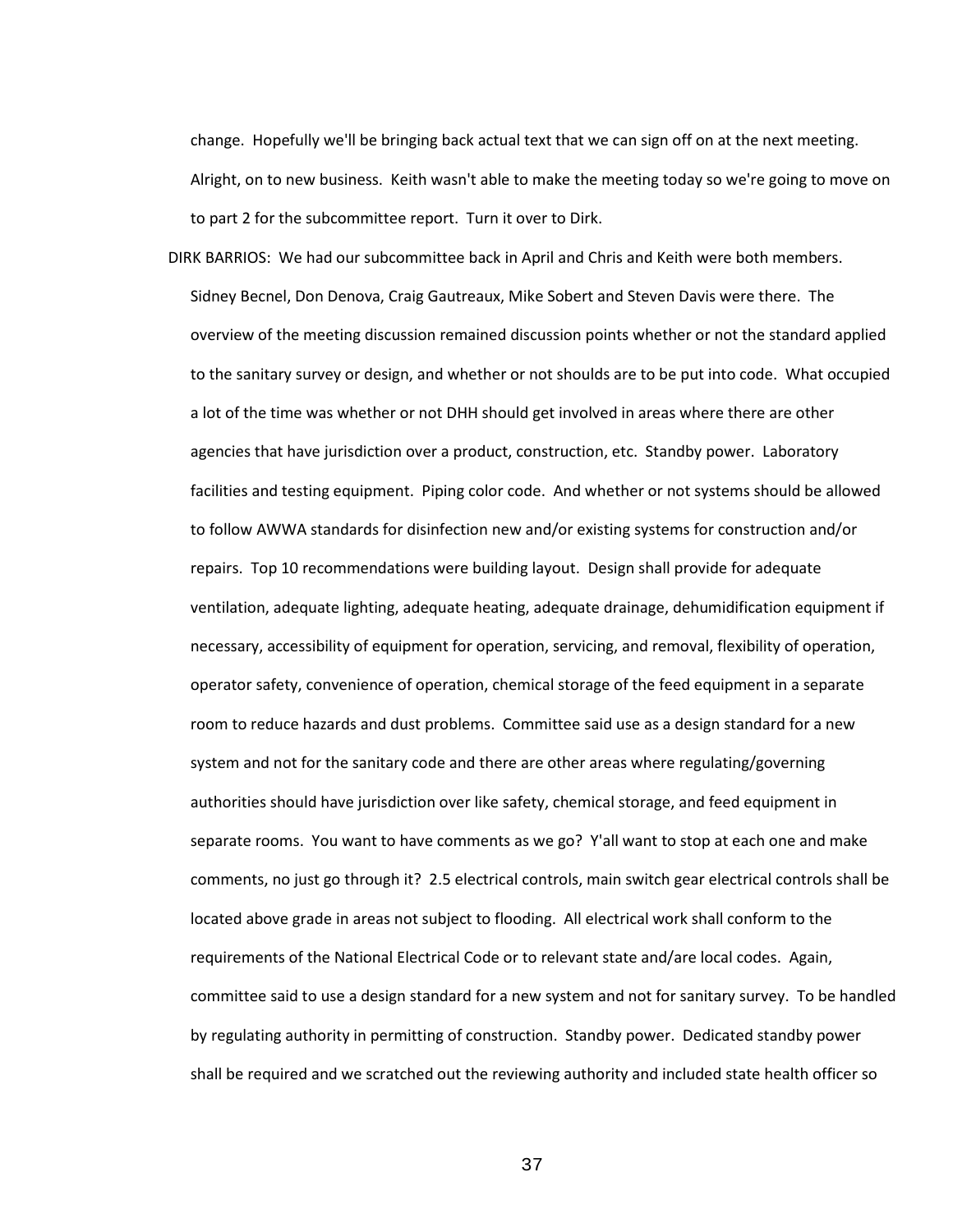that water may be treated and/or pumped to the distribution system during power outages to meet the average day demand. Alternatives to dedicated standby power will be considered by the state health officer with proper justification. Committee recommended alternatives to standby power should be allowed. Some systems contract with companies that provide generators when needed. Use as a design standard for new systems and for sanitary survey. The next part was about carbon monoxide detectors are recommended, should be installed when fuel-fired generators are housed. Use as a design standard for new systems and for sanitary survey. Next page we have laboratory facilities. Where laboratories are provided each public water system shall have equipment, we scratched out its own, and facilities for the routine daily laboratory testing necessary to ensure proper operation of the water supply system. Laboratory equipment selection shall be based on the characteristics of the raw water source and complexity of the treatment process involved the contaminants or analytes for which monitoring is required or desired and the particular laboratory methodology and minimum accuracy required to be performed for such contaminants or analytes. Laboratory test kits which simplify procedures for making one or more tests may be acceptable. An operator or chemist qualified to perform the necessary laboratory tests is essential. Other than those analytes allowed to be analyzed in a DHH-OPH approved chemical laboratory/drinking water see chapter 15 of this part. Analysis conducted to determine compliance for drinking water regulations shall be instead of must be performed in an appropriate DHH-OPH certified or U.S. Environmental Protection Agency in accordance with, we struck out all of that and put requirements of this part. Persons designing and equipping laboratory facilities should confer instead of shall with the reviewing authority. Scratched out DHH-OPH before beginning the preparation of plans or the purchase of equipment. Methods for verifying adequate quality assurances and for routine calibration of equipment shall be provided. Says right here we recommended some systems contract out their operation and maintenance to other companies so they should not have to have laboratories. The smaller systems I believe a lot of them do this and we discussed that in the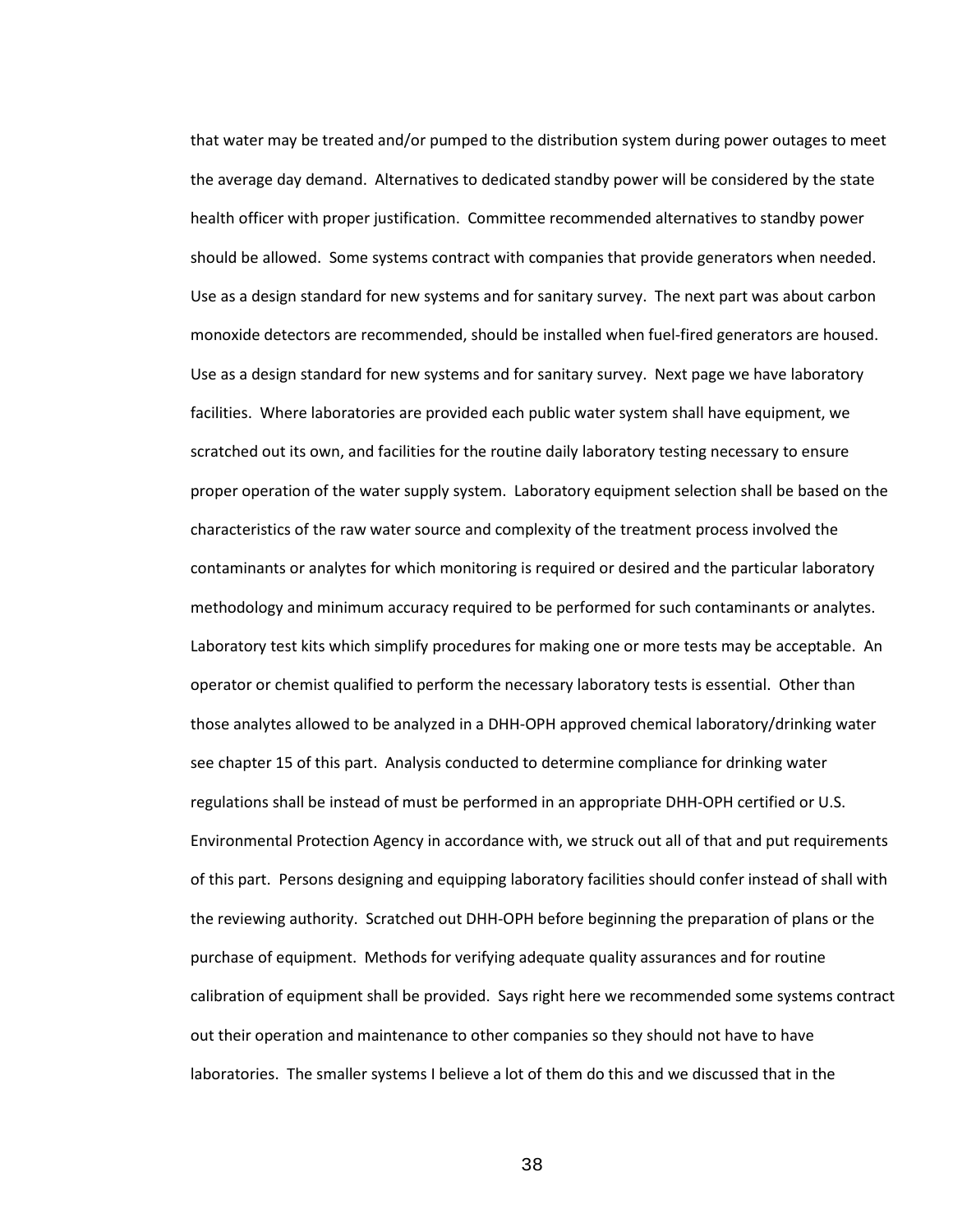committee. And use as a design standard for new systems and for sanitary survey. 2.8.1 testing equipment. As a minimum the following laboratory equipment shall be provided. Part A was scratched out completely. And a lot of this, Keith or myself I think were the only two, DHH had already made comments so a lot of the comments or some of the stuff that's changed in here is stuff that DHH already had done. Surface water, systems or groundwater under the direct influence of surface water systems, this is what DHH added, shall have a nephelometric, and I pronounced that right, turbidimeter meeting the requirements approved, throughout the approved turbidity methods of chapter 11 of this part. Each surface water treatment plant or groundwater that includes surface water plant. Utilizing flocculation and sedimentation including those which lime soften shall have a pH meter, jar test equipment, and titration equipment for both hardness and alkalinity. C each ion-exchanging softening plant and lime softening plant treating only groundwater shall have a pH meter and titration equipment for both hardness alkalinity. D each iron and/or manganese removal plant shall have test equipment capable of accurately measuring iron to a minimum of 0.1 milligrams per liter and/or test equipment capable of accurately measuring manganese to a minimum of 0.05 milligrams per liter. E public water systems which chlorinate shall have test equipment for determining both free and total chlorine residual by applicable methods listed in table 1 of 1105.c of this part. F if a public water system adjusts its fluoride level equipment shall be provided for measuring the quantity of fluoride in the water. Such equipment shall be subject to the approval of DHH-OPH. G public water systems which feed poly and/or orthophosphates shall have test equipment capable of accurately measuring phosphates from 0.1 to 20 milligrams per liter. These last two items are H public water systems that use chlorine dioxide shall have an amperometric titrator with platinum-platinum electrodes capable of measuring chlorite to a minimum accuracy of plus or minus 0.05 milligrams per liter. And I surface water systems, GWUDISW systems, and any groundwater system required to or choosing to achieve a minimum CT value residual disinfectant concentration contact time when the pipe, vessel, etc. is in operational at or before the first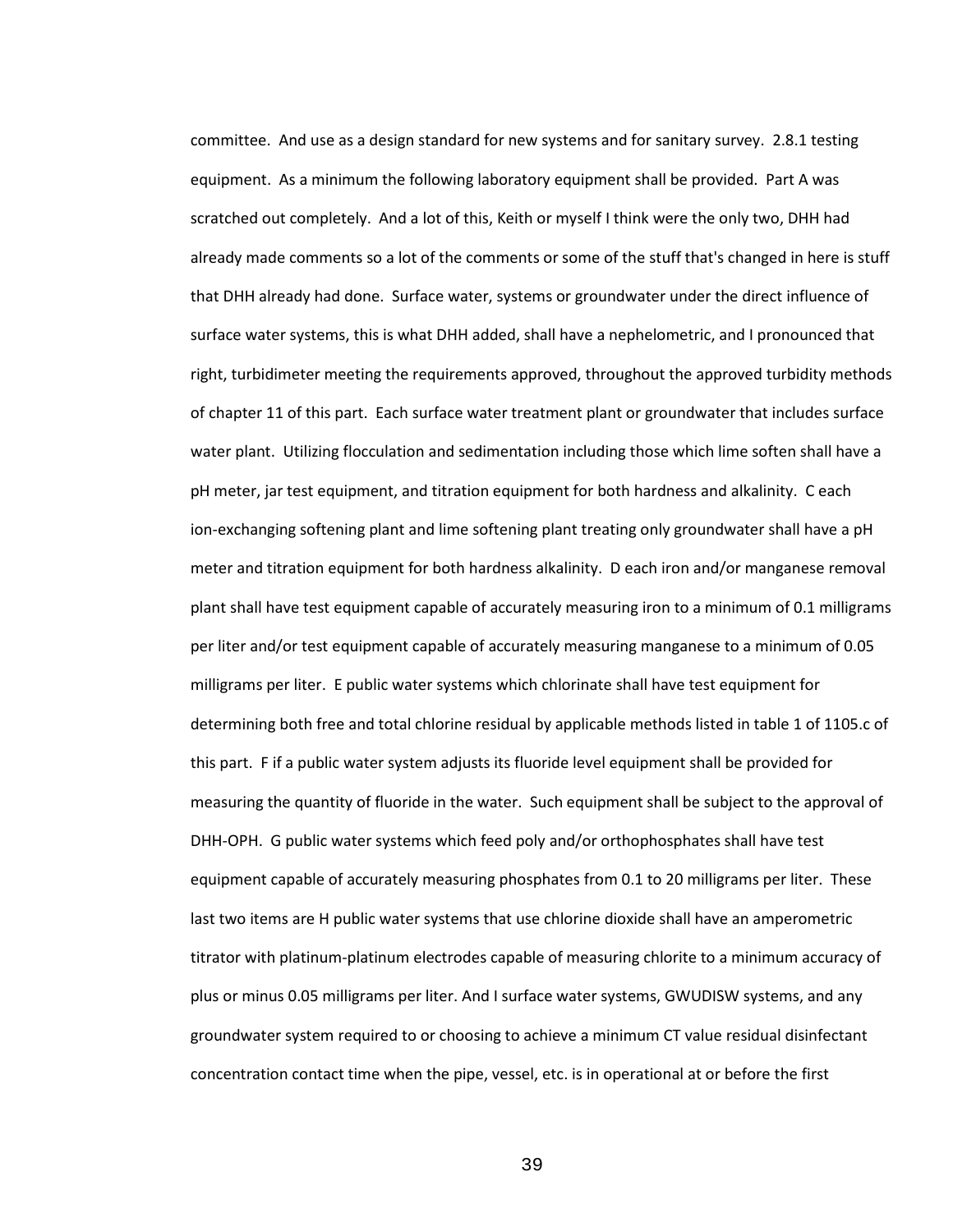customer shall have a method of measuring water temperature using a thermometer or thermocouple with a minimum accuracy of plus or minus .05 degrees Celsius. The comment was to use as a design standard for new systems and sanitary survey. 2.9 monitoring equipment. Water treatment plants shall be provided with equipment including recorders where applicable to monitor the water as follows. Part A was completely struck out. B becomes A and plants treating groundwater using iron removal and/or ion exchange softening shall instead of should have the capability to monitor and record free chlorine residual. And B ion exchange plants for nitrate removal shall instead of should continuously monitor and record the treated water nitrate levels. To use as a design standard for new systems and for sanitary survey is the recommendation. Next item 2.14 piping color code. To facilitate the identification of above ground piping in treatment plants and pumping stations of a water supply system the following color scheme shall be utilized. I'm not going to read every one of them. The only thing that was added on this was reclaimed water and it was purple. I think we had the argument what is the difference between purple and I forget the other color, lilac, and I had put violet. Things that were added- in lieu of the color coding of pipes as described above all pipes may be painted similar colors as long as each and every pipe is banded and labeled at 5 foot intervals with the name of the liquid or gas clearly displayed on the pipe, arrows indicating the direction of flow should be included in this labeling or other method approved by the state health officer. The next item was completely eliminated and the recommendation from the committee was to use as a design standard for a new system and for sanitary survey. 2.15 disinfection. All wells, pipes, tanks, and equipment which can convey or store potable water shall be disinfected in accordance with current AWWA procedures. Plans or specifications shall outline the procedure and include the disinfectant dosage, contact time, and method of testing the results of the procedures. What was added, use of AWWA standards C651 disinfecting water main. C652 disinfecting of water storage facilities. C653 disinfection of water treatment plants, and C654 disinfection of wells. Basically we feel it's all covered in here and to use as a design standard for the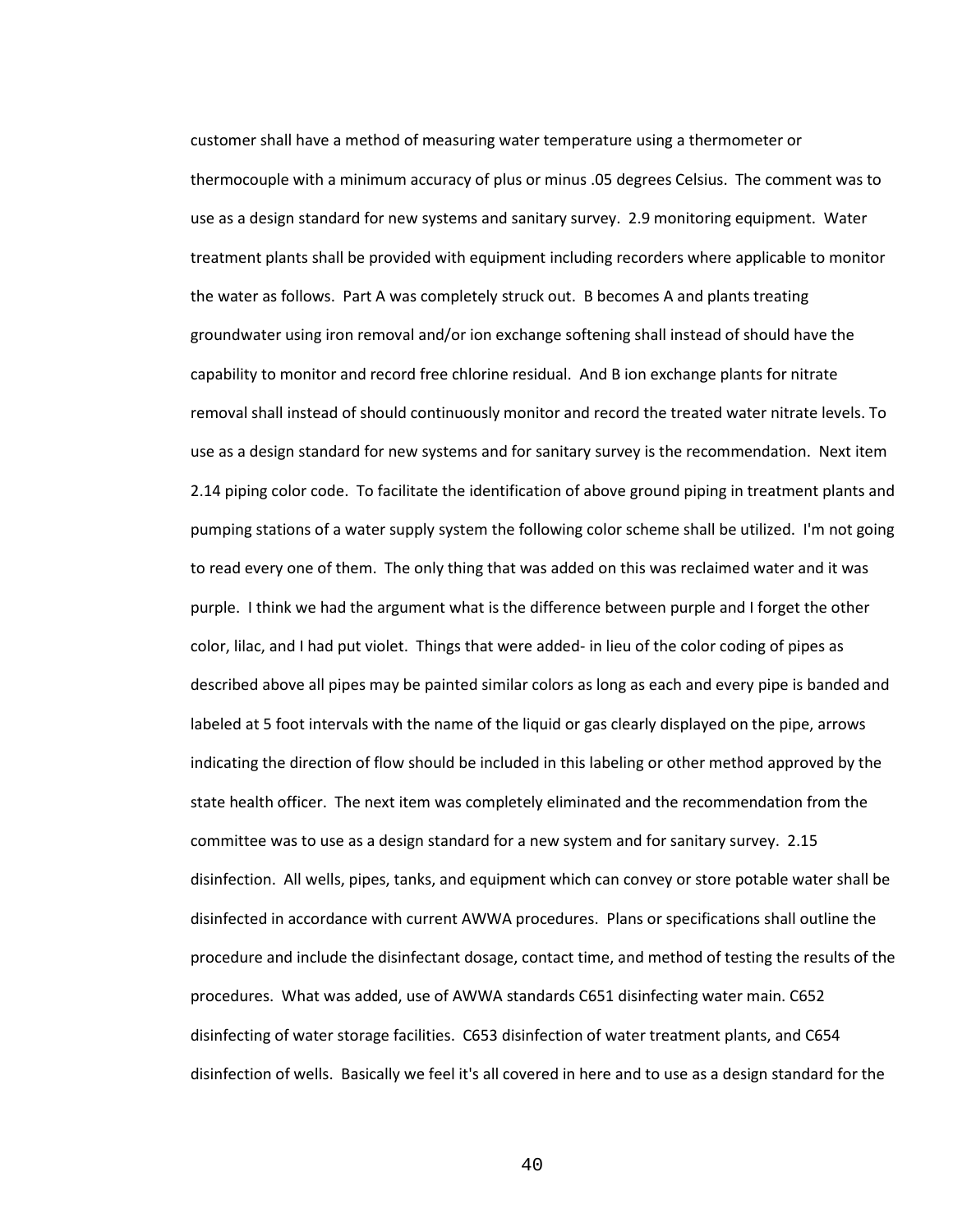sanitary survey.

- CHRIS RICHARD: I have one question. It says plans specification outline the procedure to include dosage. If you specify a standard and alternates we don't necessarily, like on disinfection of a tank, AWWA methods to disinfect a tank and we tell them you can use this method or this method. We want the best price for our clients that we can get and let the contractor do it. We can't put the dosage. We don't know what it's going it be.
- DIRK BARRIOS: Doesn't AWWA give you all, and I think that's why we had listed them in there and we were going to use that this is what we will use, I think, use AWWA standards rather than...
- CHRIS RICHARD: The first paragraph says put it on plan specifications and I'm saying if you say AWWA that should cover it.
- DIRK BARRIOS: I think we discussed it and you had told me to look into it and I went through them all and looks like it's acceptable to the committee use these standards you've everything covered.
- JAKE CAUSEY: So what I read from that sentence specifically says plans or specifications shall outline the procedure and include disinfectant dosage, contact time, and method of testing, the results of the procedures. What I get from the sentence is that plan specifications aren't just going to say AWWA C651 period the end. They're going to outline the procedure, include disinfectant dosage, contact time, and method of testing, the results of the procedure. It's going to spell out exactly everything that has to be done, not just going to reference a standard and allow a contractor, may be they do a good job, to go find the standard and actually do it in accordance, to interpret that standard, to do it properly, the expectation is the plans specification would spell it out.
- CHRIS RICHARD: On a tank there's several methods that are acceptable, there's a few in there. We leave it open for which one they want to use to disinfect that tank. It's difficult if you're doing that and you want the best price. You got to pass a bacti. You're not putting it in service till you approve it anyway.
- DIRK BARRIOS: Could we list all the ones--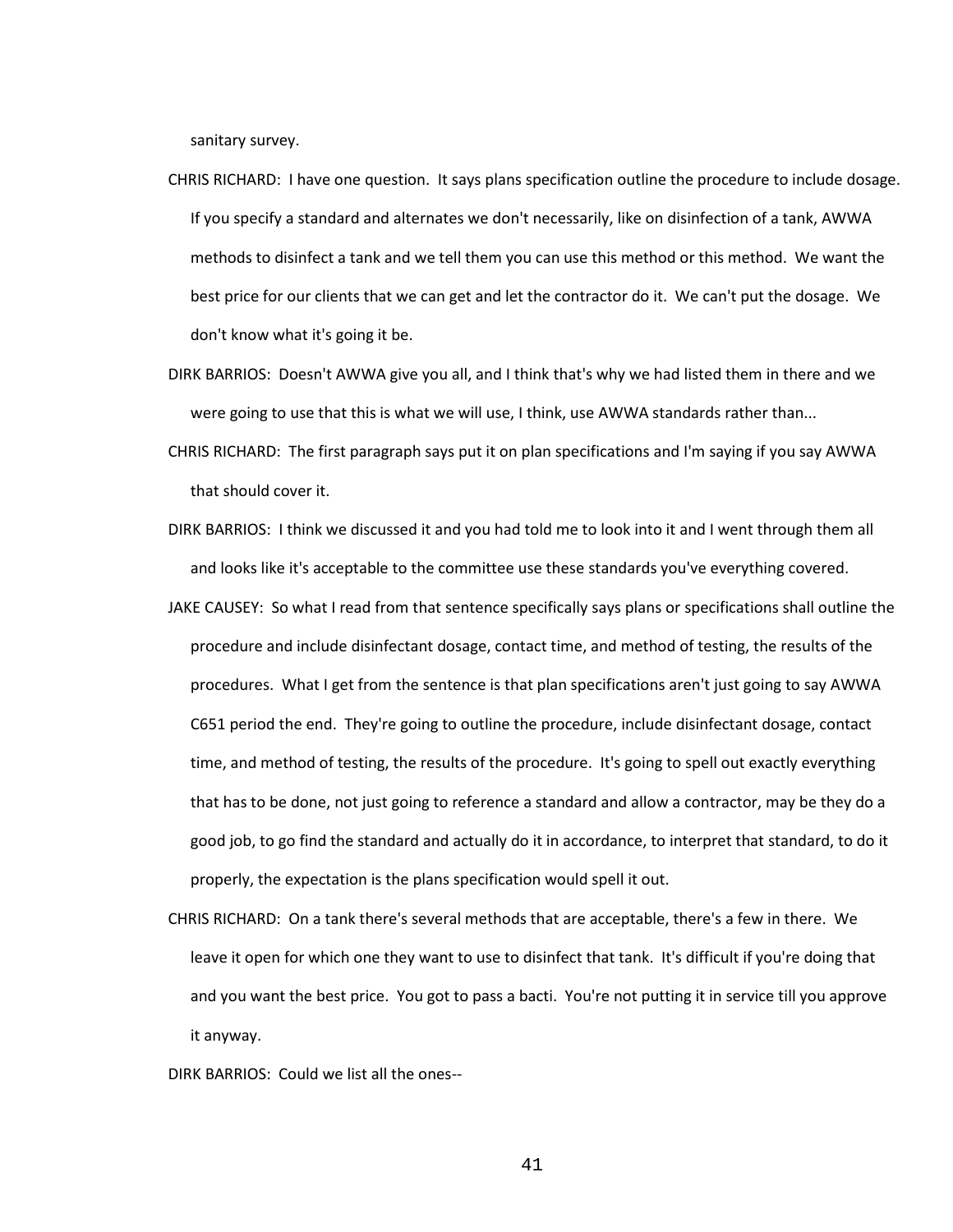CHRIS RICHARD: List each dosage of each thing?

JAKE CAUSEY: A or B or C. We'll do it this way this time, this testing, or this way.

BEN BRIDGES: That's already listed in the standard, it gives you the three options and the dose range.

DIRK BARRIOS: We copied straight out this thing.

BEN BRIDGES: Just reiterate it again from his point.

JAKE CAUSEY: If you want to give them options you can just lay out all these options, but you're going to have to specify the procedure, the dosage, the contact time, and method.

DIRK BARRIOS: Correct me if I'm wrong, isn't that specified?

- CHRIS RICHARD: Yes. If I say C651 if I say what method for a tank for instance then you're saying I got to go and take a standard, open it and repeat what's in the standard in my plan specifications even though (inaudible).
- JAKE CAUSEY: Just one or the other. Typically you put it in the specs rather than put it on the plans. But yeah, that's what I'm reading that to say.

CHRIS RICHARD: Why is that necessary for me to review what's in the standard that's already there?

- JAKE CAUSEY: You're not going to be the one in the field doing it right? You're saying is that you're relying on the contractors to know the standard and follow one of those.
- CHRIS RICHARD: In many instances I give them the copy of the standard if they ask for it. The fallback is they have to pass the bacti test. I'm just saying you're repeating something that's already in the standard.
- JAKE CAUSEY: I'll just say this, if it's typically not laid out in the plan and spec black and white there's a lot of things that happen. I wouldn't want to rely just on a bacti sample. I would want to know that all of these procedures were followed properly and I had a bacti sample. Otherwise we'd just pull a bacti and if it didn't pass then we'd go back and disinfect. We want to know that all those things were followed. What I've seen with contractors if you spell it out in the spec book that's a better scenario than relying on them to go find it themselves. I don't know if some utilities are able to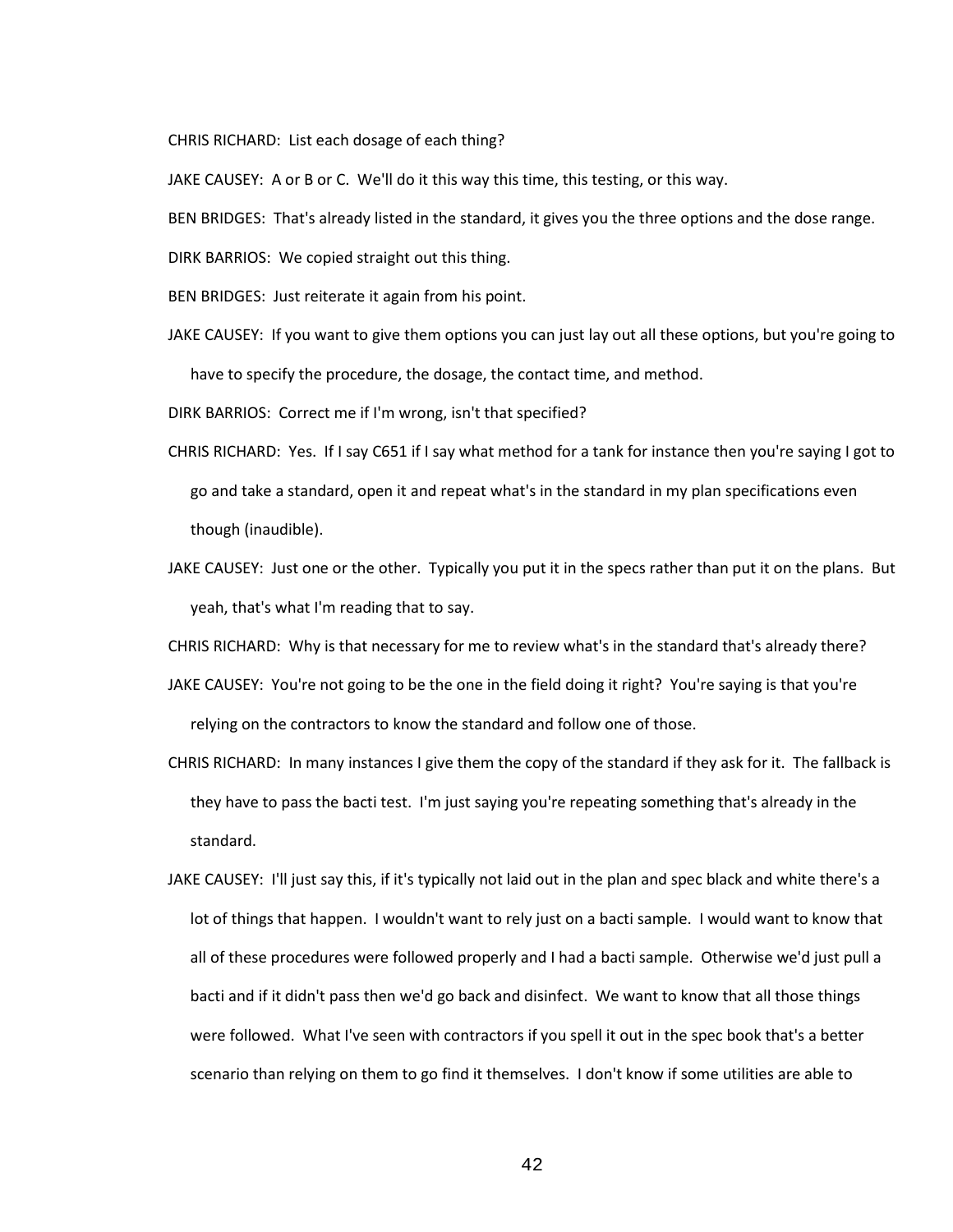dictate which contractor they use, or they just go to the low bidder and you don't know what their work history is. To me that's a big question mark unknown about that contractor who's doing that work, etc. I think that one small extra step is beneficial.

- CHRIS RICHARD: But again, using your argument that the contractor's relying on him to read the standard, the standard is more than dosage and contact time. Isn't it a procedure for achieving the disinfection and those are just part it? We're telling them to follow a procedure and we're giving them some information cause we don't think he'll follow the procedure.
- JAKE CAUSEY: It does say that outline the procedure, so all of that you would copy and paste right into the specs effectively. It's just like adopting 10 state standards verses writing it in the sanitary code.
- BEN BRIDGES: I do agree with what you're saying, spelling out exactly what's to be done, there's less chance of screw up because not many contractors that I know know how to do this without finding the operator or in our case they come find us, how do we do this. It is a little extra work, but it may be beneficial in that point where you don't have the guess work. Where maybe what nanometer do you torque this particular pump, that may be a little overkill, but this may be beneficial.
- CHRIS RICHARD: And that's fine. Go in the field and how many times are you going to find a set of specs on a construction site? Number one the guy's doing a job, that's number one. Number two I've educated many contactors on how to assemble pipe. You'd be surprised at how many don't know there's a line you're supposed to stop and not push it all the way through that the owner gets split pipe later.

BEN BRIDGES: So put it in there, spell it out.

DIRK BARRIOS: Next is 2.19 security. Security measures including, but not limited to the requirements of 315 A and 327.A.13 of this part, shall be installed and instituted as required by the reviewing authority. Other appropriate design measures to help ensure the security of water system facilities shall be incorporated. Such measures, as a minimum, shall include means to lock all exterior doorways, windows, gates, and other entrances to the source, production, treatment, pumping, and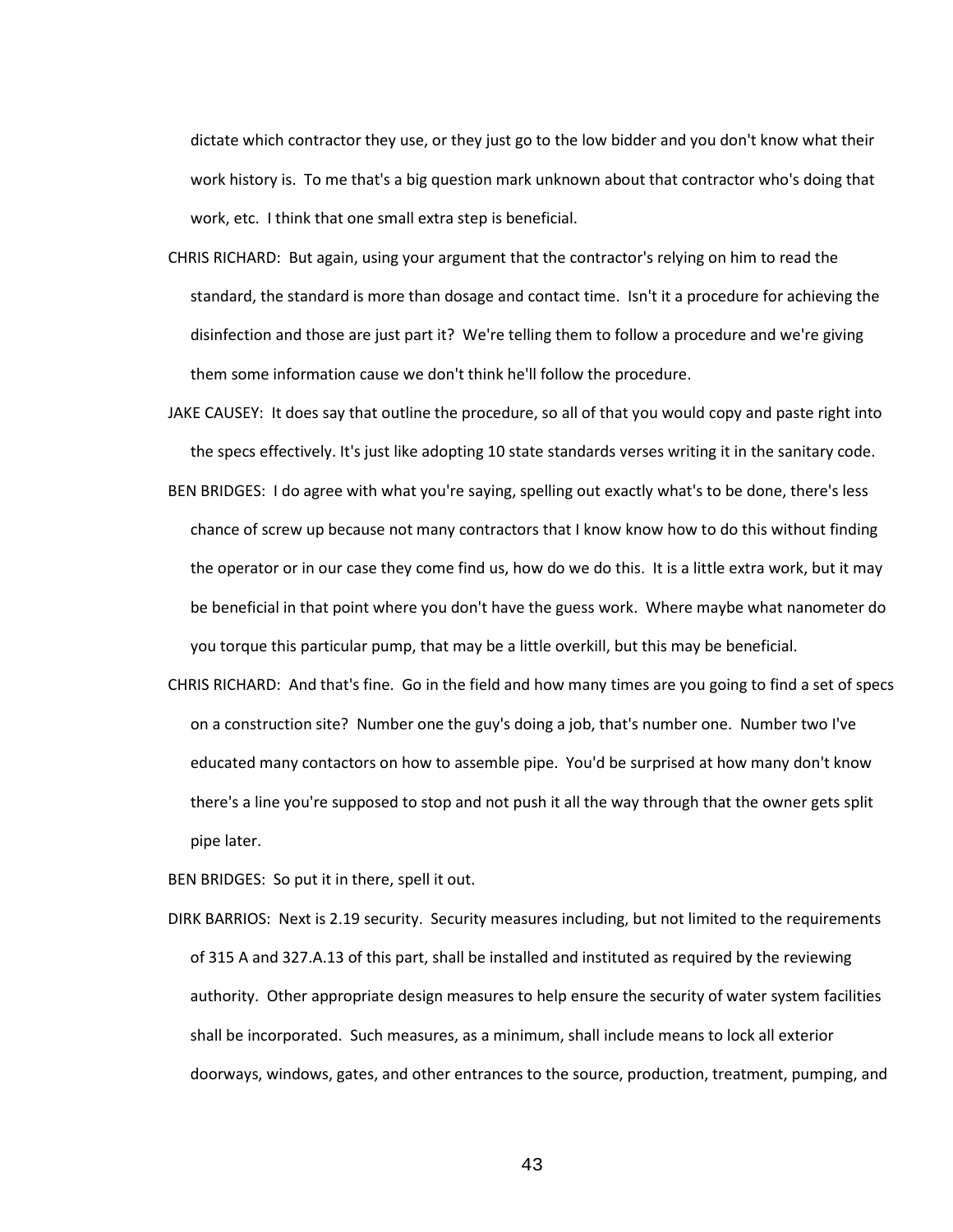water storage facilities. Other measures may include, took out fencing because fencing is already I think somewhere else, signage, close circuit monitoring, real-time water quality monitoring and intrusion alarms, as well as safety measures to prevent tampering with any electronic, computer, or other automated system which may operate or assist in the operation of the water system. Use as a design standard for a new system and for sanitary survey. Added for design of new facilities, I believe this is all DHH stuff. Says additional information/suggestion concerning security on June 12, 2002 federal public health security bio-terrorism preparedness and response act of 2002 title IV. Section 401 as amended. I'm not going to read the whole thing. If you have any comments later on we can go through it. Says use as a design standard for a new system and not for sanitary survey. Next 2.20 flood protection. The first part was completely removed and to be determined by the regulating or governing authority, that was the recommendation. This is 2.0 general, that part was completely removed. 2.1 design basis. Water system includes water source and treatment facilities shall be designed for maximum day demand at the design year. To use this as a design standard for a new system and not for sanitary survey. 2.2 plant layout. Design shall consider functional aspects of the plant layout, provisions for future plant expansion, provisions for expansion of the plant waste treatment and disposal facilities, access roads, site grading, site drainage, walks, driveways, chemical delivery. Use as a design standard for a new system and not for sanitary survey. 2.4 location of structures. The appropriate regulating authority must be consulted regarding any structure which is so located that normal or flood stream flows may be impeded. Use as a designed standard for new systems and not for sanitary survey. 2.7 shop space and storage. 2.8.2 physical facilities. Says where laboratory facilities are provided each public water system shall have sufficient bench space, adequate ventilation, adequate lighting, storage room, laboratory sink, and auxiliary facilities shall be provided. Air conditioning may be necessary. Use as a design standard for a new system and for sanitary survey. 2.10 sample taps shall be provided so that water samples can be obtained from each water source and from appropriate locations in each unit of operation of treatment and from the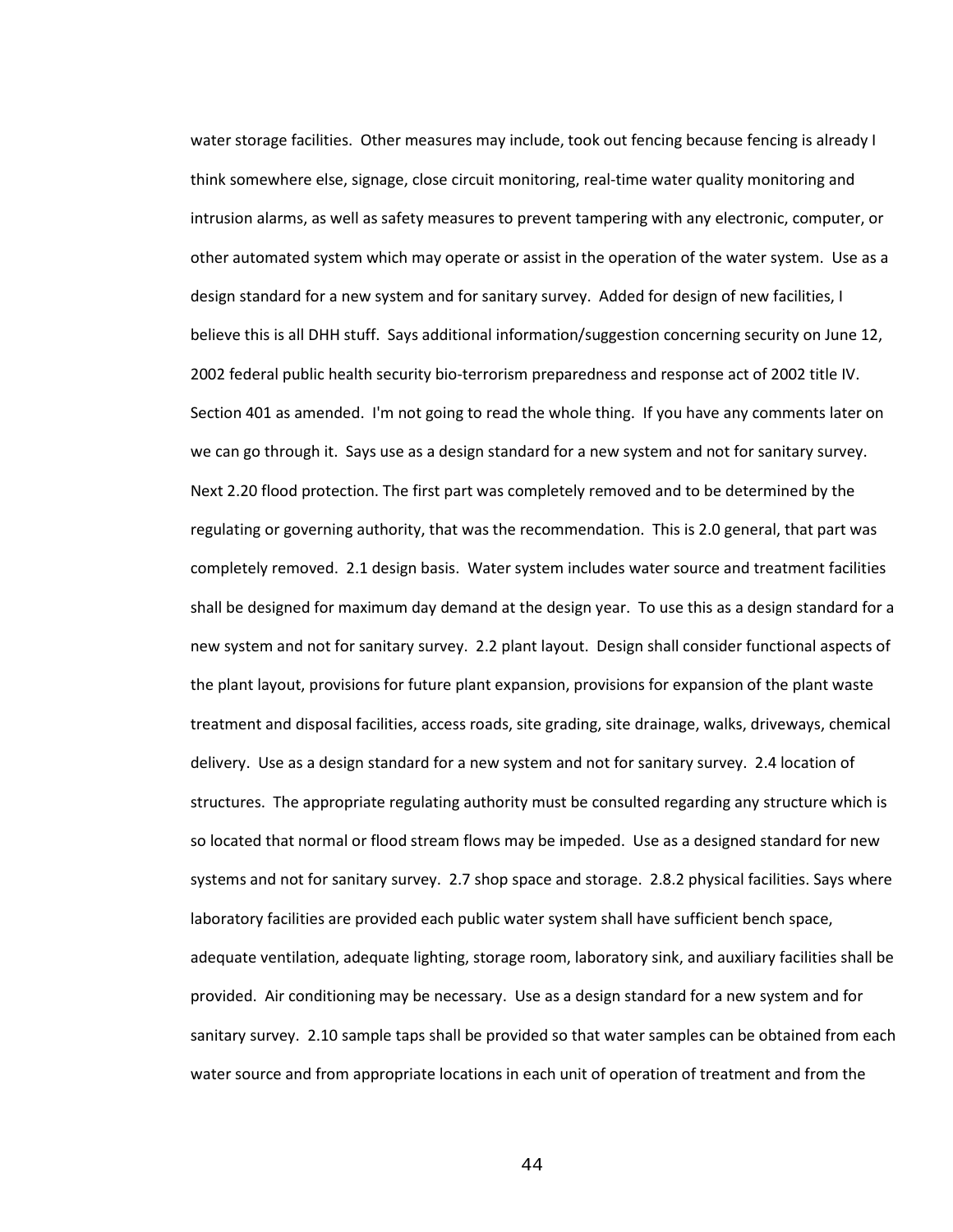finished water. Taps shall be consistent with sampling needs and shall not be petcock type. Taps used for obtaining samples for bacteriological analysis shall be of the smooth-nosed type without exterior or interior threads and shall not be of the mixing type, and shall not have a screen, aerator, or other such appurtenance. Use as a design standard for new systems and for sanitary survey. 2.11 water facility supply. Water treatment plant's service connection line and the finished water sample tap line shall both be supplied from a source of finished water at a point where all chemicals have been thoroughly mixed and the required disinfectant contact time has been achieved. See section 4.4.2. Please note in some cases the take-off point of the water treatment plant's service connection line and the finished water sample tap line may be downstream of the plant itself, but at or before the first customer. There shall be no cross-connections between water treatment plant's service connection line or the finished water sample tap line and any piping, troughs, tanks, or other treatment units containing wastewater, treatment chemicals, raw or partially treated water. Use as a design standard for new systems and for sanitary survey. Wall castings we struck 2.12. 2.13 flow measurements. All public water systems shall have an acceptable means of measuring flow from each source, the wash-water, the recycled water, any blended water of different quality. Use as a design standard for new systems and not for sanitary survey. 2.16 operation and maintenance manual. An operation and maintenance manual including a parts list and parts order form, operator safety procedures, and an operational trouble-shooting section shall be supplied to the water supply system as part of any proprietary unit installed in the facility. Use as a designed standard for new systems and not for sanitary survey. 2.17 operator instruction, provisions shall be made for operator instruction at the start-up of a plant or pumping station. Use as a design standard for new systems and not for sanitary survey. 2.18 safety. That was struck out. It says the recommendation is to be determined by the regulating or governing authority. 2.21 chemicals and water contact materials. That was struck out and it's handled in chapter 5. 2.22 other considerations. Other consideration must be given to the design requirements of other federal, state, and local regulatory agencies for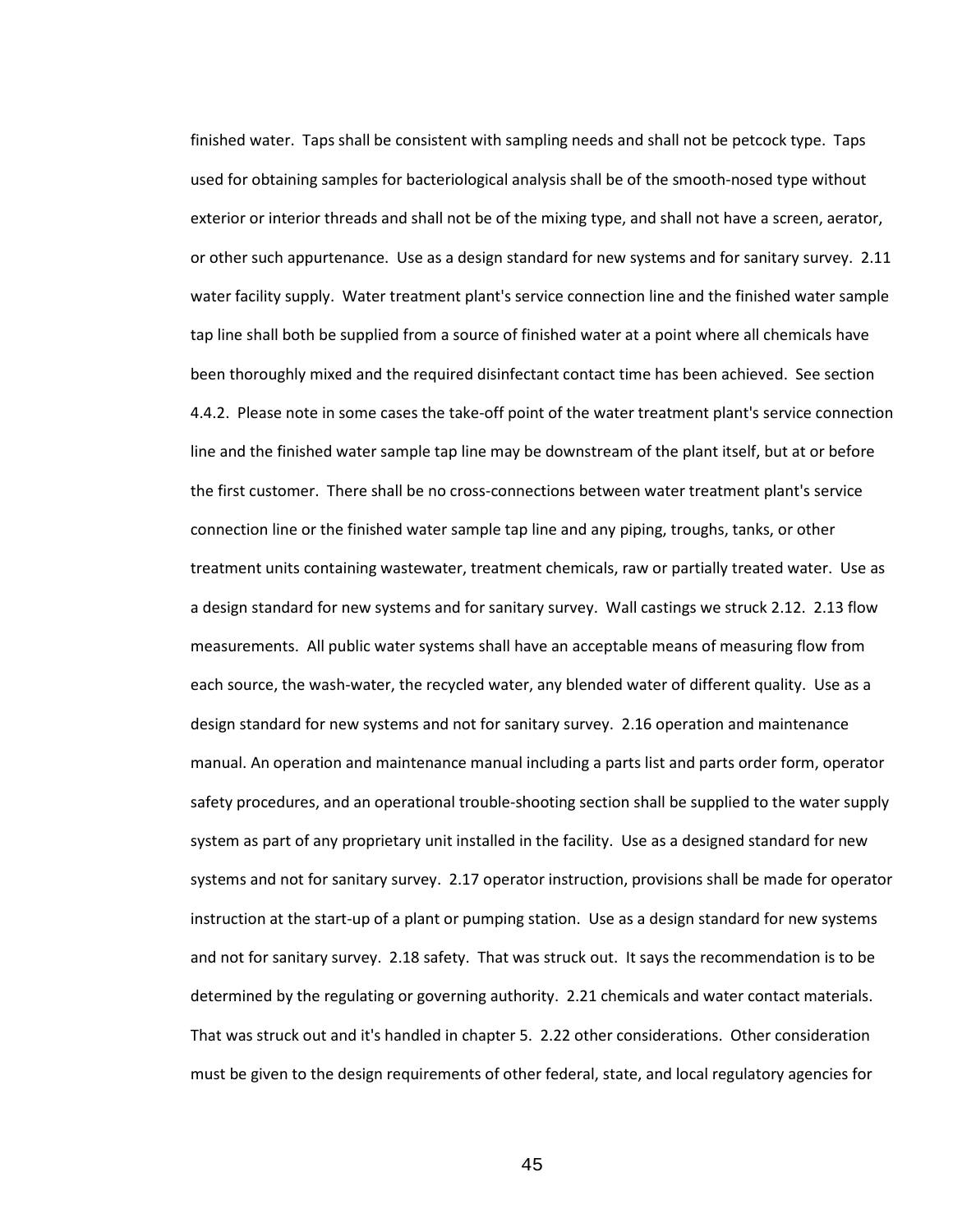items such as energy efficiency, water conservation, environmental impact, safety requirements, special designs for the handicapped, plumbing and electrical codes, construction in the flood plain etc. Use as a design standard for new systems and not for sanitary survey. In the policy statements on the pre-engineered water treatment plants, use as a guide for design. Policy statement on automated/unattended operation of subsurface water treatment plants, use as a guide for design. In policy statement on infrastructure security for public water supplies use as guide for design. That's all I have.

- J.T. LANE: That was very good, very thorough. Anyone have any immediate thoughts or questions, reactions to what Dirk just presented or we'll start crafting the next report for part 2. Anything in particular y'all want us to look at? All right, I guess at this point so we will take this part 2 back. Part 1 we'll cover at the next meeting. At this point I'll open it up to the floor to see if anybody has any comments they would look to make.
- RENEE ROBERTS: I talked to Senator Donahue yesterday. Evidently the home builders and developers in St. Tammany have raised questions about secondary wells and why they are still being required. I told him I would bring this subject up. He's not happy, which doesn't make us happy. He called Secretary Kliebert. And I hope y'all have talked since yesterday afternoon, but what he raised the question on is did this committee recommend or accept the fact that in five to seven years everybody will be having secondary wells? I don't know the answer, I couldn't give him the answer. I asked him to call Jake because Jake you know about this stuff more than I do. And I'm sorry, but I didn't know what else to do. I really want us to try and figure this out because I don't want to have to go back and do what we had to do last year. I know we had legislation language, we had amendment stuff that would have nailed DHH to the wall and we didn't go with that language and we pulled back and we made great compromises at the end that last day. I think we both gave and ended up as a better bill than what we had initially done, but I think we need to open a conversation with Senator Donahue. And I don't know if that means all of us asking him to come to one of these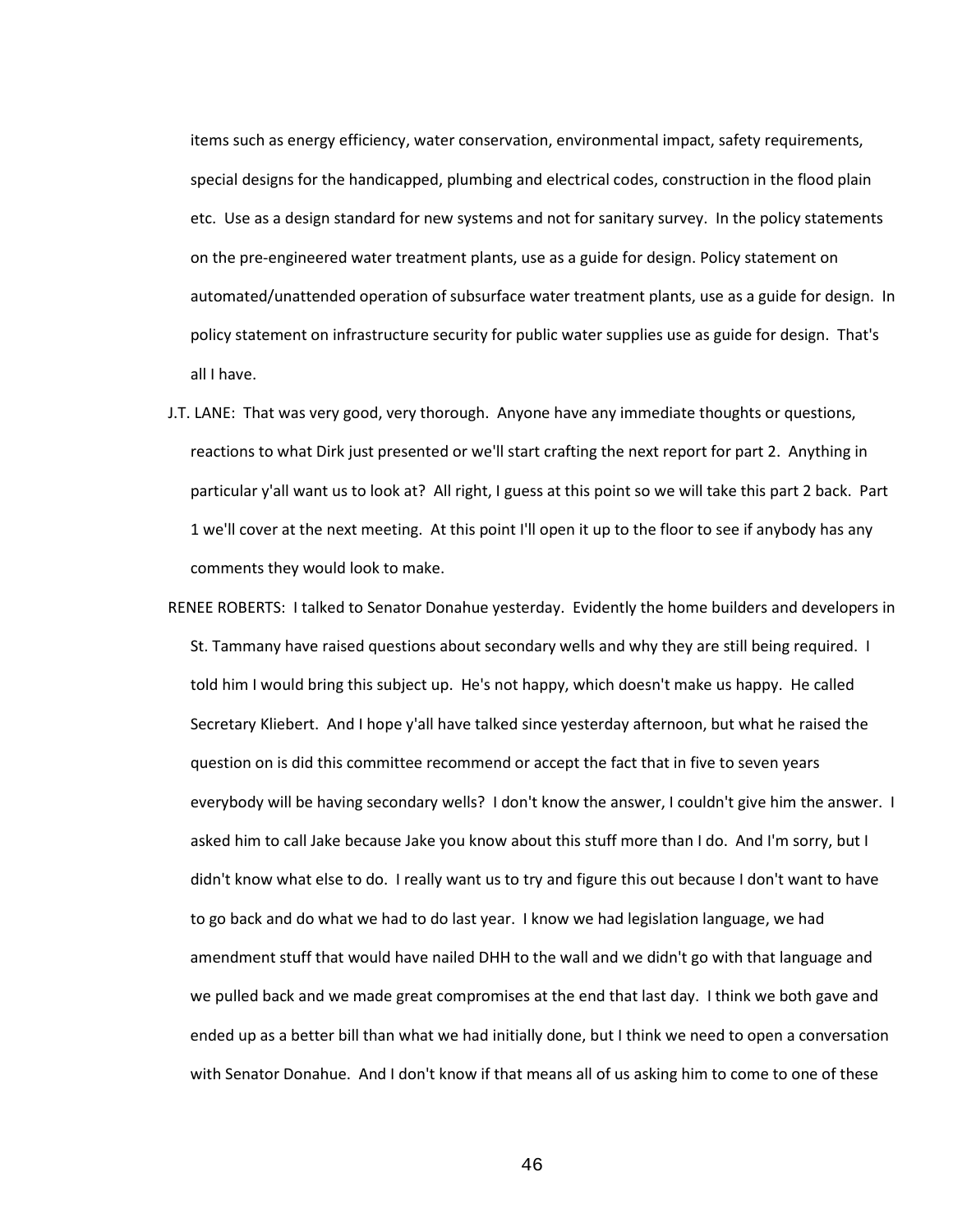meetings or do that. I think that would be a great idea, but I just thought I would give y'all a heads up and find out what we can do. I think he also talked to Greg and I'd just like to go ahead and dodge this bullet before it gets too far down the road.

GREG GORDON: The only thing that I told him so everyone would know that's in part 3 the subcommittee that I deal with, I chair, and Rusty and I we met today. We just wrapped up and I told him that we were at that process. I don't know where the whole seven year thing came in either. That might be some kind of confusion from people, but I did let him know that the subcommittee reports out about two sources. It's going to be something that's going to be thrown out to the full committee to figure out if two sources is a good thing to have. If in the future, some redundancy I think everybody here obviously feels that redundancy is important so people have water either through emergency interconnection or some other kind of engineered standard, tanks with pumps that can fill up so you don't have to do a full secondary well. I think really the reason behind him calling one was I think not just the HBA people, the folks that he met with are also with the state HBA. There's a concern amongst all them as to where this is going because it's going to cost them money in the long run. They would like to start to know where this ball may land because home building development is starting to pick up throughout the country. It's picking up in many places throughout the state and they are starting to, that's a big investment for them thinking about developing properties. Even if it is I have a public water system that's fairly sizable, but it's only on one well and I need you to actually develop this well as the secondary source so I can tie into my system so I can actually take your development in. I guess the idea is that they are looking for even if it's information as we start doing this or some kind of fact sheet as to maybe where the committee stands on some of the major decisions that may affect development and the cost of development, where that stands and where it may end up in the future, where we're going in terms of timing. That's the general thing that I got from him. I agree with Renee, the other thing is I think that what's also going on is some of them can read act 292 and they go to the regional offices and they're still told you need a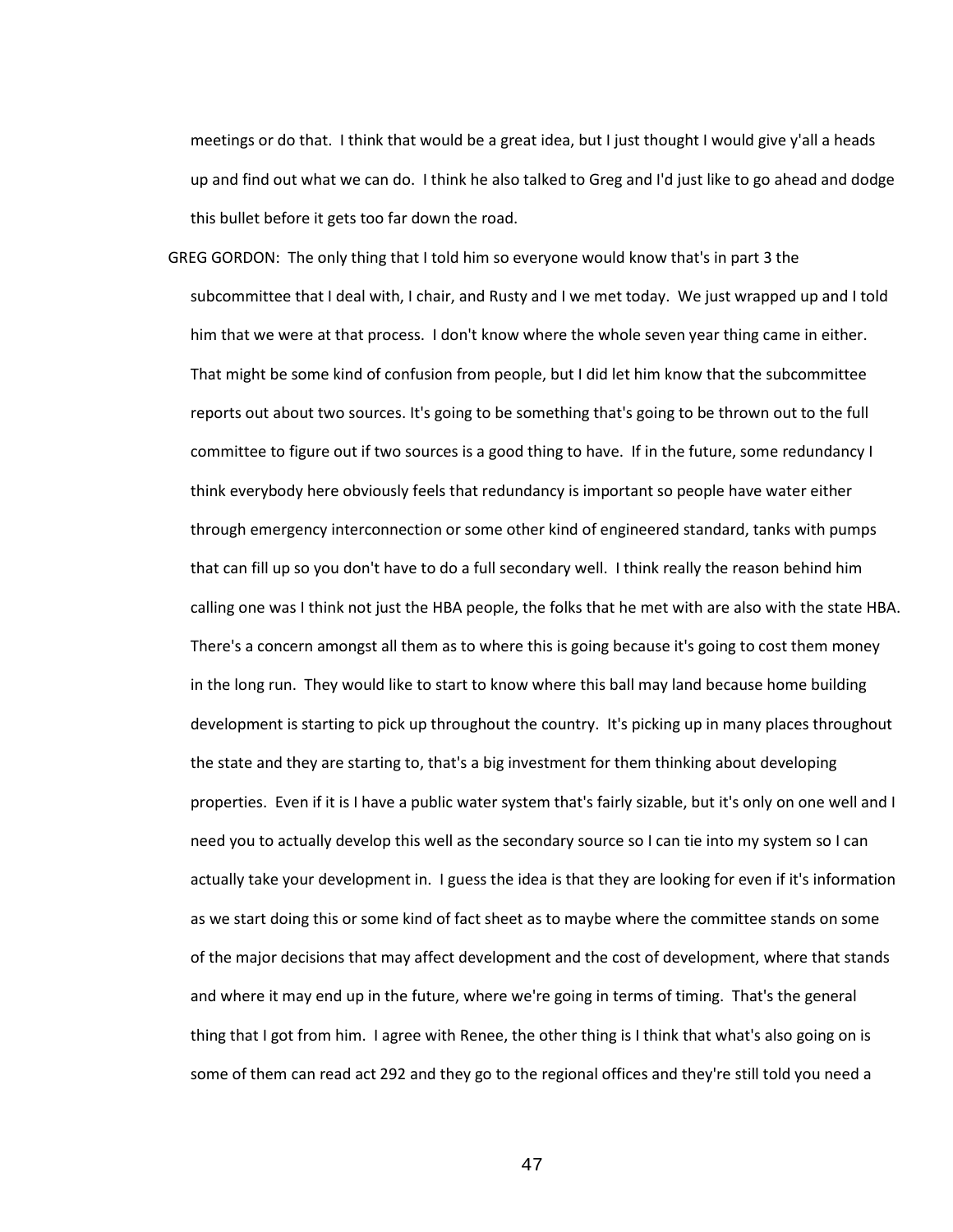secondary well site they're like well I read this and I don't know if it necessarily says that right now. Why am I being told that when I take my plans and specifications to a regional office and that's what I'm told. So I think that's their confusion. Not casting aspersions or anything like that, just trying to relay. I told him he had to understand too we're in this every day, we're doing a lot of this work, we're dealing with this all the time. You have some folks out there who this is going to affect, but who only see act 292 or maybe see one thing on the website and aren't really informed as to what's going on. Every time there's confusion and perceptions that come with confusion it can cause problems.

J.T. LANE: Renee, I did talk to the secretary about it a few days ago, if not last week. I relayed to her that we actually had discussed a few of these issues that were going to be, we thought were going to linger until the committee promulgated rules and we did have a discussion about this early on as I recall, I did a quick review of the minutes, that we agreed that, again secondary sources may be good going forward. And so this is all dealing with plan review, Jake jump in if you need to, so these are for new plans and that was what we as a committee endorsed last year. Will that be up for discussion again when part 3 is addressed, sure. But we had previously done that and could go in the discussion with grandfather clause so that is again why I think those constituents or systems either were confused or upset. I think the thing is that we have talked about a lot of issues that may be on the side for previous systems and things that are not going to apply retroactively. And there are going to be things that everyone has agreed are good practice that we're going to apply going forward. I do respect the fact that there is investment that has to be made and it does cost money and someone has to pay for it. Try to find that right balance and be transparent about it, but ultimately there is a decision that has to be made as a taxpayer how much safety do I need, and frankly had a lot of issues we discussed today, what is going to lead to a health or safety issue verses what may be more of a customer service issue. This also I think when we started last year one thing that we tried to do because I think everyone for all intents and purposes operationally we're redoing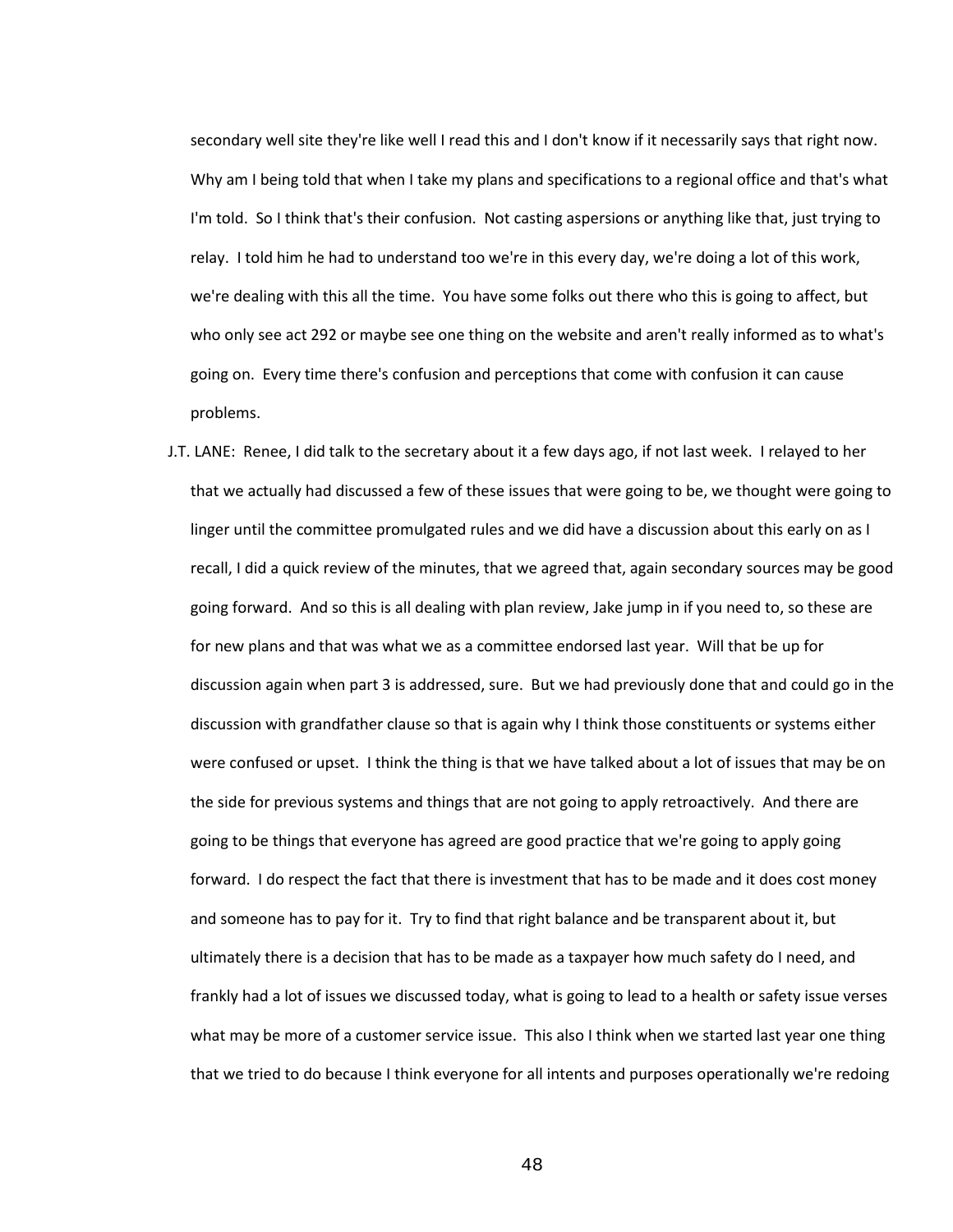the code. The big question we tackled in the first two meetings was what do we do until then. We even drafted a recommended internal transition rules that we were going to follow in terms of sanitary survey. I had a staff meeting with, Jake and I had a staff meeting with all of engineering staff statewide to discuss that interim approach and I believe it did include for plan reviews secondary wells would be required. And that was again based on after we reviewed it with the committee.

- RENEE ROBERTS: Do you think we can maybe send that interim, what you're sending to your regional areas send that to him and to maybe some of those committee members? The more information we can get out there the more we can do some communication I think the less problems. You're right; people are not going to be happy no matter what we do. Even if we told them they didn't have to do something they'd still, somebody else would be unhappy. What y'all are doing is not being transmitted over there and I think if you did that that might help out. That's what I told him, I know they're working on it, they really are. It can't be done in a day. This is a massive thing that y'all are doing.
- GREG GORDON: The other thing too I would say just to add to that, the interim conditions, we looked at it one time. We never really got into a knee deep debate about it. The committee never really kind of picked through every one of them. They kind of went forward and I'm personally okay with that. I think the one thing from a legal prospective we may need to worry about if some HBA attorney or somebody picks up those interim deficiencies and says some of them may fly in the face of act 292. How is the department actually defining act 292--

J.T. LANE: I understand that.

GREG GORDON: That's a position for y'all to understand cause I've been in government for 19 years and sometimes you feel like this is the right thing to do, but you have the letter of the law, but you know you're going to end up somewhere that may end up that way and have this interim gray area and you're stuck and that's really tough. That issue is sitting in the gap there.

J.T. LANE: And I think what's really important is that everyone understands, everyone in this room, it's